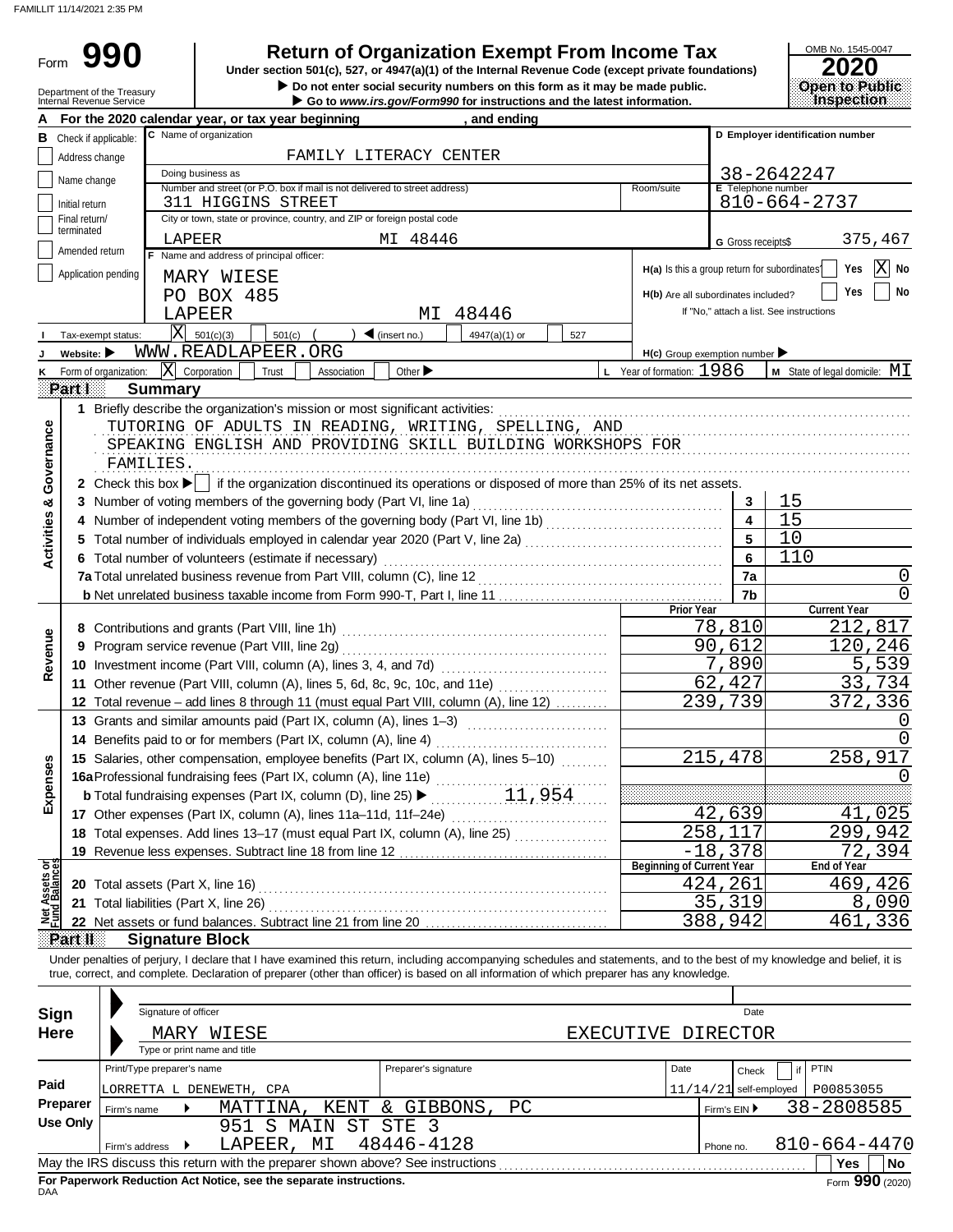|              | Form 990 (2020) FAMILY LITERACY CENTER                                                                                                                                                                                                                                                                                                      |          | <u>38-2642247</u> | Page 2                      |
|--------------|---------------------------------------------------------------------------------------------------------------------------------------------------------------------------------------------------------------------------------------------------------------------------------------------------------------------------------------------|----------|-------------------|-----------------------------|
|              | <b>Statement of Program Service Accomplishments</b><br>Part III                                                                                                                                                                                                                                                                             |          |                   |                             |
| 1.           | Briefly describe the organization's mission:<br>TUTORING OF ADULTS IN READING, WRITING, SPELLING, AND<br>SPEAKING ENGLISH AND PROVIDING SKILL BUILDING WORKSHOPS FOR<br>FAMILIES.                                                                                                                                                           |          |                   |                             |
| $\mathbf{2}$ | Did the organization undertake any significant program services during the year which were not listed on the<br>prior Form 990 or 990-EZ?<br>If "Yes," describe these new services on Schedule O.                                                                                                                                           |          |                   | Yes $\boxed{\text{X}}$ No   |
| 3            | Did the organization cease conducting, or make significant changes in how it conducts, any program<br>services?<br>If "Yes," describe these changes on Schedule O.                                                                                                                                                                          |          |                   | Yes $\boxed{\mathbf{X}}$ No |
| 4            | Describe the organization's program service accomplishments for each of its three largest program services, as measured by<br>expenses. Section 501(c)(3) and 501(c)(4) organizations are required to report the amount of grants and allocations to others,<br>the total expenses, and revenue, if any, for each program service reported. |          |                   |                             |
|              | 4a (Code:<br>TUTORING OF ADULTS IN READING, WRITING,<br>SPELLING AND SPEAKING ENGLISH AND SKILL BUILDING MARIEURE AND SPELLING<br>WORKSHOPS FOR FAMILIES.                                                                                                                                                                                   |          |                   |                             |
|              |                                                                                                                                                                                                                                                                                                                                             |          |                   |                             |
|              | 4b (Code: William Code: 1991) (Expenses \$ \\times \\text{ \\text{ \text{ \text{ \text{ \text{ \text{ \text{ \text{ \text{ \text{ \text{ \text{ \text{ \text{ \text{ \text{ \text{ \text{ \text{ \text{ \text{ \text{ \text{ \t                                                                                                             |          |                   |                             |
|              | N/A                                                                                                                                                                                                                                                                                                                                         |          |                   |                             |
|              |                                                                                                                                                                                                                                                                                                                                             |          |                   |                             |
|              | $\sim$ (Expenses \$<br>4c (Code:<br>N/A                                                                                                                                                                                                                                                                                                     |          |                   |                             |
|              |                                                                                                                                                                                                                                                                                                                                             |          |                   |                             |
|              |                                                                                                                                                                                                                                                                                                                                             |          |                   |                             |
|              | 4d Other program services (Describe on Schedule O.)                                                                                                                                                                                                                                                                                         |          |                   |                             |
|              | (Expenses \$<br>including grants of \$<br>4e Total program service expenses                                                                                                                                                                                                                                                                 | 268, 221 | ) (Revenue \$     |                             |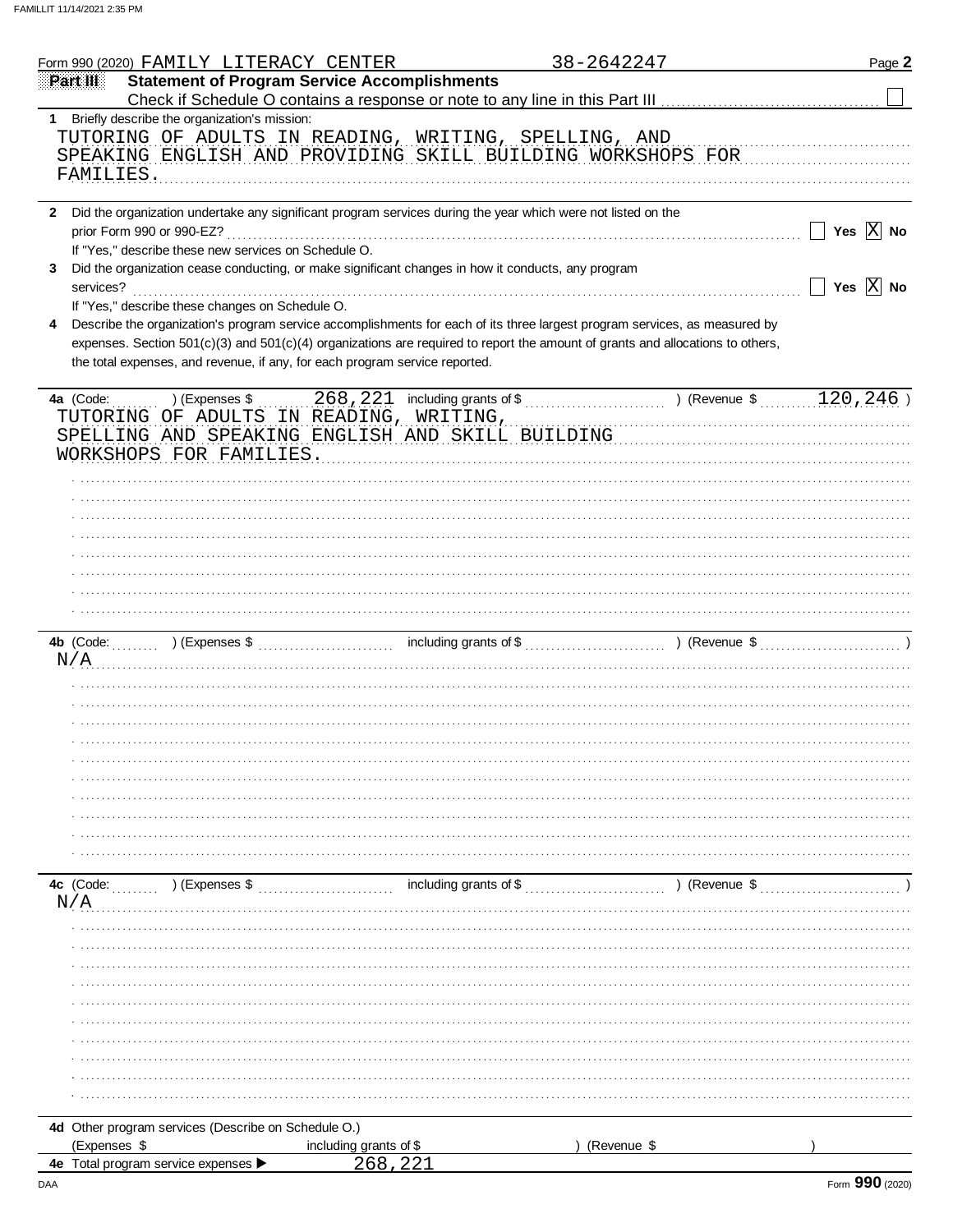|     | <b>Checklist of Required Schedules</b><br>Part IV                                                                       |                 |             |             |
|-----|-------------------------------------------------------------------------------------------------------------------------|-----------------|-------------|-------------|
|     |                                                                                                                         |                 | <b>Yes</b>  | No          |
| 1   | Is the organization described in section $501(c)(3)$ or $4947(a)(1)$ (other than a private foundation)? If "Yes,"       |                 |             |             |
|     | complete Schedule A                                                                                                     | 1               | Χ           |             |
| 2   | Is the organization required to complete Schedule B, Schedule of Contributors (see instructions)?                       | $\mathbf{2}$    | $\mathbf X$ |             |
| 3   | Did the organization engage in direct or indirect political campaign activities on behalf of or in opposition to        |                 |             |             |
|     | candidates for public office? If "Yes," complete Schedule C, Part I                                                     | 3               |             | Χ           |
| 4   | Section 501(c)(3) organizations. Did the organization engage in lobbying activities, or have a section 501(h)           |                 |             |             |
|     | election in effect during the tax year? If "Yes," complete Schedule C, Part II                                          | 4               |             | Χ           |
| 5   | Is the organization a section $501(c)(4)$ , $501(c)(5)$ , or $501(c)(6)$ organization that receives membership dues,    |                 |             |             |
|     | assessments, or similar amounts as defined in Revenue Procedure 98-19? If "Yes," complete Schedule C, Part III          | 5               |             | Χ           |
| 6   | Did the organization maintain any donor advised funds or any similar funds or accounts for which donors                 |                 |             |             |
|     | have the right to provide advice on the distribution or investment of amounts in such funds or accounts? If             |                 |             |             |
|     |                                                                                                                         |                 |             |             |
|     | "Yes," complete Schedule D, Part I                                                                                      | 6               |             | Χ           |
| 7   | Did the organization receive or hold a conservation easement, including easements to preserve open space,               |                 |             |             |
|     | the environment, historic land areas, or historic structures? If "Yes," complete Schedule D, Part II                    | 7               |             | Χ           |
| 8   | Did the organization maintain collections of works of art, historical treasures, or other similar assets? If "Yes,"     |                 |             |             |
|     | complete Schedule D, Part III                                                                                           | 8               |             | Χ           |
| 9   | Did the organization report an amount in Part X, line 21, for escrow or custodial account liability, serve as a         |                 |             |             |
|     | custodian for amounts not listed in Part X; or provide credit counseling, debt management, credit repair, or            |                 |             |             |
|     | debt negotiation services? If "Yes," complete Schedule D, Part IV                                                       | 9               |             | Χ           |
| 10  | Did the organization, directly or through a related organization, hold assets in donor-restricted endowments            |                 |             |             |
|     | or in quasi endowments? If "Yes," complete Schedule D, Part V                                                           | 10              | Χ           |             |
| 11  | If the organization's answer to any of the following questions is "Yes," then complete Schedule D, Parts VI,            |                 |             |             |
|     | VII, VIII, IX, or X as applicable.                                                                                      |                 |             |             |
| a   | Did the organization report an amount for land, buildings, and equipment in Part X, line 10? If "Yes,"                  |                 |             |             |
|     | complete Schedule D, Part VI                                                                                            | 11a             | Χ           |             |
| b   | Did the organization report an amount for investments—other securities in Part X, line 12, that is 5% or more           |                 |             |             |
|     |                                                                                                                         |                 |             |             |
|     | of its total assets reported in Part X, line 16? If "Yes," complete Schedule D, Part VII                                | 11b             |             | Χ           |
| c   | Did the organization report an amount for investments—program related in Part X, line 13, that is 5% or more            |                 |             |             |
|     | of its total assets reported in Part X, line 16? If "Yes," complete Schedule D, Part VIII                               | 11c             |             | Χ           |
| d   | Did the organization report an amount for other assets in Part X, line 15, that is 5% or more of its total assets       |                 |             |             |
|     | reported in Part X, line 16? If "Yes," complete Schedule D, Part IX                                                     | 11d             |             | Χ           |
| е   | Did the organization report an amount for other liabilities in Part X, line 25? If "Yes," complete Schedule D, Part X   | 11e             |             | $\mathbf X$ |
| f   | Did the organization's separate or consolidated financial statements for the tax year include a footnote that addresses |                 |             |             |
|     | the organization's liability for uncertain tax positions under FIN 48 (ASC 740)? If "Yes," complete Schedule D, Part X  | 11f             |             | Χ           |
| 12a | Did the organization obtain separate, independent audited financial statements for the tax year? If "Yes," complete     |                 |             |             |
|     | Schedule D, Parts XI and XII                                                                                            | 12a             |             | Χ           |
| b   | Was the organization included in consolidated, independent audited financial statements for the tax year? If            |                 |             |             |
|     | "Yes," and if the organization answered "No" to line 12a, then completing Schedule D, Parts XI and XII is optional      | 12 <sub>b</sub> |             | Χ           |
| 13  |                                                                                                                         | 13              |             | Χ           |
| 14a | Did the organization maintain an office, employees, or agents outside of the United States?                             | 14a             |             | Χ           |
| b   | Did the organization have aggregate revenues or expenses of more than \$10,000 from grantmaking,                        |                 |             |             |
|     | fundraising, business, investment, and program service activities outside the United States, or aggregate               |                 |             |             |
|     | foreign investments valued at \$100,000 or more? If "Yes," complete Schedule F, Parts I and IV                          | 14b             |             | X           |
|     |                                                                                                                         |                 |             |             |
| 15  | Did the organization report on Part IX, column (A), line 3, more than \$5,000 of grants or other assistance to or       |                 |             |             |
|     | for any foreign organization? If "Yes," complete Schedule F, Parts II and IV                                            | 15              |             | Χ           |
| 16  | Did the organization report on Part IX, column (A), line 3, more than \$5,000 of aggregate grants or other              |                 |             |             |
|     | assistance to or for foreign individuals? If "Yes," complete Schedule F, Parts III and IV                               | 16              |             | Χ           |
| 17  | Did the organization report a total of more than \$15,000 of expenses for professional fundraising services on          |                 |             |             |
|     | Part IX, column (A), lines 6 and 11e? If "Yes," complete Schedule G, Part I See instructions                            | 17              |             | Χ           |
| 18  | Did the organization report more than \$15,000 total of fundraising event gross income and contributions on             |                 |             |             |
|     | Part VIII, lines 1c and 8a? If "Yes," complete Schedule G, Part II                                                      | 18              | Χ           |             |
| 19  | Did the organization report more than \$15,000 of gross income from gaming activities on Part VIII, line 9a?            |                 |             |             |
|     |                                                                                                                         | 19              |             | Χ           |
| 20a | Did the organization operate one or more hospital facilities? If "Yes," complete Schedule H                             | <b>20a</b>      |             | Χ           |
| b   |                                                                                                                         | 20 <sub>b</sub> |             |             |
| 21  | Did the organization report more than \$5,000 of grants or other assistance to any domestic organization or             |                 |             |             |
|     |                                                                                                                         | 21              |             | Χ           |
|     |                                                                                                                         |                 |             |             |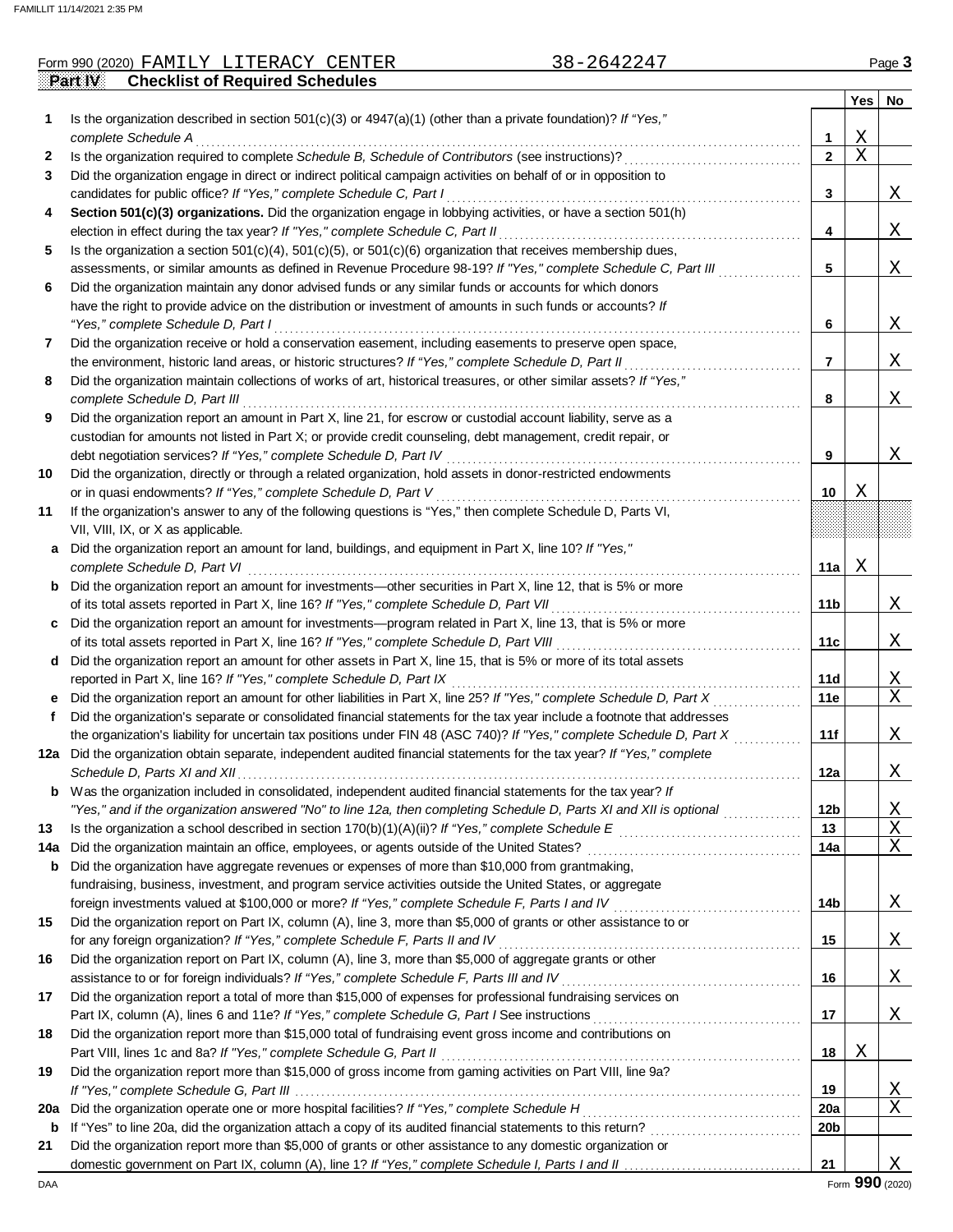|     | 38-2642247<br>Form 990 (2020) FAMILY LITERACY CENTER                                                                                                                                                         |                |   |                        |     | Page 4                  |
|-----|--------------------------------------------------------------------------------------------------------------------------------------------------------------------------------------------------------------|----------------|---|------------------------|-----|-------------------------|
|     | <b>Checklist of Required Schedules (continued)</b><br>Part IV                                                                                                                                                |                |   |                        |     |                         |
|     |                                                                                                                                                                                                              |                |   |                        | Yes | No                      |
| 22  | Did the organization report more than \$5,000 of grants or other assistance to or for domestic individuals on                                                                                                |                |   |                        |     |                         |
|     | Part IX, column (A), line 2? If "Yes," complete Schedule I, Parts I and III                                                                                                                                  |                |   | 22                     |     | Χ                       |
| 23  | Did the organization answer "Yes" to Part VII, Section A, line 3, 4, or 5 about compensation of the                                                                                                          |                |   |                        |     |                         |
|     | organization's current and former officers, directors, trustees, key employees, and highest compensated                                                                                                      |                |   |                        |     |                         |
|     | employees? If "Yes," complete Schedule J                                                                                                                                                                     |                |   | 23                     |     | Χ                       |
|     | 24a Did the organization have a tax-exempt bond issue with an outstanding principal amount of more than                                                                                                      |                |   |                        |     |                         |
|     | \$100,000 as of the last day of the year, that was issued after December 31, 2002? If "Yes," answer lines 24b                                                                                                |                |   |                        |     |                         |
|     | through 24d and complete Schedule K. If "No," go to line 25a                                                                                                                                                 |                |   | 24a                    |     | Χ                       |
| b   | Did the organization invest any proceeds of tax-exempt bonds beyond a temporary period exception?                                                                                                            |                |   | 24b                    |     |                         |
| с   | Did the organization maintain an escrow account other than a refunding escrow at any time during the year                                                                                                    |                |   |                        |     |                         |
|     | to defease any tax-exempt bonds?                                                                                                                                                                             |                |   | 24c                    |     |                         |
| d   | Did the organization act as an "on behalf of" issuer for bonds outstanding at any time during the year?                                                                                                      |                |   | 24d                    |     |                         |
|     | 25a Section 501(c)(3), 501(c)(4), and 501(c)(29) organizations. Did the organization engage in an excess benefit                                                                                             |                |   |                        |     |                         |
|     | transaction with a disqualified person during the year? If "Yes," complete Schedule L, Part I                                                                                                                |                |   | 25a                    |     | Χ                       |
| b   | Is the organization aware that it engaged in an excess benefit transaction with a disqualified person in a prior                                                                                             |                |   |                        |     |                         |
|     | year, and that the transaction has not been reported on any of the organization's prior Forms 990 or 990-EZ?                                                                                                 |                |   |                        |     |                         |
|     | If "Yes," complete Schedule L, Part I                                                                                                                                                                        |                |   | 25 <sub>b</sub>        |     | X                       |
| 26  | Did the organization report any amount on Part X, line 5 or 22, for receivables from or payables to any current                                                                                              |                |   |                        |     |                         |
|     | or former officer, director, trustee, key employee, creator or founder, substantial contributor, or 35%                                                                                                      |                |   |                        |     |                         |
|     | controlled entity or family member of any of these persons? If "Yes," complete Schedule L, Part II                                                                                                           |                |   | 26                     |     | X                       |
| 27  | Did the organization provide a grant or other assistance to any current or former officer, director, trustee, key                                                                                            |                |   |                        |     |                         |
|     | employee, creator or founder, substantial contributor or employee thereof, a grant selection committee                                                                                                       |                |   |                        |     |                         |
|     | member, or to a 35% controlled entity (including an employee thereof) or family member of any of these                                                                                                       |                |   |                        |     |                         |
|     | persons? If "Yes," complete Schedule L, Part III                                                                                                                                                             |                |   | 27                     |     | Χ                       |
| 28  | Was the organization a party to a business transaction with one of the following parties (see Schedule L, Part                                                                                               |                |   |                        |     |                         |
|     | IV instructions, for applicable filing thresholds, conditions, and exceptions):                                                                                                                              |                |   |                        |     |                         |
| а   | A current or former officer, director, trustee, key employee, creator or founder, or substantial contributor? If                                                                                             |                |   |                        |     |                         |
|     | "Yes," complete Schedule L, Part IV                                                                                                                                                                          |                |   | 28a<br>28 <sub>b</sub> |     | <u>X</u><br>$\mathbf X$ |
| b   | A family member of any individual described in line 28a? If "Yes," complete Schedule L, Part IV<br>A 35% controlled entity of one or more individuals and/or organizations described in lines 28a or 28b? If |                |   |                        |     |                         |
| c   | "Yes," complete Schedule L, Part IV                                                                                                                                                                          |                |   | 28c                    |     |                         |
| 29  | Did the organization receive more than \$25,000 in non-cash contributions? If "Yes," complete Schedule M                                                                                                     |                |   | 29                     |     | <u>X</u><br>$\mathbf X$ |
| 30  | Did the organization receive contributions of art, historical treasures, or other similar assets, or qualified                                                                                               |                |   |                        |     |                         |
|     | conservation contributions? If "Yes," complete Schedule M                                                                                                                                                    |                |   | 30                     |     | <u>X</u>                |
| 31  | Did the organization liquidate, terminate, or dissolve and cease operations? If "Yes," complete Schedule N, Part I                                                                                           |                |   | 31                     |     | $\overline{\text{X}}$   |
| 32  | Did the organization sell, exchange, dispose of, or transfer more than 25% of its net assets? If "Yes,"                                                                                                      |                |   |                        |     |                         |
|     | complete Schedule N, Part II                                                                                                                                                                                 |                |   | 32                     |     | Χ                       |
| 33  | Did the organization own 100% of an entity disregarded as separate from the organization under Regulations                                                                                                   |                |   |                        |     |                         |
|     | sections 301.7701-2 and 301.7701-3? If "Yes," complete Schedule R, Part I                                                                                                                                    |                |   | 33                     |     | Χ                       |
| 34  | Was the organization related to any tax-exempt or taxable entity? If "Yes," complete Schedule R, Part II, III,                                                                                               |                |   |                        |     |                         |
|     | or IV, and Part V, line 1                                                                                                                                                                                    |                |   | 34                     |     | <u>X</u>                |
| 35a | Did the organization have a controlled entity within the meaning of section 512(b)(13)?                                                                                                                      |                |   | 35a                    |     | $\mathbf X$             |
| b   | If "Yes" to line 35a, did the organization receive any payment from or engage in any transaction with a                                                                                                      |                |   |                        |     |                         |
|     | controlled entity within the meaning of section 512(b)(13)? If "Yes," complete Schedule R, Part V, line 2                                                                                                    |                |   | 35 <sub>b</sub>        |     |                         |
| 36  | Section 501(c)(3) organizations. Did the organization make any transfers to an exempt non-charitable                                                                                                         |                |   |                        |     |                         |
|     | related organization? If "Yes," complete Schedule R, Part V, line 2                                                                                                                                          |                |   | 36                     |     | Χ                       |
| 37  | Did the organization conduct more than 5% of its activities through an entity that is not a related organization                                                                                             |                |   |                        |     |                         |
|     | and that is treated as a partnership for federal income tax purposes? If "Yes," complete Schedule R, Part VI                                                                                                 |                |   | 37                     |     | Χ                       |
| 38  | Did the organization complete Schedule O and provide explanations in Schedule O for Part VI, lines 11b and                                                                                                   |                |   |                        |     |                         |
|     | 19? Note: All Form 990 filers are required to complete Schedule O.                                                                                                                                           |                |   | 38                     | Χ   |                         |
|     | <b>Statements Regarding Other IRS Filings and Tax Compliance</b><br>Part V                                                                                                                                   |                |   |                        |     |                         |
|     | Check if Schedule O contains a response or note to any line in this Part V                                                                                                                                   |                |   |                        |     |                         |
|     |                                                                                                                                                                                                              |                |   |                        | Yes | No                      |
| 1a  | Enter the number reported in Box 3 of Form 1096. Enter -0- if not applicable                                                                                                                                 | 1a             |   |                        |     |                         |
| b   | Enter the number of Forms W-2G included in line 1a. Enter -0- if not applicable                                                                                                                              | 1 <sub>b</sub> | 0 |                        |     |                         |
| c   | Did the organization comply with backup withholding rules for reportable payments to vendors and                                                                                                             |                |   |                        |     |                         |
|     |                                                                                                                                                                                                              |                |   | 1c                     |     |                         |
| DAA |                                                                                                                                                                                                              |                |   |                        |     | Form 990 (2020)         |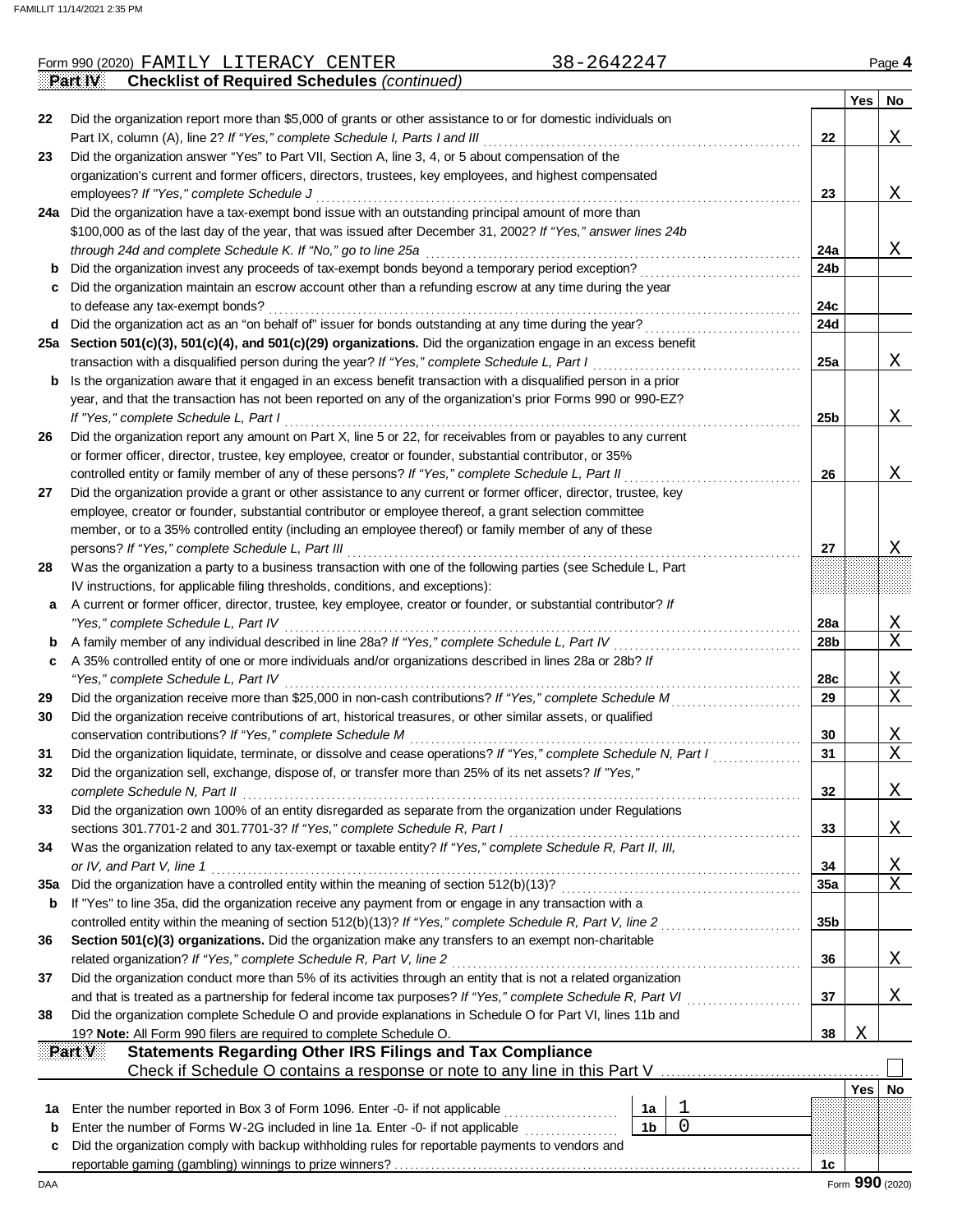| Statements Regarding Other IRS Filings and Tax Compliance (continued)<br>Part V<br><b>Yes</b><br>2a Enter the number of employees reported on Form W-3, Transmittal of Wage and Tax<br>10<br>Statements, filed for the calendar year ending with or within the year covered by this return<br>2a<br>2 <sub>b</sub><br>If at least one is reported on line 2a, did the organization file all required federal employment tax returns?<br>b<br>Note: If the sum of lines 1a and 2a is greater than 250, you may be required to e-file (see instructions)<br>Did the organization have unrelated business gross income of \$1,000 or more during the year?<br>3a<br>За<br>If "Yes," has it filed a Form 990-T for this year? If "No" to line 3b, provide an explanation on Schedule O<br>3 <sub>b</sub><br>b<br>At any time during the calendar year, did the organization have an interest in, or a signature or other authority over,<br>4a<br>a financial account in a foreign country (such as a bank account, securities account, or other financial account)?<br>4a<br>If "Yes," enter the name of the foreign country ▶<br>b<br>See instructions for filing requirements for FinCEN Form 114, Report of Foreign Bank and Financial Accounts (FBAR).<br>Was the organization a party to a prohibited tax shelter transaction at any time during the tax year?<br>5a<br>5а<br>5 <sub>b</sub><br>Did any taxable party notify the organization that it was or is a party to a prohibited tax shelter transaction?<br>b<br>If "Yes" to line 5a or 5b, did the organization file Form 8886-T?<br>5с<br>c<br>Does the organization have annual gross receipts that are normally greater than \$100,000, and did the<br>6a<br>organization solicit any contributions that were not tax deductible as charitable contributions?<br>6a<br>If "Yes," did the organization include with every solicitation an express statement that such contributions or<br>b<br>gifts were not tax deductible?<br>6b<br>Organizations that may receive deductible contributions under section 170(c).<br>7<br>Did the organization receive a payment in excess of \$75 made partly as a contribution and partly for goods<br>a<br>and services provided to the payor?<br>7a<br>7b<br>If "Yes," did the organization notify the donor of the value of the goods or services provided?<br>b<br>Did the organization sell, exchange, or otherwise dispose of tangible personal property for which it was<br>c<br>required to file Form 8282?<br>7c<br>7d<br>d<br>Did the organization receive any funds, directly or indirectly, to pay premiums on a personal benefit contract?<br>7e<br>е<br>7f<br>Did the organization, during the year, pay premiums, directly or indirectly, on a personal benefit contract?<br>Ť.<br>If the organization received a contribution of qualified intellectual property, did the organization file Form 8899 as required?<br>7g<br>g<br>7h<br>If the organization received a contribution of cars, boats, airplanes, or other vehicles, did the organization file a Form 1098-C?<br>h<br>Sponsoring organizations maintaining donor advised funds. Did a donor advised fund maintained by the<br>8<br>sponsoring organization have excess business holdings at any time during the year?<br>8<br>Sponsoring organizations maintaining donor advised funds.<br>9<br>Did the sponsoring organization make any taxable distributions under section 4966?<br>9a<br>a<br>Did the sponsoring organization make a distribution to a donor, donor advisor, or related person?<br>9b<br>b<br>Section 501(c)(7) organizations. Enter:<br>10<br>10a<br>Initiation fees and capital contributions included on Part VIII, line 12<br>10 <sub>b</sub><br>Gross receipts, included on Form 990, Part VIII, line 12, for public use of club facilities<br>b<br>Section 501(c)(12) organizations. Enter:<br>11<br>11a<br>Gross income from members or shareholders<br>a<br>Gross income from other sources (Do not net amounts due or paid to other sources<br>b |
|------------------------------------------------------------------------------------------------------------------------------------------------------------------------------------------------------------------------------------------------------------------------------------------------------------------------------------------------------------------------------------------------------------------------------------------------------------------------------------------------------------------------------------------------------------------------------------------------------------------------------------------------------------------------------------------------------------------------------------------------------------------------------------------------------------------------------------------------------------------------------------------------------------------------------------------------------------------------------------------------------------------------------------------------------------------------------------------------------------------------------------------------------------------------------------------------------------------------------------------------------------------------------------------------------------------------------------------------------------------------------------------------------------------------------------------------------------------------------------------------------------------------------------------------------------------------------------------------------------------------------------------------------------------------------------------------------------------------------------------------------------------------------------------------------------------------------------------------------------------------------------------------------------------------------------------------------------------------------------------------------------------------------------------------------------------------------------------------------------------------------------------------------------------------------------------------------------------------------------------------------------------------------------------------------------------------------------------------------------------------------------------------------------------------------------------------------------------------------------------------------------------------------------------------------------------------------------------------------------------------------------------------------------------------------------------------------------------------------------------------------------------------------------------------------------------------------------------------------------------------------------------------------------------------------------------------------------------------------------------------------------------------------------------------------------------------------------------------------------------------------------------------------------------------------------------------------------------------------------------------------------------------------------------------------------------------------------------------------------------------------------------------------------------------------------------------------------------------------------------------------------------------------------------------------------------------------------------------------------------------------------------------------------------------------------------------------------------------------------------------------------------------------------------------------------------------------------------------------------------------------------------------------------------------------------------------------------------------------------------------------------------------------------------------------------|
|                                                                                                                                                                                                                                                                                                                                                                                                                                                                                                                                                                                                                                                                                                                                                                                                                                                                                                                                                                                                                                                                                                                                                                                                                                                                                                                                                                                                                                                                                                                                                                                                                                                                                                                                                                                                                                                                                                                                                                                                                                                                                                                                                                                                                                                                                                                                                                                                                                                                                                                                                                                                                                                                                                                                                                                                                                                                                                                                                                                                                                                                                                                                                                                                                                                                                                                                                                                                                                                                                                                                                                                                                                                                                                                                                                                                                                                                                                                                                                                                                                                            |
|                                                                                                                                                                                                                                                                                                                                                                                                                                                                                                                                                                                                                                                                                                                                                                                                                                                                                                                                                                                                                                                                                                                                                                                                                                                                                                                                                                                                                                                                                                                                                                                                                                                                                                                                                                                                                                                                                                                                                                                                                                                                                                                                                                                                                                                                                                                                                                                                                                                                                                                                                                                                                                                                                                                                                                                                                                                                                                                                                                                                                                                                                                                                                                                                                                                                                                                                                                                                                                                                                                                                                                                                                                                                                                                                                                                                                                                                                                                                                                                                                                                            |
|                                                                                                                                                                                                                                                                                                                                                                                                                                                                                                                                                                                                                                                                                                                                                                                                                                                                                                                                                                                                                                                                                                                                                                                                                                                                                                                                                                                                                                                                                                                                                                                                                                                                                                                                                                                                                                                                                                                                                                                                                                                                                                                                                                                                                                                                                                                                                                                                                                                                                                                                                                                                                                                                                                                                                                                                                                                                                                                                                                                                                                                                                                                                                                                                                                                                                                                                                                                                                                                                                                                                                                                                                                                                                                                                                                                                                                                                                                                                                                                                                                                            |
|                                                                                                                                                                                                                                                                                                                                                                                                                                                                                                                                                                                                                                                                                                                                                                                                                                                                                                                                                                                                                                                                                                                                                                                                                                                                                                                                                                                                                                                                                                                                                                                                                                                                                                                                                                                                                                                                                                                                                                                                                                                                                                                                                                                                                                                                                                                                                                                                                                                                                                                                                                                                                                                                                                                                                                                                                                                                                                                                                                                                                                                                                                                                                                                                                                                                                                                                                                                                                                                                                                                                                                                                                                                                                                                                                                                                                                                                                                                                                                                                                                                            |
|                                                                                                                                                                                                                                                                                                                                                                                                                                                                                                                                                                                                                                                                                                                                                                                                                                                                                                                                                                                                                                                                                                                                                                                                                                                                                                                                                                                                                                                                                                                                                                                                                                                                                                                                                                                                                                                                                                                                                                                                                                                                                                                                                                                                                                                                                                                                                                                                                                                                                                                                                                                                                                                                                                                                                                                                                                                                                                                                                                                                                                                                                                                                                                                                                                                                                                                                                                                                                                                                                                                                                                                                                                                                                                                                                                                                                                                                                                                                                                                                                                                            |
|                                                                                                                                                                                                                                                                                                                                                                                                                                                                                                                                                                                                                                                                                                                                                                                                                                                                                                                                                                                                                                                                                                                                                                                                                                                                                                                                                                                                                                                                                                                                                                                                                                                                                                                                                                                                                                                                                                                                                                                                                                                                                                                                                                                                                                                                                                                                                                                                                                                                                                                                                                                                                                                                                                                                                                                                                                                                                                                                                                                                                                                                                                                                                                                                                                                                                                                                                                                                                                                                                                                                                                                                                                                                                                                                                                                                                                                                                                                                                                                                                                                            |
|                                                                                                                                                                                                                                                                                                                                                                                                                                                                                                                                                                                                                                                                                                                                                                                                                                                                                                                                                                                                                                                                                                                                                                                                                                                                                                                                                                                                                                                                                                                                                                                                                                                                                                                                                                                                                                                                                                                                                                                                                                                                                                                                                                                                                                                                                                                                                                                                                                                                                                                                                                                                                                                                                                                                                                                                                                                                                                                                                                                                                                                                                                                                                                                                                                                                                                                                                                                                                                                                                                                                                                                                                                                                                                                                                                                                                                                                                                                                                                                                                                                            |
|                                                                                                                                                                                                                                                                                                                                                                                                                                                                                                                                                                                                                                                                                                                                                                                                                                                                                                                                                                                                                                                                                                                                                                                                                                                                                                                                                                                                                                                                                                                                                                                                                                                                                                                                                                                                                                                                                                                                                                                                                                                                                                                                                                                                                                                                                                                                                                                                                                                                                                                                                                                                                                                                                                                                                                                                                                                                                                                                                                                                                                                                                                                                                                                                                                                                                                                                                                                                                                                                                                                                                                                                                                                                                                                                                                                                                                                                                                                                                                                                                                                            |
|                                                                                                                                                                                                                                                                                                                                                                                                                                                                                                                                                                                                                                                                                                                                                                                                                                                                                                                                                                                                                                                                                                                                                                                                                                                                                                                                                                                                                                                                                                                                                                                                                                                                                                                                                                                                                                                                                                                                                                                                                                                                                                                                                                                                                                                                                                                                                                                                                                                                                                                                                                                                                                                                                                                                                                                                                                                                                                                                                                                                                                                                                                                                                                                                                                                                                                                                                                                                                                                                                                                                                                                                                                                                                                                                                                                                                                                                                                                                                                                                                                                            |
|                                                                                                                                                                                                                                                                                                                                                                                                                                                                                                                                                                                                                                                                                                                                                                                                                                                                                                                                                                                                                                                                                                                                                                                                                                                                                                                                                                                                                                                                                                                                                                                                                                                                                                                                                                                                                                                                                                                                                                                                                                                                                                                                                                                                                                                                                                                                                                                                                                                                                                                                                                                                                                                                                                                                                                                                                                                                                                                                                                                                                                                                                                                                                                                                                                                                                                                                                                                                                                                                                                                                                                                                                                                                                                                                                                                                                                                                                                                                                                                                                                                            |
|                                                                                                                                                                                                                                                                                                                                                                                                                                                                                                                                                                                                                                                                                                                                                                                                                                                                                                                                                                                                                                                                                                                                                                                                                                                                                                                                                                                                                                                                                                                                                                                                                                                                                                                                                                                                                                                                                                                                                                                                                                                                                                                                                                                                                                                                                                                                                                                                                                                                                                                                                                                                                                                                                                                                                                                                                                                                                                                                                                                                                                                                                                                                                                                                                                                                                                                                                                                                                                                                                                                                                                                                                                                                                                                                                                                                                                                                                                                                                                                                                                                            |
|                                                                                                                                                                                                                                                                                                                                                                                                                                                                                                                                                                                                                                                                                                                                                                                                                                                                                                                                                                                                                                                                                                                                                                                                                                                                                                                                                                                                                                                                                                                                                                                                                                                                                                                                                                                                                                                                                                                                                                                                                                                                                                                                                                                                                                                                                                                                                                                                                                                                                                                                                                                                                                                                                                                                                                                                                                                                                                                                                                                                                                                                                                                                                                                                                                                                                                                                                                                                                                                                                                                                                                                                                                                                                                                                                                                                                                                                                                                                                                                                                                                            |
|                                                                                                                                                                                                                                                                                                                                                                                                                                                                                                                                                                                                                                                                                                                                                                                                                                                                                                                                                                                                                                                                                                                                                                                                                                                                                                                                                                                                                                                                                                                                                                                                                                                                                                                                                                                                                                                                                                                                                                                                                                                                                                                                                                                                                                                                                                                                                                                                                                                                                                                                                                                                                                                                                                                                                                                                                                                                                                                                                                                                                                                                                                                                                                                                                                                                                                                                                                                                                                                                                                                                                                                                                                                                                                                                                                                                                                                                                                                                                                                                                                                            |
|                                                                                                                                                                                                                                                                                                                                                                                                                                                                                                                                                                                                                                                                                                                                                                                                                                                                                                                                                                                                                                                                                                                                                                                                                                                                                                                                                                                                                                                                                                                                                                                                                                                                                                                                                                                                                                                                                                                                                                                                                                                                                                                                                                                                                                                                                                                                                                                                                                                                                                                                                                                                                                                                                                                                                                                                                                                                                                                                                                                                                                                                                                                                                                                                                                                                                                                                                                                                                                                                                                                                                                                                                                                                                                                                                                                                                                                                                                                                                                                                                                                            |
|                                                                                                                                                                                                                                                                                                                                                                                                                                                                                                                                                                                                                                                                                                                                                                                                                                                                                                                                                                                                                                                                                                                                                                                                                                                                                                                                                                                                                                                                                                                                                                                                                                                                                                                                                                                                                                                                                                                                                                                                                                                                                                                                                                                                                                                                                                                                                                                                                                                                                                                                                                                                                                                                                                                                                                                                                                                                                                                                                                                                                                                                                                                                                                                                                                                                                                                                                                                                                                                                                                                                                                                                                                                                                                                                                                                                                                                                                                                                                                                                                                                            |
|                                                                                                                                                                                                                                                                                                                                                                                                                                                                                                                                                                                                                                                                                                                                                                                                                                                                                                                                                                                                                                                                                                                                                                                                                                                                                                                                                                                                                                                                                                                                                                                                                                                                                                                                                                                                                                                                                                                                                                                                                                                                                                                                                                                                                                                                                                                                                                                                                                                                                                                                                                                                                                                                                                                                                                                                                                                                                                                                                                                                                                                                                                                                                                                                                                                                                                                                                                                                                                                                                                                                                                                                                                                                                                                                                                                                                                                                                                                                                                                                                                                            |
|                                                                                                                                                                                                                                                                                                                                                                                                                                                                                                                                                                                                                                                                                                                                                                                                                                                                                                                                                                                                                                                                                                                                                                                                                                                                                                                                                                                                                                                                                                                                                                                                                                                                                                                                                                                                                                                                                                                                                                                                                                                                                                                                                                                                                                                                                                                                                                                                                                                                                                                                                                                                                                                                                                                                                                                                                                                                                                                                                                                                                                                                                                                                                                                                                                                                                                                                                                                                                                                                                                                                                                                                                                                                                                                                                                                                                                                                                                                                                                                                                                                            |
|                                                                                                                                                                                                                                                                                                                                                                                                                                                                                                                                                                                                                                                                                                                                                                                                                                                                                                                                                                                                                                                                                                                                                                                                                                                                                                                                                                                                                                                                                                                                                                                                                                                                                                                                                                                                                                                                                                                                                                                                                                                                                                                                                                                                                                                                                                                                                                                                                                                                                                                                                                                                                                                                                                                                                                                                                                                                                                                                                                                                                                                                                                                                                                                                                                                                                                                                                                                                                                                                                                                                                                                                                                                                                                                                                                                                                                                                                                                                                                                                                                                            |
|                                                                                                                                                                                                                                                                                                                                                                                                                                                                                                                                                                                                                                                                                                                                                                                                                                                                                                                                                                                                                                                                                                                                                                                                                                                                                                                                                                                                                                                                                                                                                                                                                                                                                                                                                                                                                                                                                                                                                                                                                                                                                                                                                                                                                                                                                                                                                                                                                                                                                                                                                                                                                                                                                                                                                                                                                                                                                                                                                                                                                                                                                                                                                                                                                                                                                                                                                                                                                                                                                                                                                                                                                                                                                                                                                                                                                                                                                                                                                                                                                                                            |
|                                                                                                                                                                                                                                                                                                                                                                                                                                                                                                                                                                                                                                                                                                                                                                                                                                                                                                                                                                                                                                                                                                                                                                                                                                                                                                                                                                                                                                                                                                                                                                                                                                                                                                                                                                                                                                                                                                                                                                                                                                                                                                                                                                                                                                                                                                                                                                                                                                                                                                                                                                                                                                                                                                                                                                                                                                                                                                                                                                                                                                                                                                                                                                                                                                                                                                                                                                                                                                                                                                                                                                                                                                                                                                                                                                                                                                                                                                                                                                                                                                                            |
|                                                                                                                                                                                                                                                                                                                                                                                                                                                                                                                                                                                                                                                                                                                                                                                                                                                                                                                                                                                                                                                                                                                                                                                                                                                                                                                                                                                                                                                                                                                                                                                                                                                                                                                                                                                                                                                                                                                                                                                                                                                                                                                                                                                                                                                                                                                                                                                                                                                                                                                                                                                                                                                                                                                                                                                                                                                                                                                                                                                                                                                                                                                                                                                                                                                                                                                                                                                                                                                                                                                                                                                                                                                                                                                                                                                                                                                                                                                                                                                                                                                            |
|                                                                                                                                                                                                                                                                                                                                                                                                                                                                                                                                                                                                                                                                                                                                                                                                                                                                                                                                                                                                                                                                                                                                                                                                                                                                                                                                                                                                                                                                                                                                                                                                                                                                                                                                                                                                                                                                                                                                                                                                                                                                                                                                                                                                                                                                                                                                                                                                                                                                                                                                                                                                                                                                                                                                                                                                                                                                                                                                                                                                                                                                                                                                                                                                                                                                                                                                                                                                                                                                                                                                                                                                                                                                                                                                                                                                                                                                                                                                                                                                                                                            |
|                                                                                                                                                                                                                                                                                                                                                                                                                                                                                                                                                                                                                                                                                                                                                                                                                                                                                                                                                                                                                                                                                                                                                                                                                                                                                                                                                                                                                                                                                                                                                                                                                                                                                                                                                                                                                                                                                                                                                                                                                                                                                                                                                                                                                                                                                                                                                                                                                                                                                                                                                                                                                                                                                                                                                                                                                                                                                                                                                                                                                                                                                                                                                                                                                                                                                                                                                                                                                                                                                                                                                                                                                                                                                                                                                                                                                                                                                                                                                                                                                                                            |
|                                                                                                                                                                                                                                                                                                                                                                                                                                                                                                                                                                                                                                                                                                                                                                                                                                                                                                                                                                                                                                                                                                                                                                                                                                                                                                                                                                                                                                                                                                                                                                                                                                                                                                                                                                                                                                                                                                                                                                                                                                                                                                                                                                                                                                                                                                                                                                                                                                                                                                                                                                                                                                                                                                                                                                                                                                                                                                                                                                                                                                                                                                                                                                                                                                                                                                                                                                                                                                                                                                                                                                                                                                                                                                                                                                                                                                                                                                                                                                                                                                                            |
|                                                                                                                                                                                                                                                                                                                                                                                                                                                                                                                                                                                                                                                                                                                                                                                                                                                                                                                                                                                                                                                                                                                                                                                                                                                                                                                                                                                                                                                                                                                                                                                                                                                                                                                                                                                                                                                                                                                                                                                                                                                                                                                                                                                                                                                                                                                                                                                                                                                                                                                                                                                                                                                                                                                                                                                                                                                                                                                                                                                                                                                                                                                                                                                                                                                                                                                                                                                                                                                                                                                                                                                                                                                                                                                                                                                                                                                                                                                                                                                                                                                            |
|                                                                                                                                                                                                                                                                                                                                                                                                                                                                                                                                                                                                                                                                                                                                                                                                                                                                                                                                                                                                                                                                                                                                                                                                                                                                                                                                                                                                                                                                                                                                                                                                                                                                                                                                                                                                                                                                                                                                                                                                                                                                                                                                                                                                                                                                                                                                                                                                                                                                                                                                                                                                                                                                                                                                                                                                                                                                                                                                                                                                                                                                                                                                                                                                                                                                                                                                                                                                                                                                                                                                                                                                                                                                                                                                                                                                                                                                                                                                                                                                                                                            |
|                                                                                                                                                                                                                                                                                                                                                                                                                                                                                                                                                                                                                                                                                                                                                                                                                                                                                                                                                                                                                                                                                                                                                                                                                                                                                                                                                                                                                                                                                                                                                                                                                                                                                                                                                                                                                                                                                                                                                                                                                                                                                                                                                                                                                                                                                                                                                                                                                                                                                                                                                                                                                                                                                                                                                                                                                                                                                                                                                                                                                                                                                                                                                                                                                                                                                                                                                                                                                                                                                                                                                                                                                                                                                                                                                                                                                                                                                                                                                                                                                                                            |
|                                                                                                                                                                                                                                                                                                                                                                                                                                                                                                                                                                                                                                                                                                                                                                                                                                                                                                                                                                                                                                                                                                                                                                                                                                                                                                                                                                                                                                                                                                                                                                                                                                                                                                                                                                                                                                                                                                                                                                                                                                                                                                                                                                                                                                                                                                                                                                                                                                                                                                                                                                                                                                                                                                                                                                                                                                                                                                                                                                                                                                                                                                                                                                                                                                                                                                                                                                                                                                                                                                                                                                                                                                                                                                                                                                                                                                                                                                                                                                                                                                                            |
|                                                                                                                                                                                                                                                                                                                                                                                                                                                                                                                                                                                                                                                                                                                                                                                                                                                                                                                                                                                                                                                                                                                                                                                                                                                                                                                                                                                                                                                                                                                                                                                                                                                                                                                                                                                                                                                                                                                                                                                                                                                                                                                                                                                                                                                                                                                                                                                                                                                                                                                                                                                                                                                                                                                                                                                                                                                                                                                                                                                                                                                                                                                                                                                                                                                                                                                                                                                                                                                                                                                                                                                                                                                                                                                                                                                                                                                                                                                                                                                                                                                            |
|                                                                                                                                                                                                                                                                                                                                                                                                                                                                                                                                                                                                                                                                                                                                                                                                                                                                                                                                                                                                                                                                                                                                                                                                                                                                                                                                                                                                                                                                                                                                                                                                                                                                                                                                                                                                                                                                                                                                                                                                                                                                                                                                                                                                                                                                                                                                                                                                                                                                                                                                                                                                                                                                                                                                                                                                                                                                                                                                                                                                                                                                                                                                                                                                                                                                                                                                                                                                                                                                                                                                                                                                                                                                                                                                                                                                                                                                                                                                                                                                                                                            |
|                                                                                                                                                                                                                                                                                                                                                                                                                                                                                                                                                                                                                                                                                                                                                                                                                                                                                                                                                                                                                                                                                                                                                                                                                                                                                                                                                                                                                                                                                                                                                                                                                                                                                                                                                                                                                                                                                                                                                                                                                                                                                                                                                                                                                                                                                                                                                                                                                                                                                                                                                                                                                                                                                                                                                                                                                                                                                                                                                                                                                                                                                                                                                                                                                                                                                                                                                                                                                                                                                                                                                                                                                                                                                                                                                                                                                                                                                                                                                                                                                                                            |
|                                                                                                                                                                                                                                                                                                                                                                                                                                                                                                                                                                                                                                                                                                                                                                                                                                                                                                                                                                                                                                                                                                                                                                                                                                                                                                                                                                                                                                                                                                                                                                                                                                                                                                                                                                                                                                                                                                                                                                                                                                                                                                                                                                                                                                                                                                                                                                                                                                                                                                                                                                                                                                                                                                                                                                                                                                                                                                                                                                                                                                                                                                                                                                                                                                                                                                                                                                                                                                                                                                                                                                                                                                                                                                                                                                                                                                                                                                                                                                                                                                                            |
|                                                                                                                                                                                                                                                                                                                                                                                                                                                                                                                                                                                                                                                                                                                                                                                                                                                                                                                                                                                                                                                                                                                                                                                                                                                                                                                                                                                                                                                                                                                                                                                                                                                                                                                                                                                                                                                                                                                                                                                                                                                                                                                                                                                                                                                                                                                                                                                                                                                                                                                                                                                                                                                                                                                                                                                                                                                                                                                                                                                                                                                                                                                                                                                                                                                                                                                                                                                                                                                                                                                                                                                                                                                                                                                                                                                                                                                                                                                                                                                                                                                            |
|                                                                                                                                                                                                                                                                                                                                                                                                                                                                                                                                                                                                                                                                                                                                                                                                                                                                                                                                                                                                                                                                                                                                                                                                                                                                                                                                                                                                                                                                                                                                                                                                                                                                                                                                                                                                                                                                                                                                                                                                                                                                                                                                                                                                                                                                                                                                                                                                                                                                                                                                                                                                                                                                                                                                                                                                                                                                                                                                                                                                                                                                                                                                                                                                                                                                                                                                                                                                                                                                                                                                                                                                                                                                                                                                                                                                                                                                                                                                                                                                                                                            |
|                                                                                                                                                                                                                                                                                                                                                                                                                                                                                                                                                                                                                                                                                                                                                                                                                                                                                                                                                                                                                                                                                                                                                                                                                                                                                                                                                                                                                                                                                                                                                                                                                                                                                                                                                                                                                                                                                                                                                                                                                                                                                                                                                                                                                                                                                                                                                                                                                                                                                                                                                                                                                                                                                                                                                                                                                                                                                                                                                                                                                                                                                                                                                                                                                                                                                                                                                                                                                                                                                                                                                                                                                                                                                                                                                                                                                                                                                                                                                                                                                                                            |
|                                                                                                                                                                                                                                                                                                                                                                                                                                                                                                                                                                                                                                                                                                                                                                                                                                                                                                                                                                                                                                                                                                                                                                                                                                                                                                                                                                                                                                                                                                                                                                                                                                                                                                                                                                                                                                                                                                                                                                                                                                                                                                                                                                                                                                                                                                                                                                                                                                                                                                                                                                                                                                                                                                                                                                                                                                                                                                                                                                                                                                                                                                                                                                                                                                                                                                                                                                                                                                                                                                                                                                                                                                                                                                                                                                                                                                                                                                                                                                                                                                                            |
|                                                                                                                                                                                                                                                                                                                                                                                                                                                                                                                                                                                                                                                                                                                                                                                                                                                                                                                                                                                                                                                                                                                                                                                                                                                                                                                                                                                                                                                                                                                                                                                                                                                                                                                                                                                                                                                                                                                                                                                                                                                                                                                                                                                                                                                                                                                                                                                                                                                                                                                                                                                                                                                                                                                                                                                                                                                                                                                                                                                                                                                                                                                                                                                                                                                                                                                                                                                                                                                                                                                                                                                                                                                                                                                                                                                                                                                                                                                                                                                                                                                            |
|                                                                                                                                                                                                                                                                                                                                                                                                                                                                                                                                                                                                                                                                                                                                                                                                                                                                                                                                                                                                                                                                                                                                                                                                                                                                                                                                                                                                                                                                                                                                                                                                                                                                                                                                                                                                                                                                                                                                                                                                                                                                                                                                                                                                                                                                                                                                                                                                                                                                                                                                                                                                                                                                                                                                                                                                                                                                                                                                                                                                                                                                                                                                                                                                                                                                                                                                                                                                                                                                                                                                                                                                                                                                                                                                                                                                                                                                                                                                                                                                                                                            |
|                                                                                                                                                                                                                                                                                                                                                                                                                                                                                                                                                                                                                                                                                                                                                                                                                                                                                                                                                                                                                                                                                                                                                                                                                                                                                                                                                                                                                                                                                                                                                                                                                                                                                                                                                                                                                                                                                                                                                                                                                                                                                                                                                                                                                                                                                                                                                                                                                                                                                                                                                                                                                                                                                                                                                                                                                                                                                                                                                                                                                                                                                                                                                                                                                                                                                                                                                                                                                                                                                                                                                                                                                                                                                                                                                                                                                                                                                                                                                                                                                                                            |
|                                                                                                                                                                                                                                                                                                                                                                                                                                                                                                                                                                                                                                                                                                                                                                                                                                                                                                                                                                                                                                                                                                                                                                                                                                                                                                                                                                                                                                                                                                                                                                                                                                                                                                                                                                                                                                                                                                                                                                                                                                                                                                                                                                                                                                                                                                                                                                                                                                                                                                                                                                                                                                                                                                                                                                                                                                                                                                                                                                                                                                                                                                                                                                                                                                                                                                                                                                                                                                                                                                                                                                                                                                                                                                                                                                                                                                                                                                                                                                                                                                                            |
|                                                                                                                                                                                                                                                                                                                                                                                                                                                                                                                                                                                                                                                                                                                                                                                                                                                                                                                                                                                                                                                                                                                                                                                                                                                                                                                                                                                                                                                                                                                                                                                                                                                                                                                                                                                                                                                                                                                                                                                                                                                                                                                                                                                                                                                                                                                                                                                                                                                                                                                                                                                                                                                                                                                                                                                                                                                                                                                                                                                                                                                                                                                                                                                                                                                                                                                                                                                                                                                                                                                                                                                                                                                                                                                                                                                                                                                                                                                                                                                                                                                            |
|                                                                                                                                                                                                                                                                                                                                                                                                                                                                                                                                                                                                                                                                                                                                                                                                                                                                                                                                                                                                                                                                                                                                                                                                                                                                                                                                                                                                                                                                                                                                                                                                                                                                                                                                                                                                                                                                                                                                                                                                                                                                                                                                                                                                                                                                                                                                                                                                                                                                                                                                                                                                                                                                                                                                                                                                                                                                                                                                                                                                                                                                                                                                                                                                                                                                                                                                                                                                                                                                                                                                                                                                                                                                                                                                                                                                                                                                                                                                                                                                                                                            |
|                                                                                                                                                                                                                                                                                                                                                                                                                                                                                                                                                                                                                                                                                                                                                                                                                                                                                                                                                                                                                                                                                                                                                                                                                                                                                                                                                                                                                                                                                                                                                                                                                                                                                                                                                                                                                                                                                                                                                                                                                                                                                                                                                                                                                                                                                                                                                                                                                                                                                                                                                                                                                                                                                                                                                                                                                                                                                                                                                                                                                                                                                                                                                                                                                                                                                                                                                                                                                                                                                                                                                                                                                                                                                                                                                                                                                                                                                                                                                                                                                                                            |
| 11 <sub>b</sub><br>against amounts due or received from them.)                                                                                                                                                                                                                                                                                                                                                                                                                                                                                                                                                                                                                                                                                                                                                                                                                                                                                                                                                                                                                                                                                                                                                                                                                                                                                                                                                                                                                                                                                                                                                                                                                                                                                                                                                                                                                                                                                                                                                                                                                                                                                                                                                                                                                                                                                                                                                                                                                                                                                                                                                                                                                                                                                                                                                                                                                                                                                                                                                                                                                                                                                                                                                                                                                                                                                                                                                                                                                                                                                                                                                                                                                                                                                                                                                                                                                                                                                                                                                                                             |
| Section 4947(a)(1) non-exempt charitable trusts. Is the organization filing Form 990 in lieu of Form 1041?<br>12a<br>12a                                                                                                                                                                                                                                                                                                                                                                                                                                                                                                                                                                                                                                                                                                                                                                                                                                                                                                                                                                                                                                                                                                                                                                                                                                                                                                                                                                                                                                                                                                                                                                                                                                                                                                                                                                                                                                                                                                                                                                                                                                                                                                                                                                                                                                                                                                                                                                                                                                                                                                                                                                                                                                                                                                                                                                                                                                                                                                                                                                                                                                                                                                                                                                                                                                                                                                                                                                                                                                                                                                                                                                                                                                                                                                                                                                                                                                                                                                                                   |
| If "Yes," enter the amount of tax-exempt interest received or accrued during the year<br>b<br>12b                                                                                                                                                                                                                                                                                                                                                                                                                                                                                                                                                                                                                                                                                                                                                                                                                                                                                                                                                                                                                                                                                                                                                                                                                                                                                                                                                                                                                                                                                                                                                                                                                                                                                                                                                                                                                                                                                                                                                                                                                                                                                                                                                                                                                                                                                                                                                                                                                                                                                                                                                                                                                                                                                                                                                                                                                                                                                                                                                                                                                                                                                                                                                                                                                                                                                                                                                                                                                                                                                                                                                                                                                                                                                                                                                                                                                                                                                                                                                          |
| Section 501(c)(29) qualified nonprofit health insurance issuers.<br>13                                                                                                                                                                                                                                                                                                                                                                                                                                                                                                                                                                                                                                                                                                                                                                                                                                                                                                                                                                                                                                                                                                                                                                                                                                                                                                                                                                                                                                                                                                                                                                                                                                                                                                                                                                                                                                                                                                                                                                                                                                                                                                                                                                                                                                                                                                                                                                                                                                                                                                                                                                                                                                                                                                                                                                                                                                                                                                                                                                                                                                                                                                                                                                                                                                                                                                                                                                                                                                                                                                                                                                                                                                                                                                                                                                                                                                                                                                                                                                                     |
| Is the organization licensed to issue qualified health plans in more than one state?<br>13a<br>a                                                                                                                                                                                                                                                                                                                                                                                                                                                                                                                                                                                                                                                                                                                                                                                                                                                                                                                                                                                                                                                                                                                                                                                                                                                                                                                                                                                                                                                                                                                                                                                                                                                                                                                                                                                                                                                                                                                                                                                                                                                                                                                                                                                                                                                                                                                                                                                                                                                                                                                                                                                                                                                                                                                                                                                                                                                                                                                                                                                                                                                                                                                                                                                                                                                                                                                                                                                                                                                                                                                                                                                                                                                                                                                                                                                                                                                                                                                                                           |
| Note: See the instructions for additional information the organization must report on Schedule O.                                                                                                                                                                                                                                                                                                                                                                                                                                                                                                                                                                                                                                                                                                                                                                                                                                                                                                                                                                                                                                                                                                                                                                                                                                                                                                                                                                                                                                                                                                                                                                                                                                                                                                                                                                                                                                                                                                                                                                                                                                                                                                                                                                                                                                                                                                                                                                                                                                                                                                                                                                                                                                                                                                                                                                                                                                                                                                                                                                                                                                                                                                                                                                                                                                                                                                                                                                                                                                                                                                                                                                                                                                                                                                                                                                                                                                                                                                                                                          |
|                                                                                                                                                                                                                                                                                                                                                                                                                                                                                                                                                                                                                                                                                                                                                                                                                                                                                                                                                                                                                                                                                                                                                                                                                                                                                                                                                                                                                                                                                                                                                                                                                                                                                                                                                                                                                                                                                                                                                                                                                                                                                                                                                                                                                                                                                                                                                                                                                                                                                                                                                                                                                                                                                                                                                                                                                                                                                                                                                                                                                                                                                                                                                                                                                                                                                                                                                                                                                                                                                                                                                                                                                                                                                                                                                                                                                                                                                                                                                                                                                                                            |
| Enter the amount of reserves the organization is required to maintain by the states in which<br>b                                                                                                                                                                                                                                                                                                                                                                                                                                                                                                                                                                                                                                                                                                                                                                                                                                                                                                                                                                                                                                                                                                                                                                                                                                                                                                                                                                                                                                                                                                                                                                                                                                                                                                                                                                                                                                                                                                                                                                                                                                                                                                                                                                                                                                                                                                                                                                                                                                                                                                                                                                                                                                                                                                                                                                                                                                                                                                                                                                                                                                                                                                                                                                                                                                                                                                                                                                                                                                                                                                                                                                                                                                                                                                                                                                                                                                                                                                                                                          |
| 13b                                                                                                                                                                                                                                                                                                                                                                                                                                                                                                                                                                                                                                                                                                                                                                                                                                                                                                                                                                                                                                                                                                                                                                                                                                                                                                                                                                                                                                                                                                                                                                                                                                                                                                                                                                                                                                                                                                                                                                                                                                                                                                                                                                                                                                                                                                                                                                                                                                                                                                                                                                                                                                                                                                                                                                                                                                                                                                                                                                                                                                                                                                                                                                                                                                                                                                                                                                                                                                                                                                                                                                                                                                                                                                                                                                                                                                                                                                                                                                                                                                                        |
| 13 <sub>c</sub><br>Enter the amount of reserves on hand<br>c                                                                                                                                                                                                                                                                                                                                                                                                                                                                                                                                                                                                                                                                                                                                                                                                                                                                                                                                                                                                                                                                                                                                                                                                                                                                                                                                                                                                                                                                                                                                                                                                                                                                                                                                                                                                                                                                                                                                                                                                                                                                                                                                                                                                                                                                                                                                                                                                                                                                                                                                                                                                                                                                                                                                                                                                                                                                                                                                                                                                                                                                                                                                                                                                                                                                                                                                                                                                                                                                                                                                                                                                                                                                                                                                                                                                                                                                                                                                                                                               |
| Did the organization receive any payments for indoor tanning services during the tax year?<br>14a<br>14a                                                                                                                                                                                                                                                                                                                                                                                                                                                                                                                                                                                                                                                                                                                                                                                                                                                                                                                                                                                                                                                                                                                                                                                                                                                                                                                                                                                                                                                                                                                                                                                                                                                                                                                                                                                                                                                                                                                                                                                                                                                                                                                                                                                                                                                                                                                                                                                                                                                                                                                                                                                                                                                                                                                                                                                                                                                                                                                                                                                                                                                                                                                                                                                                                                                                                                                                                                                                                                                                                                                                                                                                                                                                                                                                                                                                                                                                                                                                                   |
| 14b<br>If "Yes," has it filed a Form 720 to report these payments? If "No," provide an explanation on Schedule O<br>b                                                                                                                                                                                                                                                                                                                                                                                                                                                                                                                                                                                                                                                                                                                                                                                                                                                                                                                                                                                                                                                                                                                                                                                                                                                                                                                                                                                                                                                                                                                                                                                                                                                                                                                                                                                                                                                                                                                                                                                                                                                                                                                                                                                                                                                                                                                                                                                                                                                                                                                                                                                                                                                                                                                                                                                                                                                                                                                                                                                                                                                                                                                                                                                                                                                                                                                                                                                                                                                                                                                                                                                                                                                                                                                                                                                                                                                                                                                                      |
| Is the organization subject to the section 4960 tax on payment(s) of more than \$1,000,000 in remuneration or<br>15                                                                                                                                                                                                                                                                                                                                                                                                                                                                                                                                                                                                                                                                                                                                                                                                                                                                                                                                                                                                                                                                                                                                                                                                                                                                                                                                                                                                                                                                                                                                                                                                                                                                                                                                                                                                                                                                                                                                                                                                                                                                                                                                                                                                                                                                                                                                                                                                                                                                                                                                                                                                                                                                                                                                                                                                                                                                                                                                                                                                                                                                                                                                                                                                                                                                                                                                                                                                                                                                                                                                                                                                                                                                                                                                                                                                                                                                                                                                        |
| excess parachute payment(s) during the year?<br>15                                                                                                                                                                                                                                                                                                                                                                                                                                                                                                                                                                                                                                                                                                                                                                                                                                                                                                                                                                                                                                                                                                                                                                                                                                                                                                                                                                                                                                                                                                                                                                                                                                                                                                                                                                                                                                                                                                                                                                                                                                                                                                                                                                                                                                                                                                                                                                                                                                                                                                                                                                                                                                                                                                                                                                                                                                                                                                                                                                                                                                                                                                                                                                                                                                                                                                                                                                                                                                                                                                                                                                                                                                                                                                                                                                                                                                                                                                                                                                                                         |
| If "Yes," see instructions and file Form 4720, Schedule N.                                                                                                                                                                                                                                                                                                                                                                                                                                                                                                                                                                                                                                                                                                                                                                                                                                                                                                                                                                                                                                                                                                                                                                                                                                                                                                                                                                                                                                                                                                                                                                                                                                                                                                                                                                                                                                                                                                                                                                                                                                                                                                                                                                                                                                                                                                                                                                                                                                                                                                                                                                                                                                                                                                                                                                                                                                                                                                                                                                                                                                                                                                                                                                                                                                                                                                                                                                                                                                                                                                                                                                                                                                                                                                                                                                                                                                                                                                                                                                                                 |
| Is the organization an educational institution subject to the section 4968 excise tax on net investment income?<br>16<br>16                                                                                                                                                                                                                                                                                                                                                                                                                                                                                                                                                                                                                                                                                                                                                                                                                                                                                                                                                                                                                                                                                                                                                                                                                                                                                                                                                                                                                                                                                                                                                                                                                                                                                                                                                                                                                                                                                                                                                                                                                                                                                                                                                                                                                                                                                                                                                                                                                                                                                                                                                                                                                                                                                                                                                                                                                                                                                                                                                                                                                                                                                                                                                                                                                                                                                                                                                                                                                                                                                                                                                                                                                                                                                                                                                                                                                                                                                                                                |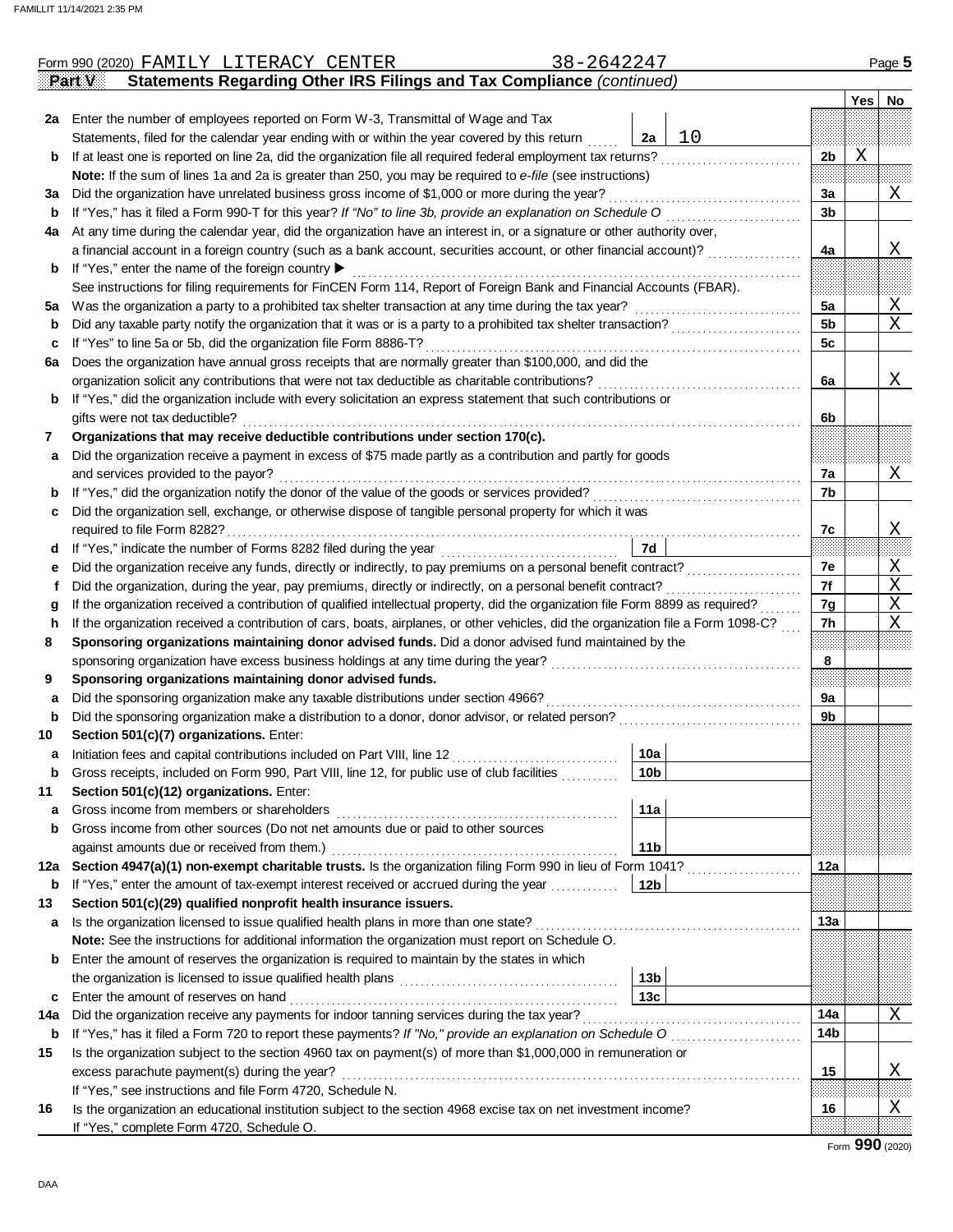|              | 38-2642247<br>Form 990 (2020) FAMILY LITERACY CENTER                                                                                                                                             |                         |                 | Page 6        |
|--------------|--------------------------------------------------------------------------------------------------------------------------------------------------------------------------------------------------|-------------------------|-----------------|---------------|
|              | Governance, Management, and Disclosure For each "Yes" response to lines 2 through 7b below, and for a "No"<br>Part VI                                                                            |                         |                 |               |
|              | response to line 8a, 8b, or 10b below, describe the circumstances, processes, or changes on Schedule O. See instructions.                                                                        |                         |                 |               |
|              |                                                                                                                                                                                                  |                         |                 | IXI           |
|              | <b>Section A. Governing Body and Management</b>                                                                                                                                                  |                         |                 |               |
|              |                                                                                                                                                                                                  |                         | <b>Yes</b>      | No            |
| 1а           | 15<br>Enter the number of voting members of the governing body at the end of the tax year<br>1a                                                                                                  |                         |                 |               |
|              | If there are material differences in voting rights among members of the governing body, or                                                                                                       |                         |                 |               |
|              | if the governing body delegated broad authority to an executive committee or similar                                                                                                             |                         |                 |               |
|              | committee, explain on Schedule O.                                                                                                                                                                |                         |                 |               |
|              | 15                                                                                                                                                                                               |                         |                 |               |
| b            | Enter the number of voting members included on line 1a, above, who are independent<br>1b                                                                                                         |                         |                 |               |
| $\mathbf{2}$ | Did any officer, director, trustee, or key employee have a family relationship or a business relationship with                                                                                   |                         |                 |               |
|              | any other officer, director, trustee, or key employee?                                                                                                                                           | 2                       |                 | Χ             |
| 3            | Did the organization delegate control over management duties customarily performed by or under the direct                                                                                        |                         |                 |               |
|              | supervision of officers, directors, trustees, or key employees to a management company or other person?                                                                                          | 3                       |                 | $\frac{X}{X}$ |
| 4            | Did the organization make any significant changes to its governing documents since the prior Form 990 was filed?                                                                                 | $\overline{\mathbf{4}}$ |                 |               |
| 5            | Did the organization become aware during the year of a significant diversion of the organization's assets?                                                                                       | 5                       |                 | $\mathbf X$   |
| 6            | Did the organization have members or stockholders?                                                                                                                                               | 6                       | X               |               |
| 7a           | Did the organization have members, stockholders, or other persons who had the power to elect or appoint                                                                                          |                         |                 |               |
|              | one or more members of the governing body?                                                                                                                                                       | 7a                      | Χ               |               |
| b            | Are any governance decisions of the organization reserved to (or subject to approval by) members,                                                                                                |                         |                 |               |
|              | stockholders, or persons other than the governing body?                                                                                                                                          | 7b                      |                 | Χ             |
| 8            | Did the organization contemporaneously document the meetings held or written actions undertaken during the year by the following:                                                                |                         |                 |               |
| a            | The governing body?                                                                                                                                                                              | 8a                      | <u>X</u>        |               |
|              | Each committee with authority to act on behalf of the governing body?                                                                                                                            | 8b                      | X               |               |
| b            |                                                                                                                                                                                                  |                         |                 |               |
| 9            | Is there any officer, director, trustee, or key employee listed in Part VII, Section A, who cannot be reached at                                                                                 |                         |                 |               |
|              | the organization's mailing address? If "Yes," provide the names and addresses on Schedule O                                                                                                      | 9                       |                 | Χ             |
|              | Section B. Policies (This Section B requests information about policies not required by the Internal Revenue Code.)                                                                              |                         |                 |               |
|              |                                                                                                                                                                                                  |                         | Yes             | No            |
| 10a          | Did the organization have local chapters, branches, or affiliates?                                                                                                                               | 10a                     |                 | Χ             |
| b            | If "Yes," did the organization have written policies and procedures governing the activities of such chapters,                                                                                   |                         |                 |               |
|              | affiliates, and branches to ensure their operations are consistent with the organization's exempt purposes?                                                                                      | 10 <sub>b</sub>         |                 |               |
| 11a          | Has the organization provided a complete copy of this Form 990 to all members of its governing body before filing the form?                                                                      | 11a                     |                 | Х             |
| b            | Describe in Schedule O the process, if any, used by the organization to review this Form 990.                                                                                                    |                         |                 |               |
| 12a          | Did the organization have a written conflict of interest policy? If "No," go to line 13                                                                                                          | 12a                     | Χ               |               |
| b            | Were officers, directors, or trustees, and key employees required to disclose annually interests that could give rise to conflicts?                                                              | 12 <sub>b</sub>         | X               |               |
|              | Did the organization regularly and consistently monitor and enforce compliance with the policy? If "Yes,"                                                                                        |                         |                 |               |
|              | describe in Schedule O how this was done                                                                                                                                                         | 12c                     | Χ               |               |
| 13           | Did the organization have a written whistleblower policy?                                                                                                                                        | 13                      | X               |               |
| 14           | Did the organization have a written document retention and destruction policy?                                                                                                                   | 14                      | X               |               |
|              |                                                                                                                                                                                                  |                         |                 |               |
| 15           | Did the process for determining compensation of the following persons include a review and approval by                                                                                           |                         |                 |               |
|              | independent persons, comparability data, and contemporaneous substantiation of the deliberation and decision?                                                                                    |                         |                 |               |
| a            | The organization's CEO, Executive Director, or top management official<br><u> 1986 - Jan Berlin Berlin Berlin Berlin Berlin Berlin Berlin Berlin Berlin Berlin Berlin Berlin Berlin Berlin B</u> | 15a                     | Χ               |               |
| b            | Other officers or key employees of the organization                                                                                                                                              | 15 <sub>b</sub>         |                 | Х             |
|              | If "Yes" to line 15a or 15b, describe the process in Schedule O (see instructions).                                                                                                              |                         |                 |               |
|              | 16a Did the organization invest in, contribute assets to, or participate in a joint venture or similar arrangement                                                                               |                         |                 |               |
|              | with a taxable entity during the year?                                                                                                                                                           | 16a                     |                 | Χ             |
| b            | If "Yes," did the organization follow a written policy or procedure requiring the organization to evaluate its                                                                                   |                         |                 |               |
|              | participation in joint venture arrangements under applicable federal tax law, and take steps to safeguard the                                                                                    |                         |                 |               |
|              |                                                                                                                                                                                                  | 16b                     |                 |               |
|              | <b>Section C. Disclosure</b>                                                                                                                                                                     |                         |                 |               |
| 17           | List the states with which a copy of this Form 990 is required to be filed > MI                                                                                                                  |                         |                 |               |
| 18           | Section 6104 requires an organization to make its Forms 1023 (1024 or 1024-A, if applicable), 990, and 990-T (Section 501(c)                                                                     |                         |                 |               |
|              | (3)s only) available for public inspection. Indicate how you made these available. Check all that apply.                                                                                         |                         |                 |               |
|              |                                                                                                                                                                                                  |                         |                 |               |
|              | Another's website $ X $ Upon request<br>Other (explain on Schedule O)<br>Own website                                                                                                             |                         |                 |               |
| 19           | Describe on Schedule O whether (and if so, how) the organization made its governing documents, conflict of interest policy, and                                                                  |                         |                 |               |
|              | financial statements available to the public during the tax year.                                                                                                                                |                         |                 |               |
| 20           | State the name, address, and telephone number of the person who possesses the organization's books and records ▶                                                                                 |                         |                 |               |
|              | 311 HIGGINS ST<br>MARY WIESE                                                                                                                                                                     |                         |                 |               |
|              | 48446<br>LAPEER<br>МI                                                                                                                                                                            | 810-664-2737            |                 |               |
| DAA          |                                                                                                                                                                                                  |                         | Form 990 (2020) |               |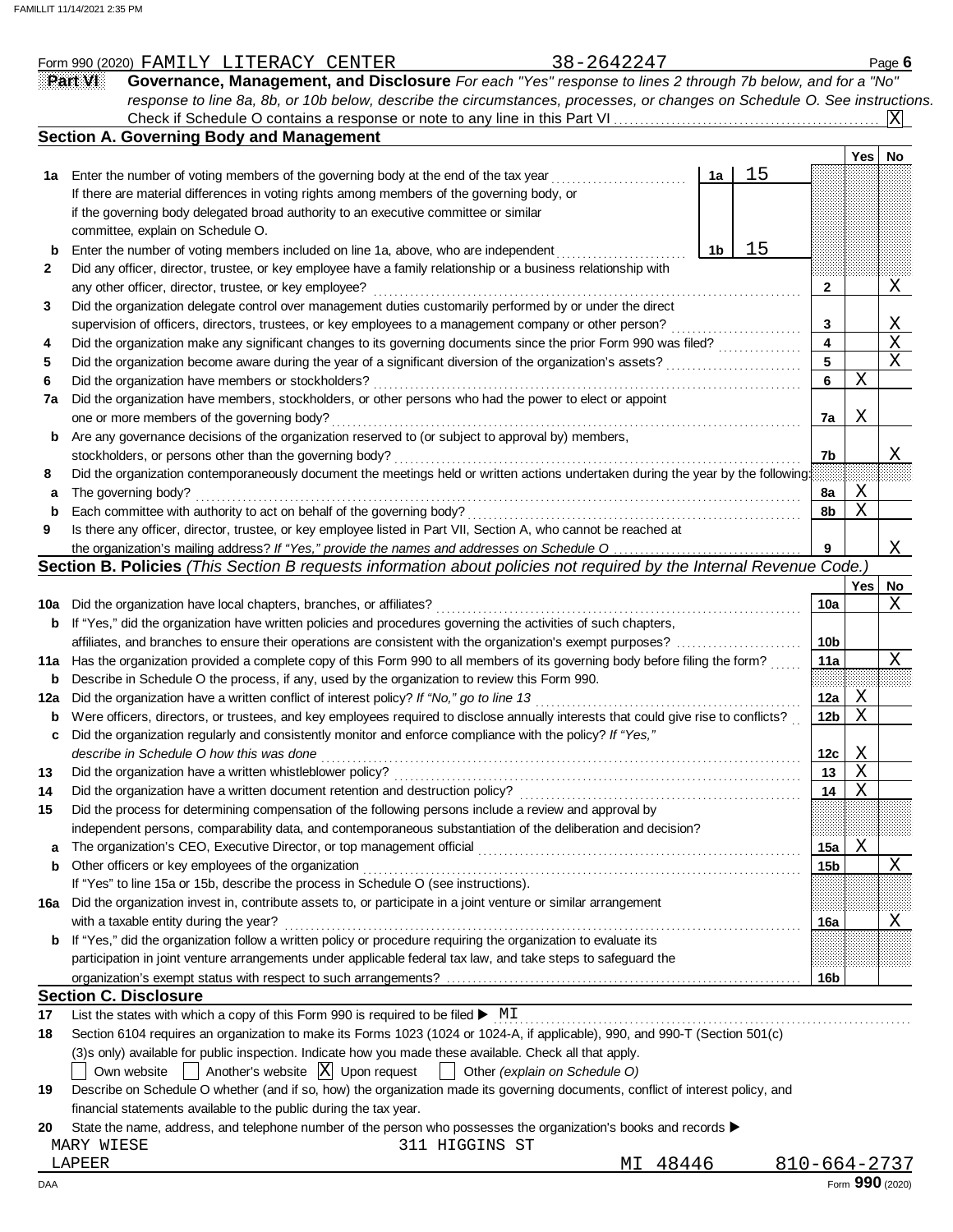|                          | Form 990 (2020) FAMILY LITERACY CENTER                                                                                                                                                                                                                      | 38-2642247 | Page 7 |
|--------------------------|-------------------------------------------------------------------------------------------------------------------------------------------------------------------------------------------------------------------------------------------------------------|------------|--------|
| Part VII                 | Compensation of Officers, Directors, Trustees, Key Employees, Highest Compensated Employees, and                                                                                                                                                            |            |        |
|                          | <b>Independent Contractors</b>                                                                                                                                                                                                                              |            |        |
|                          | Check if Schedule O contains a response or note to any line in this Part VII                                                                                                                                                                                |            |        |
| Section A.               | Officers, Directors, Trustees, Key Employees, and Highest Compensated Employees                                                                                                                                                                             |            |        |
| organization's tax year. | 1a Complete this table for all persons required to be listed. Report compensation for the calendar year ending with or within the                                                                                                                           |            |        |
|                          | • List all of the organization's <b>current</b> officers, directors, trustees (whether individuals or organizations), regardless of amount of<br>compensation. Enter -0- in columns $(D)$ , $(E)$ , and $(F)$ if no compensation was paid.                  |            |        |
|                          | • List all of the organization's current key employees, if any. See instructions for definition of "key employee."                                                                                                                                          |            |        |
|                          | • List the organization's five current highest compensated employees (other than an officer, director, trustee, or key employee)<br>who received reportable compensation (Roy 5 of Form W-2 and/or Roy 7 of Form 1000-MISC) of more than \$100,000 from the |            |        |

who received reportable compensation (Box 5 of Form W-2 and/or Box 7 of Form 1099-MISC) of more than \$100,000 from the organization and any related organizations.

List all of the organization's **former** officers, key employees, and highest compensated employees who received more than • List all of the organization's former officers, key employees, and highest compensation \$100,000 of reportable compensation from the organization and any related organizations.

List all of the organization's **former directors or trustees** that received, in the capacity as a former director or trustee of the organization, more than \$10,000 of reportable compensation from the organization and any related organizations. See instructions for the order in which to list the persons above. **•**

Check this box if neither the organization nor any related organization compensated any current officer, director, or trustee.

| (A)<br>Name and title | (B)<br>Average<br>hours<br>per week<br>(list any               | (C)<br>Position<br>(do not check more than one<br>box, unless person is both an<br>officer and a director/trustee) |                       |             |              |                                 |        | (D)<br>Reportable<br>compensation<br>from the<br>organization<br>(W-2/1099-MISC) | (E)<br>Reportable<br>compensation<br>from related<br>organizations<br>(W-2/1099-MISC) | (F)<br>Estimated amount<br>of other<br>compensation<br>from the<br>organization and |  |
|-----------------------|----------------------------------------------------------------|--------------------------------------------------------------------------------------------------------------------|-----------------------|-------------|--------------|---------------------------------|--------|----------------------------------------------------------------------------------|---------------------------------------------------------------------------------------|-------------------------------------------------------------------------------------|--|
|                       | hours for<br>related<br>organizations<br>below<br>dotted line) | Individual trustee<br>or director                                                                                  | Institutional trustee | Officer     | Key employee | Highest compensated<br>employee | Former |                                                                                  |                                                                                       | related organizations                                                               |  |
| (1) MARY WIESE        |                                                                |                                                                                                                    |                       |             |              |                                 |        |                                                                                  |                                                                                       |                                                                                     |  |
| EXECUTIVE DIRECTOR    | 40.00<br>0.00                                                  | $\mathbf X$                                                                                                        |                       |             |              |                                 |        | 67,817                                                                           | 0                                                                                     | 0                                                                                   |  |
| (2) DEBRA COE         |                                                                |                                                                                                                    |                       |             |              |                                 |        |                                                                                  |                                                                                       |                                                                                     |  |
| SECRETARY             | 2.00<br>0.00                                                   |                                                                                                                    |                       | $\mathbf X$ |              |                                 |        | 0                                                                                | $\overline{0}$                                                                        | $\mathsf{O}\xspace$                                                                 |  |
| (3) LORRETTA DENEWETH |                                                                |                                                                                                                    |                       |             |              |                                 |        |                                                                                  |                                                                                       |                                                                                     |  |
| PRESIDENT             | 2.00<br>0.00                                                   |                                                                                                                    |                       | Χ           |              |                                 |        | 0                                                                                | 0                                                                                     | 0                                                                                   |  |
| (4) KATIE KRANE       |                                                                |                                                                                                                    |                       |             |              |                                 |        |                                                                                  |                                                                                       |                                                                                     |  |
| VICE PRESIDENT        | 2.00<br>0.00                                                   |                                                                                                                    |                       | X           |              |                                 |        | 0                                                                                | 0                                                                                     | $\mathbf 0$                                                                         |  |
| (5) TIM OESCH         |                                                                |                                                                                                                    |                       |             |              |                                 |        |                                                                                  |                                                                                       |                                                                                     |  |
| TREASURER             | 2.00<br>0.00                                                   |                                                                                                                    |                       | $\rm X$     |              |                                 |        | 0                                                                                | 0                                                                                     | $\mathbf 0$                                                                         |  |
| (6)                   |                                                                |                                                                                                                    |                       |             |              |                                 |        |                                                                                  |                                                                                       |                                                                                     |  |
|                       |                                                                |                                                                                                                    |                       |             |              |                                 |        |                                                                                  |                                                                                       |                                                                                     |  |
| (7)                   |                                                                |                                                                                                                    |                       |             |              |                                 |        |                                                                                  |                                                                                       |                                                                                     |  |
|                       |                                                                |                                                                                                                    |                       |             |              |                                 |        |                                                                                  |                                                                                       |                                                                                     |  |
| (8)                   |                                                                |                                                                                                                    |                       |             |              |                                 |        |                                                                                  |                                                                                       |                                                                                     |  |
|                       |                                                                |                                                                                                                    |                       |             |              |                                 |        |                                                                                  |                                                                                       |                                                                                     |  |
| (9)                   |                                                                |                                                                                                                    |                       |             |              |                                 |        |                                                                                  |                                                                                       |                                                                                     |  |
|                       |                                                                |                                                                                                                    |                       |             |              |                                 |        |                                                                                  |                                                                                       |                                                                                     |  |
| (10)                  |                                                                |                                                                                                                    |                       |             |              |                                 |        |                                                                                  |                                                                                       |                                                                                     |  |
|                       |                                                                |                                                                                                                    |                       |             |              |                                 |        |                                                                                  |                                                                                       |                                                                                     |  |
| (11)                  |                                                                |                                                                                                                    |                       |             |              |                                 |        |                                                                                  |                                                                                       |                                                                                     |  |
|                       |                                                                |                                                                                                                    |                       |             |              |                                 |        |                                                                                  |                                                                                       |                                                                                     |  |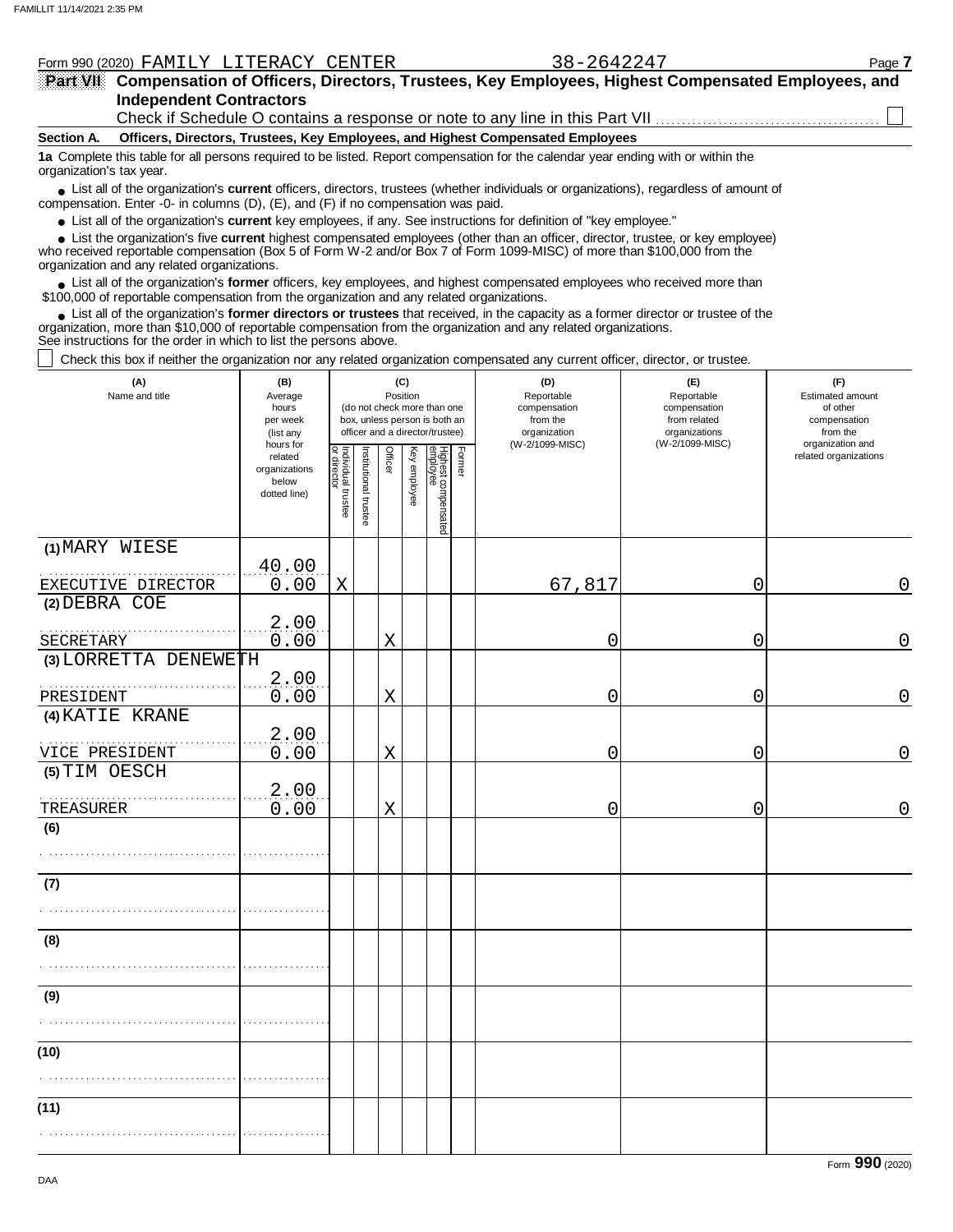|              | Form 990 (2020) FAMILY LITERACY CENTER                                                                                                                                                                                                                                                                                                                                                                 |                                                                                                                                                                        |                                   |                      |         |                                                               |                                                                    |                                                                        | 38-2642247      |                                                                                                        | Page 8                                    |
|--------------|--------------------------------------------------------------------------------------------------------------------------------------------------------------------------------------------------------------------------------------------------------------------------------------------------------------------------------------------------------------------------------------------------------|------------------------------------------------------------------------------------------------------------------------------------------------------------------------|-----------------------------------|----------------------|---------|---------------------------------------------------------------|--------------------------------------------------------------------|------------------------------------------------------------------------|-----------------|--------------------------------------------------------------------------------------------------------|-------------------------------------------|
|              | <b>Part VIII</b>                                                                                                                                                                                                                                                                                                                                                                                       |                                                                                                                                                                        |                                   |                      |         |                                                               |                                                                    |                                                                        |                 | Section A. Officers, Directors, Trustees, Key Employees, and Highest Compensated Employees (continued) |                                           |
|              | (A)<br>Name and title                                                                                                                                                                                                                                                                                                                                                                                  | (C)<br>(B)<br>Position<br>Average<br>(do not check more than one<br>hours<br>box, unless person is both an<br>per week<br>officer and a director/trustee)<br>(list any |                                   |                      |         | (D)<br>Reportable<br>compensation<br>from the<br>organization | (E)<br>Reportable<br>compensation<br>from related<br>organizations | (F)<br><b>Estimated amount</b><br>of other<br>compensation<br>from the |                 |                                                                                                        |                                           |
|              |                                                                                                                                                                                                                                                                                                                                                                                                        | hours for<br>related<br>organizations<br>below<br>dotted line)                                                                                                         | Individual trustee<br>or director | nstitutional trustee | Officer | Key employee                                                  | Highest compensated<br>employee                                    | Former                                                                 | (W-2/1099-MISC) | (W-2/1099-MISC)                                                                                        | organization and<br>related organizations |
|              |                                                                                                                                                                                                                                                                                                                                                                                                        |                                                                                                                                                                        |                                   |                      |         |                                                               |                                                                    |                                                                        |                 |                                                                                                        |                                           |
|              |                                                                                                                                                                                                                                                                                                                                                                                                        |                                                                                                                                                                        |                                   |                      |         |                                                               |                                                                    |                                                                        |                 |                                                                                                        |                                           |
|              |                                                                                                                                                                                                                                                                                                                                                                                                        |                                                                                                                                                                        |                                   |                      |         |                                                               |                                                                    |                                                                        |                 |                                                                                                        |                                           |
|              |                                                                                                                                                                                                                                                                                                                                                                                                        |                                                                                                                                                                        |                                   |                      |         |                                                               |                                                                    |                                                                        |                 |                                                                                                        |                                           |
|              |                                                                                                                                                                                                                                                                                                                                                                                                        |                                                                                                                                                                        |                                   |                      |         |                                                               |                                                                    |                                                                        |                 |                                                                                                        |                                           |
|              |                                                                                                                                                                                                                                                                                                                                                                                                        |                                                                                                                                                                        |                                   |                      |         |                                                               |                                                                    |                                                                        |                 |                                                                                                        |                                           |
|              |                                                                                                                                                                                                                                                                                                                                                                                                        |                                                                                                                                                                        |                                   |                      |         |                                                               |                                                                    |                                                                        |                 |                                                                                                        |                                           |
|              |                                                                                                                                                                                                                                                                                                                                                                                                        |                                                                                                                                                                        |                                   |                      |         |                                                               |                                                                    |                                                                        |                 |                                                                                                        |                                           |
|              |                                                                                                                                                                                                                                                                                                                                                                                                        |                                                                                                                                                                        |                                   |                      |         |                                                               |                                                                    |                                                                        | 67,817          |                                                                                                        |                                           |
|              | <b>Total from continuation sheets to Part VII, Section A </b><br>Total (add lines 1b and 1c) $\ldots$ $\ldots$ $\ldots$ $\ldots$ $\ldots$ $\ldots$                                                                                                                                                                                                                                                     |                                                                                                                                                                        |                                   |                      |         |                                                               |                                                                    |                                                                        | 67,817          |                                                                                                        |                                           |
| $\mathbf{2}$ | Total number of individuals (including but not limited to those listed above) who received more than \$100,000 of                                                                                                                                                                                                                                                                                      |                                                                                                                                                                        |                                   |                      |         |                                                               |                                                                    |                                                                        |                 |                                                                                                        |                                           |
| 3<br>4       | reportable compensation from the organization $\blacktriangleright$ 0<br>Did the organization list any former officer, director, trustee, key employee, or highest compensated<br>For any individual listed on line 1a, is the sum of reportable compensation and other compensation from the<br>organization and related organizations greater than \$150,000? If "Yes," complete Schedule J for such |                                                                                                                                                                        |                                   |                      |         |                                                               |                                                                    |                                                                        |                 |                                                                                                        | Yes<br>$\overline{N}$<br>Χ<br>3<br>Χ<br>4 |
| 5            | Did any person listed on line 1a receive or accrue compensation from any unrelated organization or individual<br><b>Section B. Independent Contractors</b>                                                                                                                                                                                                                                             |                                                                                                                                                                        |                                   |                      |         |                                                               |                                                                    |                                                                        |                 |                                                                                                        | Χ<br>5                                    |
| 1            | Complete this table for your five highest compensated independent contractors that received more than \$100,000 of                                                                                                                                                                                                                                                                                     |                                                                                                                                                                        |                                   |                      |         |                                                               |                                                                    |                                                                        |                 |                                                                                                        |                                           |
|              | compensation from the organization. Report compensation for the calendar year ending with or within the organization's tax year.                                                                                                                                                                                                                                                                       | (A)<br>Name and business address                                                                                                                                       |                                   |                      |         |                                                               |                                                                    |                                                                        |                 | (B)<br>Description of services                                                                         | (C)<br>Compensation                       |
|              |                                                                                                                                                                                                                                                                                                                                                                                                        |                                                                                                                                                                        |                                   |                      |         |                                                               |                                                                    |                                                                        |                 |                                                                                                        |                                           |
|              |                                                                                                                                                                                                                                                                                                                                                                                                        |                                                                                                                                                                        |                                   |                      |         |                                                               |                                                                    |                                                                        |                 |                                                                                                        |                                           |
|              |                                                                                                                                                                                                                                                                                                                                                                                                        |                                                                                                                                                                        |                                   |                      |         |                                                               |                                                                    |                                                                        |                 |                                                                                                        |                                           |
|              |                                                                                                                                                                                                                                                                                                                                                                                                        |                                                                                                                                                                        |                                   |                      |         |                                                               |                                                                    |                                                                        |                 |                                                                                                        |                                           |
| 2<br>DAA     | Total number of independent contractors (including but not limited to those listed above) who<br>received more than \$100,000 of compensation from the organization ▶                                                                                                                                                                                                                                  |                                                                                                                                                                        |                                   |                      |         |                                                               |                                                                    |                                                                        |                 | 0                                                                                                      | Form 990 (2020)                           |
|              |                                                                                                                                                                                                                                                                                                                                                                                                        |                                                                                                                                                                        |                                   |                      |         |                                                               |                                                                    |                                                                        |                 |                                                                                                        |                                           |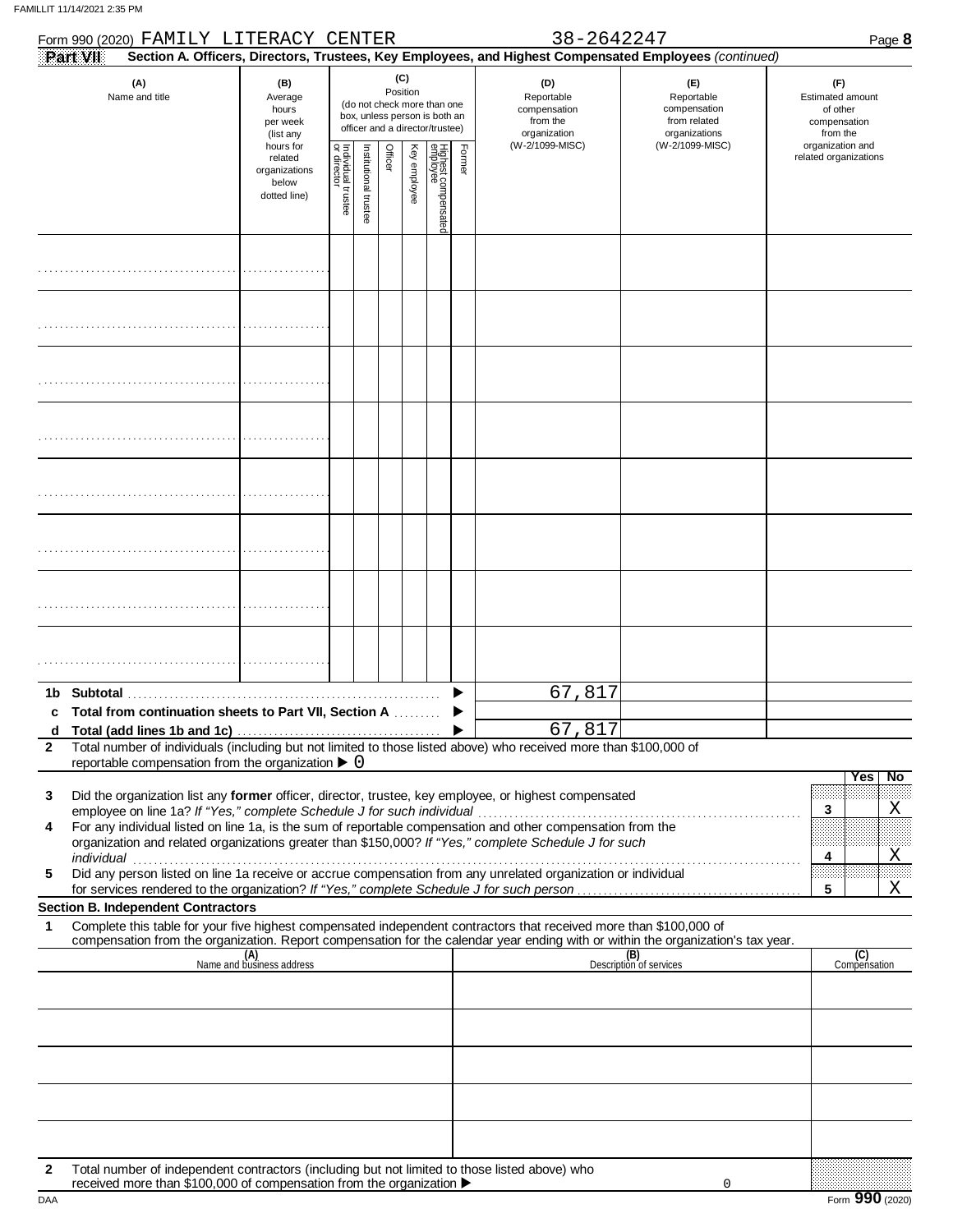**Part VIII Statement of Revenue**

# Form 990 (2020) Page **9** FAMILY LITERACY CENTER 38-2642247

#### **(A) (B) (C) (D)** Total revenue Related or exempt Unrelated Revenue excluded function revenue business revenue from tax under sections 512-514 **Contributions, Gifts, Grants** Gifts, Grant<br>ilar Amounts **and Other Similar Amounts 1a 1a** Federated campaigns **. . . . . . . . . . .** . **1b b** Membership dues  $\ldots$  . . . . . . . . . . . . . **1c c** Fundraising events . . . . . . . . . . . . . . . **1d d** Related organizations . . . . . . . . . . . . **Contributions,<br>and Other Simi 1e** 106,505 **e** Government grants (contributions) . . . . . . . . . . . **f** All other contributions, gifts, grants, and similar amounts not included above ...... **1f** 106,312 **1g g** Noncash contributions included in lines 1a-1f . .  $\frac{1}{2}$  $\blacktriangleright$ 212,817 **h Total.** Add lines 1a–1f . . . . . . . . . . . . . . . . . . . . . . . . . . . . . . . . . . . . . . . **Business Code** Program Service<br>Revenue 2a GST MICHIGAN JMG PROGRAM **1989 120 12,416** 72,416 **Program Service b** MICHIGAN WORKS:MW SALARY REIM 24,335 24,335 . . . . . . . . . . . . . . . . . . . . . . . . . . . . . . . . . . . . . . . . . . . . . . . . . . . . . . **c** OWOSSO MICHIGAN WORKS 13,570 13,570 . . . . . . . . . . . . . . . . . . . . . . . . . . . . . . . . . . . . . . . . . . . . . . . . . . . . . . MICHIGAN WORKS - OTHER 6,737 6,737 **d** . . . . . . . . . . . . . . . . . . . . . . . . . . . . . . . . . . . . . . . . . . . . . . . . . . . . . . LAPEER CO YOUTH PROBATION 3,188 3,188 **e** f All other program service revenue . . . . . . . . . . . . . . . 120,246 **g Total.** Add lines 2a–2f . . . . . . . . . . . . . . . . . . . . . . . . . . . . . . . . . . . . . . . **3** Investment income (including dividends, interest, and ь 5,458 5,458 other similar amounts) . . . . . . . . . . . . . . . . . . . . . . . . . . . . . . . . . . . . . . . ▶ **4** Income from investment of tax-exempt bond proceeds  $\ldots$ **5** Royalties . . . . . . . . . . . . . . . . . . . . . . . . . . . . . . . . . . . . . . . . . . . . . . . . . . . . . . ▶ (i) Real (ii) Personal **6a 6a** Gross rents **6b b** Less: rental expenses **6c c** Rental inc. or (loss) **d** Net rental income or (loss) . . . . . . . . . . . . . . . . . . . . . . . . . . . . . . . . . . . ▶ **7a** Gross amount from (i) Securities (ii) Other sales of assets 81 **7a** other than inventory **Other Revenue Other Revenue b** Less: cost or other basis and sales exps. **7b** 81 **7c c** Gain or (loss) 81 81 **d** Net gain or (loss) . . . . . . . . . . . . . . . . . . . . . . . . . . . . . . . . . . . . . . . . . . . . . **8a** Gross income from fundraising events (not including \$ . . . . . . . . . . . . . . . . . . . . . of contributions reported on line 1c). See Part IV, line 18 . . . . . . . . . . . . . . . . . . . . **8a** 27,075 **8b** 2,929 **b** Less: direct expenses **. . . . . . . . . . .** . 24,146 ▶ **c** Net income or (loss) from fundraising events . . . . . . . . . . . . . . . **9a** Gross income from gaming activities. See Part IV, line 19 . . . . . . . . . . . . . . . . . . . . 6,050 **9a 9b** 202 **b** Less: direct expenses **. . . . . . . . . . .** . . 5,848 5,848  $\blacktriangleright$ Net income or (loss) from gaming activities . . . . . . . . . . . . . . . . . **c** 10a Gross sales of inventory, less returns and allowances . . . . . . . . **10a 10b b** Less:  $\cosh$  of goods  $\sinh$ ь Net income or (loss) from sales of inventory . . . . . . . . . . . . . . . . **c** Business Code **Miscellaneous**<br>Revenue **Miscellaneous 11a** . . . . . . . . . . . . . . . . . . . . . . . . . . . . . . . . . . . . . . . . . . . . . . . . . . . . . . NORTH BRANCH SCHOOLS 3,150 3,150 . . . . . . . . . . . . . . . . . . . . . . . . . . . . . . . . . . . . . . . . . . . . . . . . . . . . . . REFUND 555 555 **b** . . . . . . . . . . . . . . . . . . . . . . . . . . . . . . . . . . . . . . . . . . . . . . . . . . . . . . MISCELLANEOUS 35 35 **c d** All other revenue . . . . . . . . . . . . . . . . . . . . . . . . . . . . . . . . . . . . 3,740 ь **e Total.** Add lines 11a–11d . . . . . . . . . . . . . . . . . . . . . . . . . . . . . . . . . . . . **Total revenue.** See instructions  $\blacktriangleright$ 372,336 129,915 0 5,458 **12**

Check if Schedule O contains a response or note to any line in this Part VIII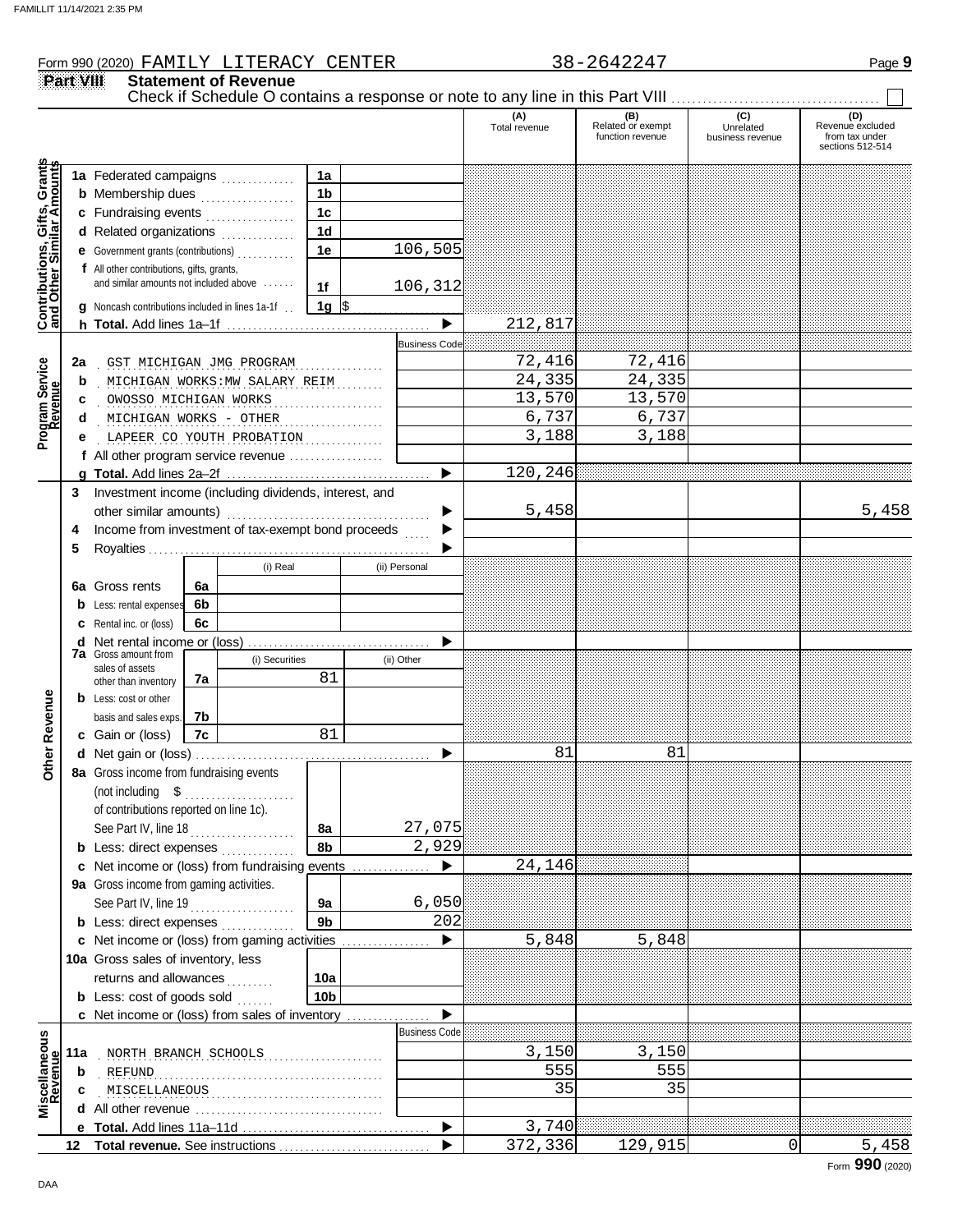### **Part IX Statement of Functional Expenses** Form 990 (2020) Page **10** FAMILY LITERACY CENTER 38-2642247 *Section 501(c)(3) and 501(c)(4) organizations must complete all columns. All other organizations must complete column (A). Do not include amounts reported on lines 6b, 7b, 8b, 9b, and 10b of Part VIII.* **1 2 3 4 5 6 7 8 9 10 11 a** Management . . . . . . . . . . . . . . . . . . . . . . . . . . . . . . . . **b** Legal . . . . . . . . . . . . . . . . . . . . . . . . . . . . . . . . . . . . . . . . **c** Accounting . . . . . . . . . . . . . . . . . . . . . . . . . . . . . . . . . . **d** Lobbying . . . . . . . . . . . . . . . . . . . . . . . . . . . . . . . . . . . . **e f g** Other. (If line 11g amount exceeds 10% of line 25, column **12** Advertising and promotion . . . . . . . . . . . . . . . . **13 14 15 16 17 18 19 20 21 22 23 24 a** SUPPLIES:ADULT LITERACY 2,087 2,087 **b c d e** All other expenses . . . . . . . . . . . . . . . . . . . . . . . . . . **25 Total functional expenses.** Add lines 1 through 24e . . . **26** Grants and other assistance to domestic organizations and domestic governments. See Part IV, line 21 Grants and other assistance to domestic individuals. See Part IV, line 22 Grants and other assistance to foreign organizations, foreign governments, and foreign individuals. See Part IV, lines 15 and 16 Benefits paid to or for members . . . . . . . . . . . . . Compensation of current officers, directors, trustees, and key employees . . . . . . . . . . . . . Compensation not included above to disqualified persons (as defined under section 4958(f)(1)) and persons described in section 4958(c)(3)(B) . . . . . . Other salaries and wages .................. Pension plan accruals and contributions (include section 401(k) and 403(b) employer contributions) Other employee benefits ................... Payroll taxes . . . . . . . . . . . . . . . . . . . . . . . . . . . . . . . . Fees for services (nonemployees): Professional fundraising services. See Part IV, line 17 Investment management fees ............... Office expenses . . . . . . . . . . . . . . . . . . . . . . . . . . . . Information technology ..................... Royalties . . . . . . . . . . . . . . . . . . . . . . . . . . . . . . . . . . . . Occupancy . . . . . . . . . . . . . . . . . . . . . . . . . . . . . . . . . Travel . . . . . . . . . . . . . . . . . . . . . . . . . . . . . . . . . . . . . . . Payments of travel or entertainment expenses for any federal, state, or local public officials Conferences, conventions, and meetings Interest . . . . . . . . . . . . . . . . . . . . . . . . . . . . . . . . . . . . . . Payments to affiliates . . . . . . . . . . . . . . . . . . . . . . . Depreciation, depletion, and amortization Insurance . . . . . . . . . . . . . . . . . . . . . . . . . . . . . . . . . . . Other expenses. Itemize expenses not covered above (List miscellaneous expenses on line 24e. If line 24e amount exceeds 10% of line 25, column (A) amount, list line 24e expenses on Schedule O.) organization reported in column (B) joint costs from a combined educational campaign and **(A) (B) (C) (D)** Total expenses<br>
expenses<br>
Program service<br>
Program service<br>  $\frac{1}{2}$ <br>
Management and<br>
general expenses expenses general expenses (D)<br>Fundraising expenses . . . . . . . . . . . . . . . . . . . . . . . . . . . . . . . . . . . . . . . . . . . . . . JMG:SUPPLIES 1,382 1,382 . . . . . . . . . . . . . . . . . . . . . . . . . . . . . . . . . . . . . . . . . . . . . . SUPPLIES:STUDENT 651 651 . . . . . . . . . . . . . . . . . . . . . . . . . . . . . . . . . . . . . . . . . . . . . . JMG:INCENTIVE 650 650 Check if Schedule O contains a response or note to any line in this Part IX **Joint costs.** Complete this line only if the (A) amount, list line 11g expenses on Schedule O.) . . . . . . 67,816 47,472 10,172 10,172 <u>162,263 160,215 1,341 707</u> <u>11,237 10,001 643 593</u> 17,601 17,601 750 750 3,124 3,124 1,400 1,400 517 517 12,626 9,887 2,286 453 3,607 3,249 358 5,660 5,564 96 <mark>798</mark> 798<br>549 494 <u>549 494 55</u> 3,566 2,914 652 2,446 2,386 31 29 1,212 953 259 299,942 268,221 19,767 11,954

fundraising solicitation. Check here  $\blacktriangleright$   $\mid$  if

following SOP 98-2 (ASC 958-720)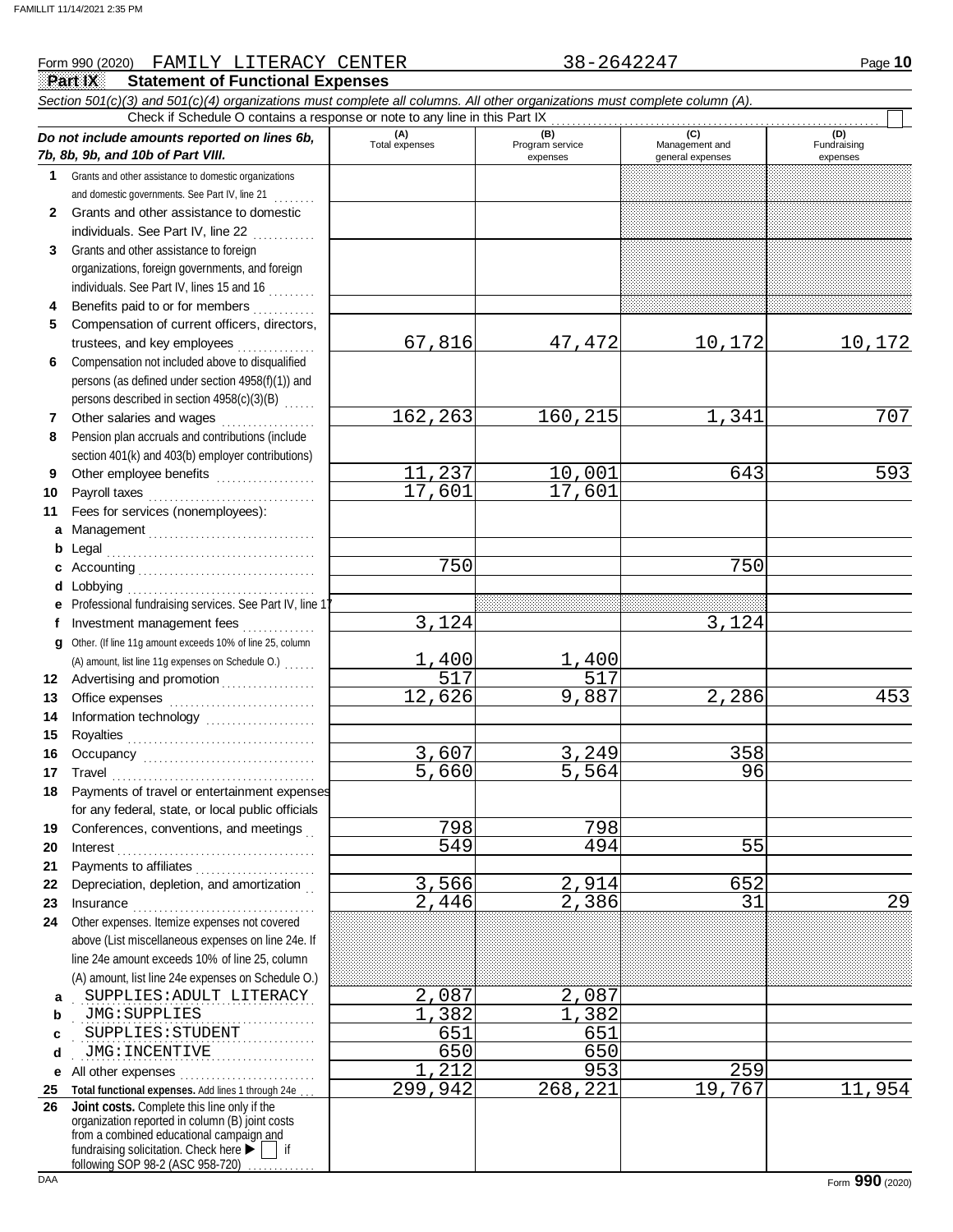**Part X Balance Sheet**

### Form 990 (2020) Page **11** FAMILY LITERACY CENTER 38-2642247

|                             |    |                                                                                                                                          |                 |               | (A)<br>Beginning of year |                         | (B)<br>End of year |  |  |  |  |  |  |  |
|-----------------------------|----|------------------------------------------------------------------------------------------------------------------------------------------|-----------------|---------------|--------------------------|-------------------------|--------------------|--|--|--|--|--|--|--|
|                             | 1  | Cash-non-interest-bearing                                                                                                                |                 |               | 21,466                   | $\mathbf{1}$            | 76,973             |  |  |  |  |  |  |  |
|                             | 2  |                                                                                                                                          |                 |               | 103,125                  | $\overline{\mathbf{2}}$ | 115,256            |  |  |  |  |  |  |  |
|                             | 3  |                                                                                                                                          |                 |               |                          | 3                       |                    |  |  |  |  |  |  |  |
|                             | 4  | Accounts receivable, net                                                                                                                 |                 |               |                          | 4                       |                    |  |  |  |  |  |  |  |
|                             | 5  | Loans and other receivables from any current or former officer, director,                                                                |                 |               |                          |                         |                    |  |  |  |  |  |  |  |
|                             |    | trustee, key employee, creator or founder, substantial contributor, or 35%                                                               |                 |               |                          |                         |                    |  |  |  |  |  |  |  |
|                             |    | controlled entity or family member of any of these persons                                                                               |                 |               |                          | 5                       |                    |  |  |  |  |  |  |  |
|                             | 6  | Loans and other receivables from other disqualified persons (as defined                                                                  |                 |               |                          |                         |                    |  |  |  |  |  |  |  |
|                             |    | under section $4958(f)(1)$ , and persons described in section $4958(c)(3)(B)$                                                            |                 |               |                          | 6                       |                    |  |  |  |  |  |  |  |
| Assets                      | 7  |                                                                                                                                          |                 |               | $\overline{7}$           |                         |                    |  |  |  |  |  |  |  |
|                             | 8  | Inventories for sale or use                                                                                                              |                 |               |                          | 8                       |                    |  |  |  |  |  |  |  |
|                             | 9  | Prepaid expenses and deferred charges                                                                                                    |                 |               |                          | 9                       |                    |  |  |  |  |  |  |  |
|                             |    | 10a Land, buildings, and equipment: cost or other                                                                                        |                 |               |                          |                         |                    |  |  |  |  |  |  |  |
|                             |    |                                                                                                                                          |                 | 143,540       |                          |                         |                    |  |  |  |  |  |  |  |
|                             |    | <b>b</b> Less: accumulated depreciation<br>.                                                                                             | 10 <sub>b</sub> | 49,224        | 97,882<br>201,788        | 10 <sub>c</sub><br>11   | 94,316<br>182,881  |  |  |  |  |  |  |  |
|                             | 11 | Investments-publicly traded securities                                                                                                   |                 |               |                          |                         |                    |  |  |  |  |  |  |  |
|                             | 12 |                                                                                                                                          |                 | $12 \,$<br>13 |                          |                         |                    |  |  |  |  |  |  |  |
|                             | 13 |                                                                                                                                          |                 |               |                          |                         |                    |  |  |  |  |  |  |  |
|                             | 14 | Intangible assets                                                                                                                        |                 |               |                          | 14                      |                    |  |  |  |  |  |  |  |
|                             | 15 | Other assets. See Part IV, line 11                                                                                                       |                 |               |                          | 15                      |                    |  |  |  |  |  |  |  |
|                             | 16 |                                                                                                                                          |                 |               | 424,261                  | 16                      | 469,426            |  |  |  |  |  |  |  |
| Liabilities                 | 17 |                                                                                                                                          |                 |               | 5,659                    | 17                      | 8,090              |  |  |  |  |  |  |  |
|                             | 18 | Grants payable                                                                                                                           |                 |               |                          | 18                      |                    |  |  |  |  |  |  |  |
|                             | 19 | Deferred revenue                                                                                                                         |                 | 19            |                          |                         |                    |  |  |  |  |  |  |  |
|                             | 20 |                                                                                                                                          |                 | 20<br>21      |                          |                         |                    |  |  |  |  |  |  |  |
|                             | 21 | Escrow or custodial account liability. Complete Part IV of Schedule D                                                                    |                 |               |                          |                         |                    |  |  |  |  |  |  |  |
|                             | 22 | Loans and other payables to any current or former officer, director,                                                                     |                 |               |                          |                         |                    |  |  |  |  |  |  |  |
|                             |    | trustee, key employee, creator or founder, substantial contributor, or 35%<br>controlled entity or family member of any of these persons |                 |               |                          | 22                      |                    |  |  |  |  |  |  |  |
|                             | 23 |                                                                                                                                          |                 |               | 29,660                   | 23                      |                    |  |  |  |  |  |  |  |
|                             | 24 | Unsecured notes and loans payable to unrelated third parties                                                                             |                 |               | 24                       |                         |                    |  |  |  |  |  |  |  |
|                             | 25 | Other liabilities (including federal income tax, payables to related third                                                               |                 |               |                          |                         |                    |  |  |  |  |  |  |  |
|                             |    | parties, and other liabilities not included on lines 17-24). Complete Part X                                                             |                 |               |                          |                         |                    |  |  |  |  |  |  |  |
|                             |    |                                                                                                                                          |                 |               |                          | 25                      |                    |  |  |  |  |  |  |  |
|                             | 26 | Total liabilities. Add lines 17 through 25                                                                                               | <u>35,319</u>   | 26            | 8,090                    |                         |                    |  |  |  |  |  |  |  |
|                             |    | Organizations that follow FASB ASC 958, check here $\blacktriangleright$ $\mathbb{X}$                                                    |                 |               |                          |                         |                    |  |  |  |  |  |  |  |
|                             |    | and complete lines 27, 28, 32, and 33.                                                                                                   |                 |               |                          |                         |                    |  |  |  |  |  |  |  |
|                             | 27 | Net assets without donor restrictions                                                                                                    |                 |               | 331,064                  | 27                      | <u>399,733</u>     |  |  |  |  |  |  |  |
|                             | 28 | Net assets with donor restrictions                                                                                                       |                 |               | 57,878                   | 28                      | 61,603             |  |  |  |  |  |  |  |
|                             |    | Organizations that do not follow FASB ASC 958, check here ▶                                                                              |                 |               |                          |                         |                    |  |  |  |  |  |  |  |
|                             |    | and complete lines 29 through 33.                                                                                                        |                 |               |                          |                         |                    |  |  |  |  |  |  |  |
|                             | 29 | Capital stock or trust principal, or current funds                                                                                       |                 |               |                          | 29                      |                    |  |  |  |  |  |  |  |
|                             | 30 | Paid-in or capital surplus, or land, building, or equipment fund                                                                         |                 |               |                          | 30                      |                    |  |  |  |  |  |  |  |
|                             | 31 | Retained earnings, endowment, accumulated income, or other funds                                                                         |                 |               |                          | 31                      |                    |  |  |  |  |  |  |  |
| Net Assets or Fund Balances | 32 | Total net assets or fund balances                                                                                                        |                 |               | 388,942                  | 32                      | 461,336            |  |  |  |  |  |  |  |
|                             | 33 |                                                                                                                                          |                 |               | 424,261                  | 33                      | 469,426            |  |  |  |  |  |  |  |

Form **990** (2020)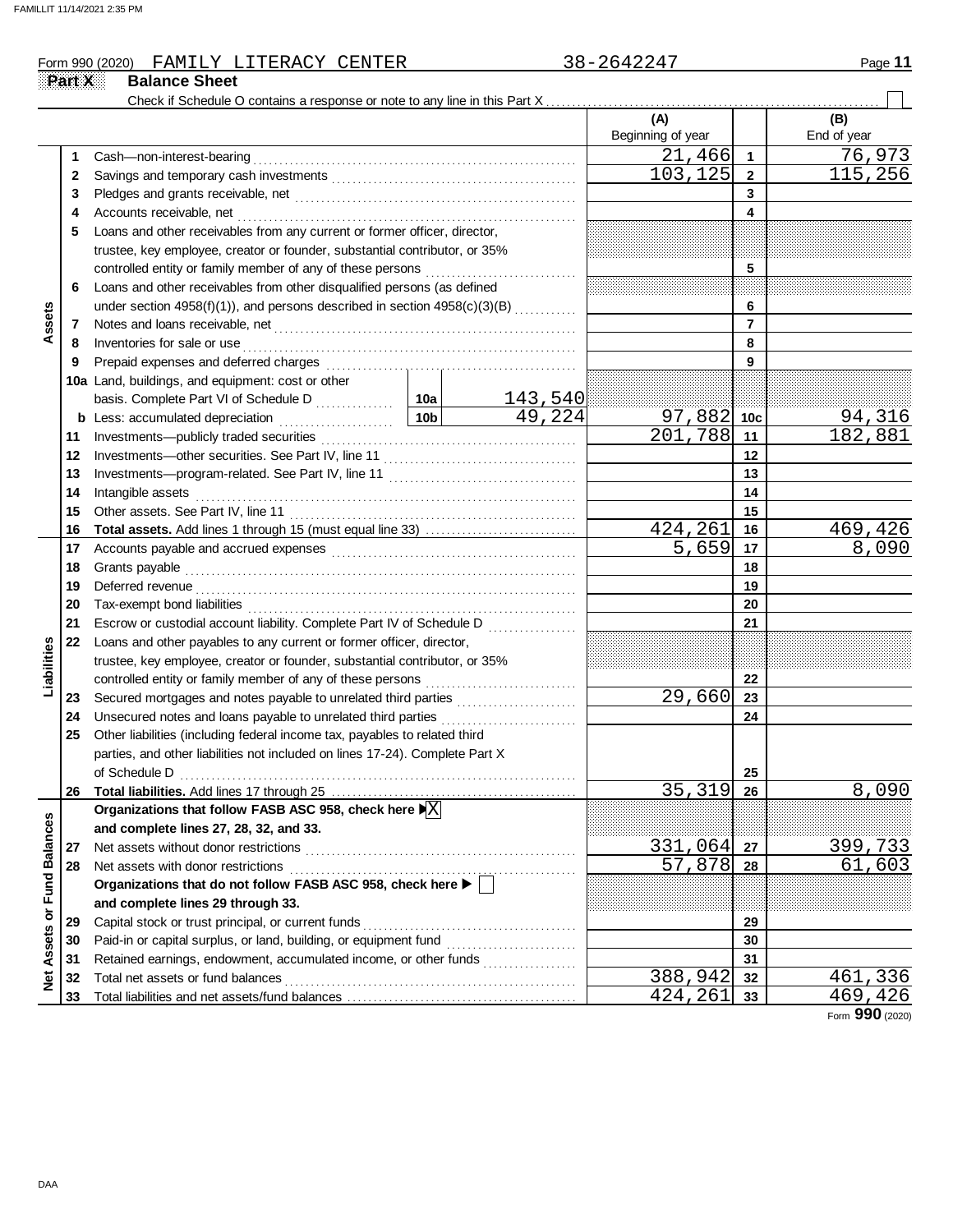|              | 38-2642247<br>Form 990 (2020) FAMILY LITERACY CENTER                                                               |                         |                | Page 12          |
|--------------|--------------------------------------------------------------------------------------------------------------------|-------------------------|----------------|------------------|
|              | <b>Reconciliation of Net Assets</b><br>Part XI                                                                     |                         |                |                  |
|              |                                                                                                                    |                         |                |                  |
| 1            |                                                                                                                    |                         |                | 372,336          |
| $\mathbf{2}$ |                                                                                                                    | $\overline{2}$          |                | 299,942          |
| 3            | Revenue less expenses. Subtract line 2 from line 1                                                                 | $\mathbf{3}$            |                | 72,394           |
| 4            |                                                                                                                    | $\overline{\mathbf{4}}$ |                | 388,942          |
| 5            | Net unrealized gains (losses) on investments                                                                       | 5                       |                |                  |
| 6            |                                                                                                                    | 6                       |                |                  |
| 7            | Investment expenses                                                                                                | $\overline{7}$          |                |                  |
| 8            | Prior period adjustments                                                                                           | 8                       |                |                  |
| 9            | Other changes in net assets or fund balances (explain on Schedule O)                                               | 9                       |                |                  |
| 10           | Net assets or fund balances at end of year. Combine lines 3 through 9 (must equal Part X, line                     |                         |                |                  |
|              | 32, column (B))                                                                                                    | 10                      |                | 461,336          |
|              | <b>Financial Statements and Reporting</b><br>Part XII                                                              |                         |                |                  |
|              |                                                                                                                    |                         |                |                  |
|              |                                                                                                                    |                         |                | <b>Yes</b><br>No |
| 1            | $ X $ Cash<br>Accounting method used to prepare the Form 990:<br>Accrual<br>Other                                  |                         |                |                  |
|              | If the organization changed its method of accounting from a prior year or checked "Other," explain in              |                         |                |                  |
|              | Schedule O.                                                                                                        |                         |                |                  |
|              | 2a Were the organization's financial statements compiled or reviewed by an independent accountant?                 |                         | 2a             | Χ                |
|              | If "Yes," check a box below to indicate whether the financial statements for the year were compiled or             |                         |                |                  |
|              | reviewed on a separate basis, consolidated basis, or both:                                                         |                         |                |                  |
|              | Separate basis<br>Consolidated basis<br>Both consolidated and separate basis                                       |                         |                |                  |
|              | <b>b</b> Were the organization's financial statements audited by an independent accountant?                        |                         | 2 <sub>b</sub> | Χ                |
|              | If "Yes," check a box below to indicate whether the financial statements for the year were audited on a            |                         |                |                  |
|              | separate basis, consolidated basis, or both:                                                                       |                         |                |                  |
|              | Separate basis<br>Consolidated basis<br>Both consolidated and separate basis                                       |                         |                |                  |
|              | c If "Yes" to line 2a or 2b, does the organization have a committee that assumes responsibility for oversight of   |                         |                |                  |
|              | the audit, review, or compilation of its financial statements and selection of an independent accountant?          |                         | 2c             |                  |
|              | If the organization changed either its oversight process or selection process during the tax year, explain on      |                         |                |                  |
|              | Schedule O.                                                                                                        |                         |                |                  |
|              | 3a As a result of a federal award, was the organization required to undergo an audit or audits as set forth in the |                         |                |                  |
|              | Single Audit Act and OMB Circular A-133?                                                                           |                         | 3a             | Χ                |
|              | b If "Yes," did the organization undergo the required audit or audits? If the organization did not undergo the     |                         |                |                  |
|              | required audit or audits, explain why on Schedule O and describe any steps taken to undergo such audits            |                         | 3 <sub>b</sub> |                  |

Form **990** (2020)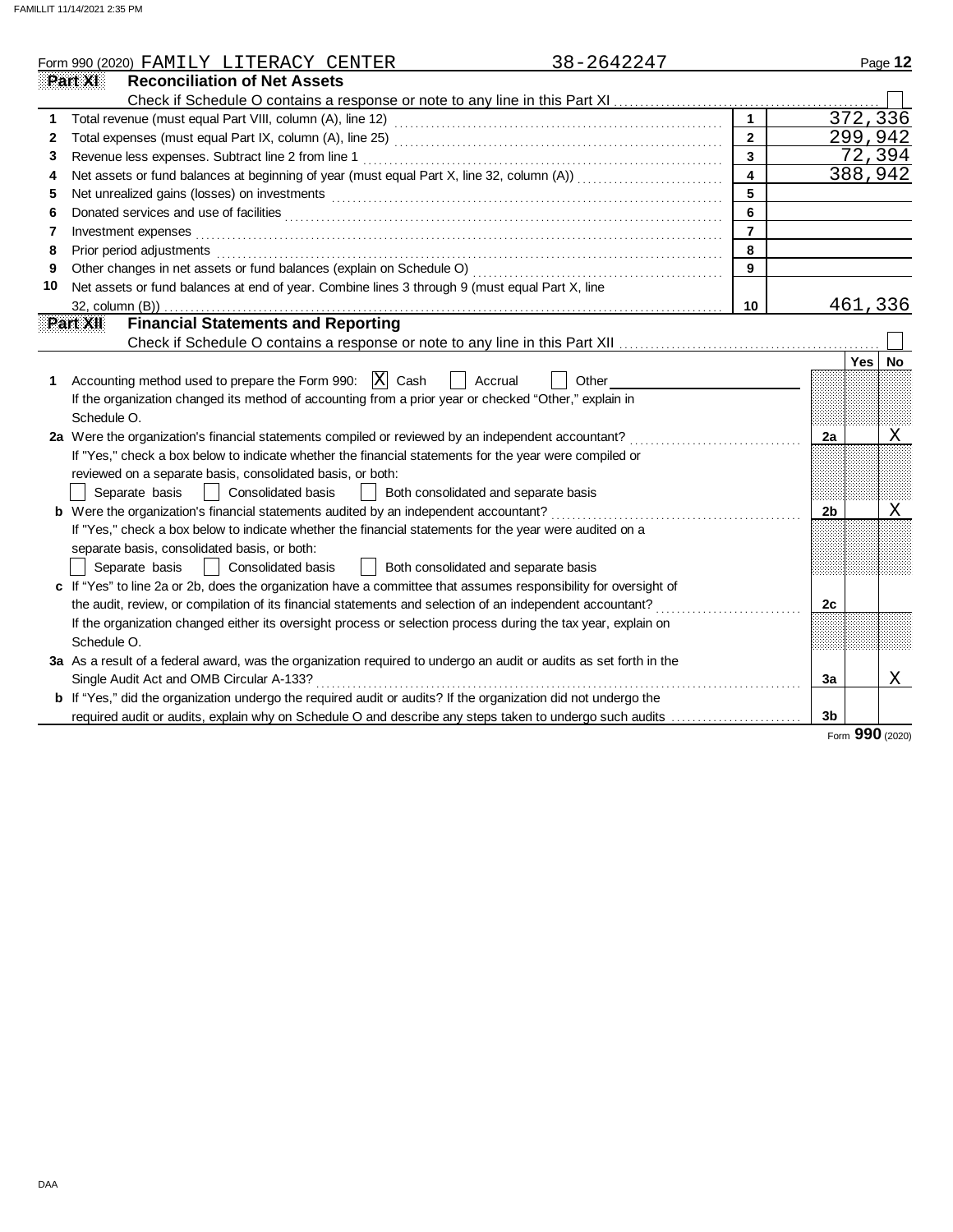| <b>SCHEDULE A</b>          |                                                            | <b>Public Charity Status and Public Support</b>                                                                                                                                                                                                                 |                          |           |                               | OMB No. 1545-0047                   |
|----------------------------|------------------------------------------------------------|-----------------------------------------------------------------------------------------------------------------------------------------------------------------------------------------------------------------------------------------------------------------|--------------------------|-----------|-------------------------------|-------------------------------------|
| (Form 990 or 990-EZ)       |                                                            | Complete if the organization is a section 501(c)(3) organization or a section 4947(a)(1) nonexempt charitable trust.                                                                                                                                            |                          |           |                               |                                     |
| Department of the Treasury |                                                            | Attach to Form 990 or Form 990-EZ.                                                                                                                                                                                                                              |                          |           |                               | <b>Open to Public</b>               |
| Internal Revenue Service   |                                                            | Go to www.irs.gov/Form990 for instructions and the latest information.                                                                                                                                                                                          |                          |           |                               | <b>Inspection</b>                   |
| Name of the organization   |                                                            |                                                                                                                                                                                                                                                                 |                          |           |                               | Employer identification number      |
|                            | FAMILY LITERACY CENTER                                     |                                                                                                                                                                                                                                                                 |                          |           | 38-2642247                    |                                     |
| Part 1                     |                                                            | Reason for Public Charity Status. (All organizations must complete this part.) See instructions.                                                                                                                                                                |                          |           |                               |                                     |
|                            |                                                            | The organization is not a private foundation because it is: (For lines 1 through 12, check only one box.)                                                                                                                                                       |                          |           |                               |                                     |
| 1                          |                                                            | A church, convention of churches, or association of churches described in section 170(b)(1)(A)(i).                                                                                                                                                              |                          |           |                               |                                     |
| 2                          |                                                            | A school described in section 170(b)(1)(A)(ii). (Attach Schedule E (Form 990 or 990-EZ).)                                                                                                                                                                       |                          |           |                               |                                     |
| 3                          |                                                            | A hospital or a cooperative hospital service organization described in section 170(b)(1)(A)(iii).                                                                                                                                                               |                          |           |                               |                                     |
| 4                          |                                                            | A medical research organization operated in conjunction with a hospital described in section 170(b)(1)(A)(iii). Enter the hospital's name,                                                                                                                      |                          |           |                               |                                     |
| city, and state:<br>5      |                                                            | An organization operated for the benefit of a college or university owned or operated by a governmental unit described in                                                                                                                                       |                          |           |                               |                                     |
|                            | section 170(b)(1)(A)(iv). (Complete Part II.)              |                                                                                                                                                                                                                                                                 |                          |           |                               |                                     |
| 6                          |                                                            | A federal, state, or local government or governmental unit described in section 170(b)(1)(A)(v).                                                                                                                                                                |                          |           |                               |                                     |
| $\vert$ X<br>7             |                                                            | An organization that normally receives a substantial part of its support from a governmental unit or from the general public                                                                                                                                    |                          |           |                               |                                     |
|                            | described in section 170(b)(1)(A)(vi). (Complete Part II.) |                                                                                                                                                                                                                                                                 |                          |           |                               |                                     |
| 8                          |                                                            | A community trust described in section 170(b)(1)(A)(vi). (Complete Part II.)                                                                                                                                                                                    |                          |           |                               |                                     |
| 9                          |                                                            | An agricultural research organization described in section 170(b)(1)(A)(ix) operated in conjunction with a land-grant college<br>or university or a non-land-grant college of agriculture (see instructions). Enter the name, city, and state of the college or |                          |           |                               |                                     |
| university:<br>10          |                                                            | An organization that normally receives: (1) more than 33 1/3% of its support from contributions, membership fees, and gross                                                                                                                                     |                          |           |                               |                                     |
|                            |                                                            | receipts from activities related to its exempt functions, subject to certain exceptions; and (2) no more than 331/3% of its                                                                                                                                     |                          |           |                               |                                     |
|                            |                                                            | support from gross investment income and unrelated business taxable income (less section 511 tax) from businesses                                                                                                                                               |                          |           |                               |                                     |
|                            |                                                            | acquired by the organization after June 30, 1975. See section 509(a)(2). (Complete Part III.)                                                                                                                                                                   |                          |           |                               |                                     |
| 11                         |                                                            | An organization organized and operated exclusively to test for public safety. See section 509(a)(4).                                                                                                                                                            |                          |           |                               |                                     |
| 12                         |                                                            | An organization organized and operated exclusively for the benefit of, to perform the functions of, or to carry out the purposes<br>of one or more publicly supported organizations described in section 509(a)(1) or section 509(a)(2). See section 509(a)(3). |                          |           |                               |                                     |
|                            |                                                            | Check the box in lines 12a through 12d that describes the type of supporting organization and complete lines 12e, 12f, and 12g.                                                                                                                                 |                          |           |                               |                                     |
| a                          |                                                            | Type I. A supporting organization operated, supervised, or controlled by its supported organization(s), typically by giving                                                                                                                                     |                          |           |                               |                                     |
|                            |                                                            | the supported organization(s) the power to regularly appoint or elect a majority of the directors or trustees of the                                                                                                                                            |                          |           |                               |                                     |
|                            |                                                            | supporting organization. You must complete Part IV, Sections A and B.                                                                                                                                                                                           |                          |           |                               |                                     |
| b                          |                                                            | Type II. A supporting organization supervised or controlled in connection with its supported organization(s), by having                                                                                                                                         |                          |           |                               |                                     |
|                            |                                                            | control or management of the supporting organization vested in the same persons that control or manage the supported<br>organization(s). You must complete Part IV, Sections A and C.                                                                           |                          |           |                               |                                     |
| c                          |                                                            | Type III functionally integrated. A supporting organization operated in connection with, and functionally integrated with,                                                                                                                                      |                          |           |                               |                                     |
|                            |                                                            | its supported organization(s) (see instructions). You must complete Part IV, Sections A, D, and E.                                                                                                                                                              |                          |           |                               |                                     |
| d                          |                                                            | Type III non-functionally integrated. A supporting organization operated in connection with its supported organization(s)                                                                                                                                       |                          |           |                               |                                     |
|                            |                                                            | that is not functionally integrated. The organization generally must satisfy a distribution requirement and an attentiveness                                                                                                                                    |                          |           |                               |                                     |
| е                          |                                                            | requirement (see instructions). You must complete Part IV, Sections A and D, and Part V.<br>Check this box if the organization received a written determination from the IRS that it is a Type I, Type II, Type III                                             |                          |           |                               |                                     |
|                            |                                                            | functionally integrated, or Type III non-functionally integrated supporting organization.                                                                                                                                                                       |                          |           |                               |                                     |
| f                          | Enter the number of supported organizations                |                                                                                                                                                                                                                                                                 |                          |           |                               |                                     |
| g                          |                                                            | Provide the following information about the supported organization(s).                                                                                                                                                                                          |                          |           |                               |                                     |
| (i) Name of supported      | (ii) EIN                                                   | (iii) Type of organization                                                                                                                                                                                                                                      | (iv) Is the organization |           | (v) Amount of monetary        | (vi) Amount of                      |
| organization               |                                                            | (described on lines 1-10<br>above (see instructions))                                                                                                                                                                                                           | listed in your governing | document? | support (see<br>instructions) | other support (see<br>instructions) |
|                            |                                                            |                                                                                                                                                                                                                                                                 | Yes                      | No        |                               |                                     |
| (A)                        |                                                            |                                                                                                                                                                                                                                                                 |                          |           |                               |                                     |
|                            |                                                            |                                                                                                                                                                                                                                                                 |                          |           |                               |                                     |
| (B)                        |                                                            |                                                                                                                                                                                                                                                                 |                          |           |                               |                                     |
|                            |                                                            |                                                                                                                                                                                                                                                                 |                          |           |                               |                                     |
| (C)                        |                                                            |                                                                                                                                                                                                                                                                 |                          |           |                               |                                     |
|                            |                                                            |                                                                                                                                                                                                                                                                 |                          |           |                               |                                     |
| (D)                        |                                                            |                                                                                                                                                                                                                                                                 |                          |           |                               |                                     |
|                            |                                                            |                                                                                                                                                                                                                                                                 |                          |           |                               |                                     |
| (E)                        |                                                            |                                                                                                                                                                                                                                                                 |                          |           |                               |                                     |
| <b>Total</b>               |                                                            |                                                                                                                                                                                                                                                                 |                          |           |                               |                                     |
|                            |                                                            |                                                                                                                                                                                                                                                                 |                          |           |                               |                                     |

**For Paperwork Reduction Act Notice, see the Instructions for Form 990 or 990-EZ.**

**Schedule A (Form 990 or 990-EZ) 2020**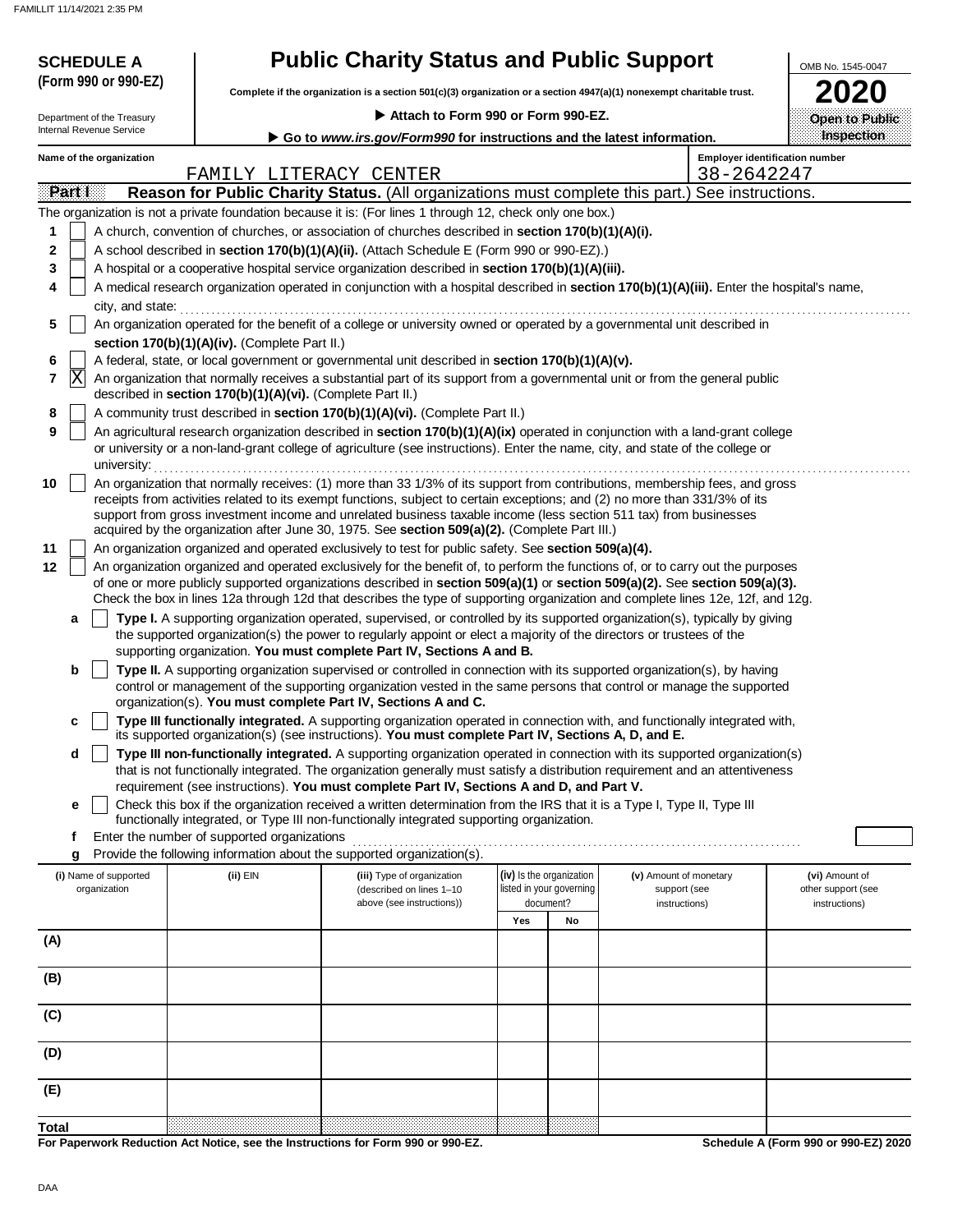|              | Schedule A (Form 990 or 990-EZ) 2020                                                                                                                                                                              | FAMILY LITERACY CENTER |          |            |            | 38-2642247        | Page 2    |
|--------------|-------------------------------------------------------------------------------------------------------------------------------------------------------------------------------------------------------------------|------------------------|----------|------------|------------|-------------------|-----------|
|              | Support Schedule for Organizations Described in Sections 170(b)(1)(A)(iv) and 170(b)(1)(A)(vi)<br>Part II                                                                                                         |                        |          |            |            |                   |           |
|              | (Complete only if you checked the box on line 5, 7, or 8 of Part I or if the organization failed to qualify under                                                                                                 |                        |          |            |            |                   |           |
|              | Part III. If the organization fails to qualify under the tests listed below, please complete Part III.)                                                                                                           |                        |          |            |            |                   |           |
|              | <b>Section A. Public Support</b>                                                                                                                                                                                  |                        |          |            |            |                   |           |
|              | Calendar year (or fiscal year beginning in) $\blacktriangleright$                                                                                                                                                 | (a) 2016               | (b) 2017 | $(c)$ 2018 | $(d)$ 2019 | (e) 2020          | (f) Total |
| 1            | Gifts, grants, contributions, and                                                                                                                                                                                 |                        |          |            |            |                   |           |
|              | membership fees received. (Do not                                                                                                                                                                                 |                        |          |            |            |                   |           |
|              | include any "unusual grants.")                                                                                                                                                                                    | 71,127                 | 64,135   | 219,877    | 78,810     | 212,817           | 646,766   |
| $\mathbf{2}$ | Tax revenues levied for the                                                                                                                                                                                       |                        |          |            |            |                   |           |
|              | organization's benefit and either paid                                                                                                                                                                            |                        |          |            |            |                   |           |
|              | to or expended on its behalf                                                                                                                                                                                      |                        |          |            |            |                   |           |
| 3            | The value of services or facilities                                                                                                                                                                               |                        |          |            |            |                   |           |
|              | furnished by a governmental unit to the                                                                                                                                                                           |                        |          |            |            |                   |           |
|              | organization without charge                                                                                                                                                                                       |                        |          |            |            |                   |           |
| 4            | Total. Add lines 1 through 3                                                                                                                                                                                      | 71,127                 | 64,135   | 219,877    | 78,810     | 212,817           | 646,766   |
| 5            | The portion of total contributions by<br>each person (other than a                                                                                                                                                |                        |          |            |            |                   |           |
|              | governmental unit or publicly                                                                                                                                                                                     |                        |          |            |            |                   |           |
|              | supported organization) included on                                                                                                                                                                               |                        |          |            |            |                   |           |
|              | line 1 that exceeds 2% of the amount<br>shown on line 11, column (f)                                                                                                                                              |                        |          |            |            |                   |           |
|              | Public support. Subtract line 5 from line 4                                                                                                                                                                       |                        |          |            |            |                   | 646,766   |
|              | <b>Section B. Total Support</b>                                                                                                                                                                                   |                        |          |            |            |                   |           |
|              | Calendar year (or fiscal year beginning in)                                                                                                                                                                       | (a) 2016               | (b) 2017 | $(c)$ 2018 | $(d)$ 2019 | (e) 2020          | (f) Total |
| 7            | Amounts from line 4                                                                                                                                                                                               | 71,127                 | 64,135   | 219,877    | 78,810     | 212,817           | 646,766   |
| 8            | Gross income from interest, dividends,                                                                                                                                                                            |                        |          |            |            |                   |           |
|              | payments received on securities loans,                                                                                                                                                                            |                        |          |            |            |                   |           |
|              | rents, royalties, and income from<br>similar sources                                                                                                                                                              | 3,825                  | 4,070    | 7,420      | 8,435      | 5,458             | 29,208    |
|              | Net income from unrelated business                                                                                                                                                                                |                        |          |            |            |                   |           |
| 9            | activities, whether or not the business                                                                                                                                                                           |                        |          |            |            |                   |           |
|              | is regularly carried on                                                                                                                                                                                           |                        |          |            |            |                   |           |
| 10           | Other income. Do not include gain or                                                                                                                                                                              |                        |          |            |            |                   |           |
|              | loss from the sale of capital assets                                                                                                                                                                              |                        |          |            |            |                   |           |
|              | (Explain in Part VI.)                                                                                                                                                                                             |                        |          |            |            |                   |           |
| 11           | Total support. Add lines 7 through 10                                                                                                                                                                             |                        |          |            |            |                   | 675,974   |
| 12           | Gross receipts from related activities, etc. (see instructions)                                                                                                                                                   |                        |          |            |            | $12 \overline{ }$ | 604,321   |
| 13           | First 5 years. If the Form 990 is for the organization's first, second, third, fourth, or fifth tax year as a section 501(c)(3)                                                                                   |                        |          |            |            |                   |           |
|              |                                                                                                                                                                                                                   |                        |          |            |            |                   |           |
|              | <b>Section C. Computation of Public Support Percentage</b>                                                                                                                                                        |                        |          |            |            |                   |           |
| 14           |                                                                                                                                                                                                                   |                        |          |            |            | 14                | 95.68%    |
| 15           | Public support percentage from 2019 Schedule A, Part II, line 14                                                                                                                                                  |                        |          |            |            | 15                | 94.87%    |
| 16a          | 33 1/3% support test-2020. If the organization did not check the box on line 13, and line 14 is 33 1/3% or more, check this<br>box and stop here. The organization qualifies as a publicly supported organization |                        |          |            |            |                   | $\vert$ X |
| b            | 33 1/3% support test-2019. If the organization did not check a box on line 13 or 16a, and line 15 is 33 1/3% or more, check                                                                                       |                        |          |            |            |                   |           |
|              | this box and stop here. The organization qualifies as a publicly supported organization                                                                                                                           |                        |          |            |            |                   |           |
|              | 17a 10%-facts-and-circumstances test-2020. If the organization did not check a box on line 13, 16a, or 16b, and line 14 is                                                                                        |                        |          |            |            |                   |           |
|              | 10% or more, and if the organization meets the "facts-and-circumstances" test, check this box and stop here. Explain in                                                                                           |                        |          |            |            |                   |           |
|              | Part VI how the organization meets the "facts-and-circumstances" test. The organization qualifies as a publicly supported                                                                                         |                        |          |            |            |                   |           |
|              | organization                                                                                                                                                                                                      |                        |          |            |            |                   |           |
| b            | 10%-facts-and-circumstances test-2019. If the organization did not check a box on line 13, 16a, 16b, or 17a, and line                                                                                             |                        |          |            |            |                   |           |
|              | 15 is 10% or more, and if the organization meets the "facts-and-circumstances" test, check this box and stop here. Explain                                                                                        |                        |          |            |            |                   |           |
|              | in Part VI how the organization meets the "facts-and-circumstances" test. The organization qualifies as a publicly supported                                                                                      |                        |          |            |            |                   |           |
|              | organization                                                                                                                                                                                                      |                        |          |            |            |                   |           |
| 18           | Private foundation. If the organization did not check a box on line 13, 16a, 16b, 17a, or 17b, check this box and see                                                                                             |                        |          |            |            |                   |           |
|              | instructions                                                                                                                                                                                                      |                        |          |            |            |                   |           |
|              |                                                                                                                                                                                                                   |                        |          |            |            |                   |           |

**Schedule A (Form 990 or 990-EZ) 2020**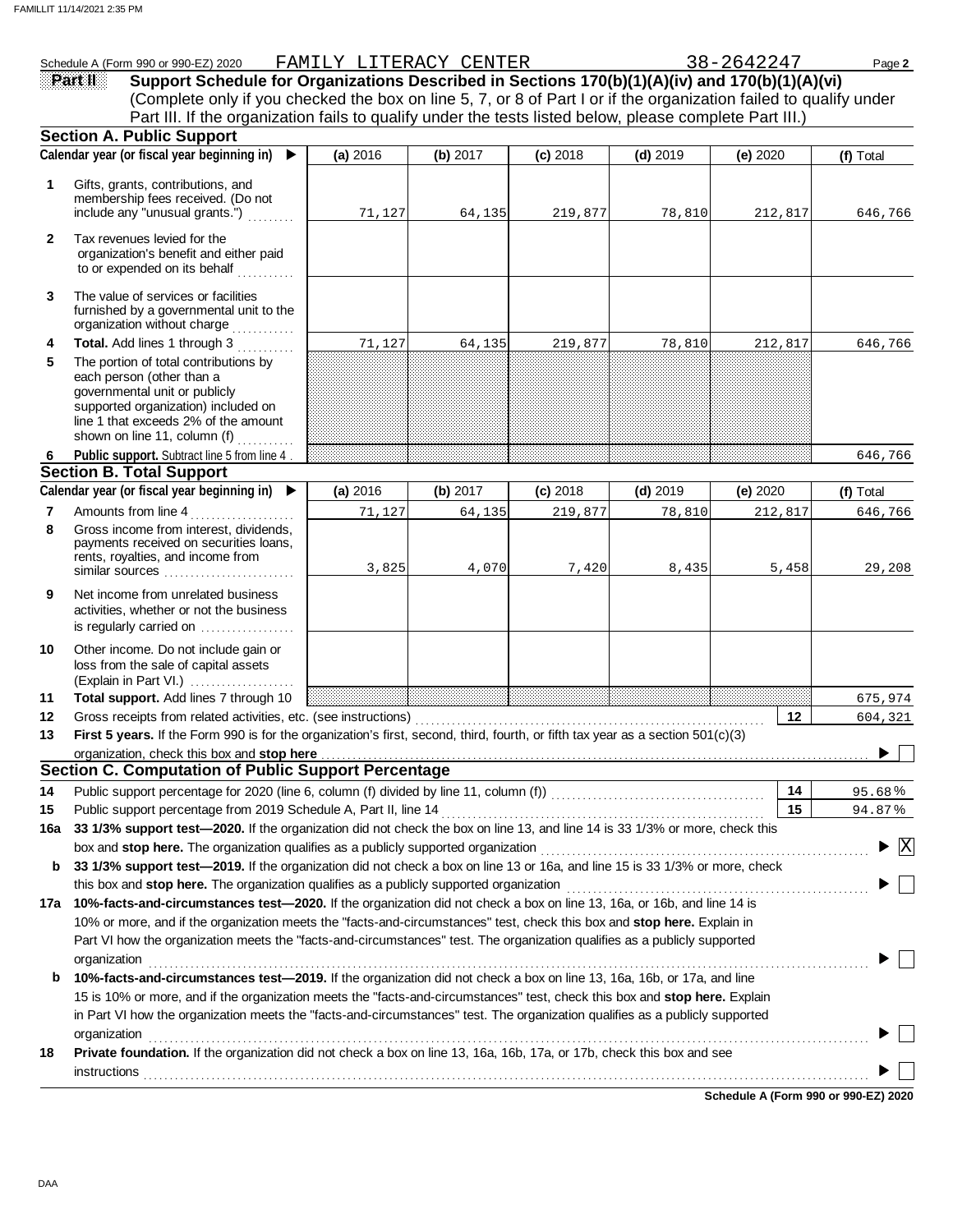|              | Schedule A (Form 990 or 990-EZ) 2020                                                                                                                                              |          | FAMILY LITERACY CENTER |            |            | 38-2642247 | Page 3    |
|--------------|-----------------------------------------------------------------------------------------------------------------------------------------------------------------------------------|----------|------------------------|------------|------------|------------|-----------|
|              | Part III<br>Support Schedule for Organizations Described in Section 509(a)(2)                                                                                                     |          |                        |            |            |            |           |
|              | (Complete only if you checked the box on line 10 of Part I or if the organization failed to qualify under Part II.                                                                |          |                        |            |            |            |           |
|              | If the organization fails to qualify under the tests listed below, please complete Part II.)                                                                                      |          |                        |            |            |            |           |
|              | <b>Section A. Public Support</b>                                                                                                                                                  |          |                        |            |            |            |           |
|              | Calendar year (or fiscal year beginning in) $\blacktriangleright$                                                                                                                 | (a) 2016 | (b) 2017               | $(c)$ 2018 | $(d)$ 2019 | (e) 2020   | (f) Total |
| 1            | Gifts, grants, contributions, and membership fees<br>received. (Do not include any "unusual grants.")                                                                             |          |                        |            |            |            |           |
| $\mathbf{2}$ | Gross receipts from admissions, merchandise<br>sold or services performed, or facilities<br>furnished in any activity that is related to the<br>organization's tax-exempt purpose |          |                        |            |            |            |           |
| 3            | Gross receipts from activities that are not an<br>unrelated trade or business under section 513                                                                                   |          |                        |            |            |            |           |
| 4            | Tax revenues levied for the<br>organization's benefit and either paid<br>to or expended on its behalf                                                                             |          |                        |            |            |            |           |
| 5            | The value of services or facilities<br>furnished by a governmental unit to the<br>organization without charge                                                                     |          |                        |            |            |            |           |
| 6            | Total. Add lines 1 through 5                                                                                                                                                      |          |                        |            |            |            |           |
| 7a           | Amounts included on lines 1, 2, and 3<br>received from disqualified persons                                                                                                       |          |                        |            |            |            |           |
| b            | Amounts included on lines 2 and 3<br>received from other than disqualified<br>persons that exceed the greater of \$5,000<br>or 1% of the amount on line 13 for the year           |          |                        |            |            |            |           |
| c            | Add lines 7a and 7b<br>.                                                                                                                                                          |          |                        |            |            |            |           |
| 8            | Public support. (Subtract line 7c from                                                                                                                                            |          |                        |            |            |            |           |
|              | line 6.) $\ldots$ $\ldots$ $\ldots$ $\ldots$                                                                                                                                      |          |                        |            |            |            |           |
|              | <b>Section B. Total Support</b>                                                                                                                                                   |          |                        |            |            |            |           |
|              | Calendar year (or fiscal year beginning in) $\blacktriangleright$                                                                                                                 | (a) 2016 | (b) 2017               | $(c)$ 2018 | $(d)$ 2019 | (e) 2020   | (f) Total |
| 9            | Amounts from line 6                                                                                                                                                               |          |                        |            |            |            |           |
| 10a          | Gross income from interest, dividends,<br>payments received on securities loans, rents,<br>royalties, and income from similar sources                                             |          |                        |            |            |            |           |
| b            | Unrelated business taxable income (less<br>section 511 taxes) from businesses<br>acquired after June 30, 1975                                                                     |          |                        |            |            |            |           |
|              | Add lines 10a and 10b                                                                                                                                                             |          |                        |            |            |            |           |
| 11           | Net income from unrelated business<br>activities not included in line 10b, whether<br>or not the business is regularly carried on                                                 |          |                        |            |            |            |           |
| 12           | Other income. Do not include gain or<br>loss from the sale of capital assets<br>(Explain in Part VI.)<br>.                                                                        |          |                        |            |            |            |           |
| 13           | Total support. (Add lines 9, 10c, 11,                                                                                                                                             |          |                        |            |            |            |           |
|              | and 12.)                                                                                                                                                                          |          |                        |            |            |            |           |
| 14           | First 5 years. If the Form 990 is for the organization's first, second, third, fourth, or fifth tax year as a section 501(c)(3)                                                   |          |                        |            |            |            |           |
|              | organization, check this box and stop here                                                                                                                                        |          |                        |            |            |            |           |
|              | <b>Section C. Computation of Public Support Percentage</b>                                                                                                                        |          |                        |            |            |            |           |
| 15           |                                                                                                                                                                                   |          |                        |            |            | 15<br>16   | %         |
| 16           | Section D. Computation of Investment Income Percentage                                                                                                                            |          |                        |            |            |            | $\%$      |
| 17           |                                                                                                                                                                                   |          |                        |            |            | 17         | $\%$      |
| 18           |                                                                                                                                                                                   |          |                        |            |            | 18         | %         |
|              |                                                                                                                                                                                   |          |                        |            |            |            |           |

**19a 33 1/3% support tests—2020.** If the organization did not check the box on line 14, and line 15 is more than 33 1/3%, and line  $\blacktriangleright$   $\Box$ 17 is not more than 33 1/3%, check this box and **stop here.** The organization qualifies as a publicly supported organization . . . . . . . . . . . . . . . . . . **b 33 1/3% support tests—2019.** If the organization did not check a box on line 14 or line 19a, and line 16 is more than 33 1/3%, and

line 18 is not more than 33 1/3%, check this box and **stop here.** The organization qualifies as a publicly supported organization . . . . . . . . . . . . . .

**20 Private foundation.** If the organization did not check a box on line 14, 19a, or 19b, check this box and see instructions . . . . . . . . . . . . . . . . . . . . . .

**Schedule A (Form 990 or 990-EZ) 2020**

 $\sqrt{2}$  $\blacktriangleright$  $\blacktriangleright$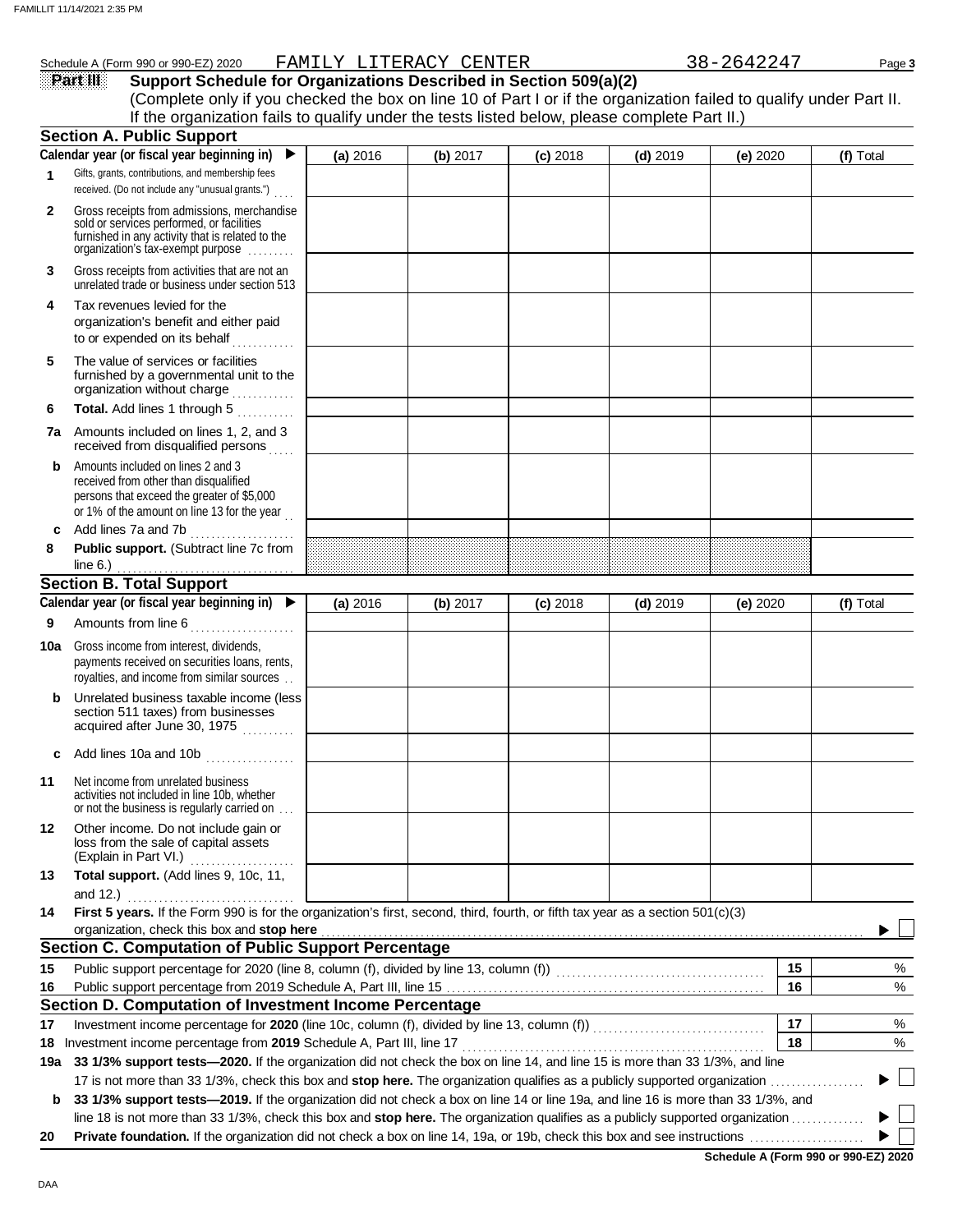### **Part IV** Supporting Organizations Sections A, D, and E. If you checked box 12d, Part I, complete Sections A and D, and complete Part V.) Schedule A (Form 990 or 990-EZ) 2020 FAMILY LITERACY CENTER 38-2642247 Page 4 **Section A. All Supporting Organizations** (Complete only if you checked a box in line 12 on Part I. If you checked box 12a, Part I, complete Sections A and B. If you checked box 12b, Part I, complete Sections A and C. If you checked box 12c, Part I, complete Are all of the organization's supported organizations listed by name in the organization's governing documents? *If "No," describe in Part VI how the supported organizations are designated. If designated by class or purpose, describe the designation. If historic and continuing relationship, explain.* Did the organization have any supported organization that does not have an IRS determination of status under section 509(a)(1) or (2)? *If "Yes," explain in Part VI how the organization determined that the supported organization was described in section 509(a)(1) or (2).* **1 2 3a** Did the organization have a supported organization described in section 501(c)(4), (5), or (6)? *If "Yes," answer* **b c 4a b c 5a b c 6 7 8 9a** *lines 3b and 3c below.* Did the organization confirm that each supported organization qualified under section 501(c)(4), (5), or (6) and satisfied the public support tests under section 509(a)(2)? *If "Yes," describe in Part VI when and how the organization made the determination.* Did the organization ensure that all support to such organizations was used exclusively for section  $170(c)(2)(B)$ purposes? *If "Yes," explain in Part VI what controls the organization put in place to ensure such use.* Was any supported organization not organized in the United States ("foreign supported organization")? *If "Yes," and if you checked 12a or 12b in Part I, answer (b) and (c) below.* Did the organization have ultimate control and discretion in deciding whether to make grants to the foreign supported organization? *If "Yes," describe in Part VI how the organization had such control and discretion despite being controlled or supervised by or in connection with its supported organizations.* Did the organization support any foreign supported organization that does not have an IRS determination under sections 501(c)(3) and 509(a)(1) or (2)? *If "Yes," explain in Part VI what controls the organization used to ensure that all support to the foreign supported organization was used exclusively for section 170(c)(2)(B) purposes.* Did the organization add, substitute, or remove any supported organizations during the tax year? *If "Yes," answer lines 5b and 5c below (if applicable). Also, provide detail in Part VI, including (i) the names and EIN numbers of the supported organizations added, substituted, or removed; (ii) the reasons for each such action; (iii) the authority under the organization's organizing document authorizing such action; and (iv) how the action was accomplished (such as by amendment to the organizing document).* **Type I or Type II only.** Was any added or substituted supported organization part of a class already designated in the organization's organizing document? **Substitutions only.** Was the substitution the result of an event beyond the organization's control? Did the organization provide support (whether in the form of grants or the provision of services or facilities) to anyone other than (i) its supported organizations, (ii) individuals that are part of the charitable class benefited by one or more of its supported organizations, or (iii) other supporting organizations that also support or benefit one or more of the filing organization's supported organizations? *If "Yes," provide detail in Part VI.* Did the organization provide a grant, loan, compensation, or other similar payment to a substantial contributor (as defined in section 4958(c)(3)(C)), a family member of a substantial contributor, or a 35% controlled entity with regard to a substantial contributor? *If "Yes," complete Part I of Schedule L (Form 990 or 990-EZ).* Did the organization make a loan to a disqualified person (as defined in section 4958) not described in line 7? *If "Yes," complete Part I of Schedule L (Form 990 or 990-EZ).* Was the organization controlled directly or indirectly at any time during the tax year by one or more **Yes No 1 2 3a 3b 3c 4a 4b 4c 5a 5b 5c 6 7 8**

- disqualified persons, as defined in section 4946 (other than foundation managers and organizations described in section 509(a)(1) or (2))? *If "Yes," provide detail in Part VI.*
- **b** Did one or more disqualified persons (as defined in line 9a) hold a controlling interest in any entity in which the supporting organization had an interest? *If "Yes," provide detail in Part VI.*
- **c** Did a disqualified person (as defined in line 9a) have an ownership interest in, or derive any personal benefit from, assets in which the supporting organization also had an interest? *If "Yes," provide detail in Part VI.*
- **10a** Was the organization subject to the excess business holdings rules of section 4943 because of section 4943(f) (regarding certain Type II supporting organizations, and all Type III non-functionally integrated supporting organizations)? *If "Yes," answer line 10b below.*
- **b** Did the organization have any excess business holdings in the tax year? *(Use Schedule C, Form 4720, to determine whether the organization had excess business holdings.)*

**Schedule A (Form 990 or 990-EZ) 2020 10b**

**9a**

**9b**

**9c**

**10a**

DAA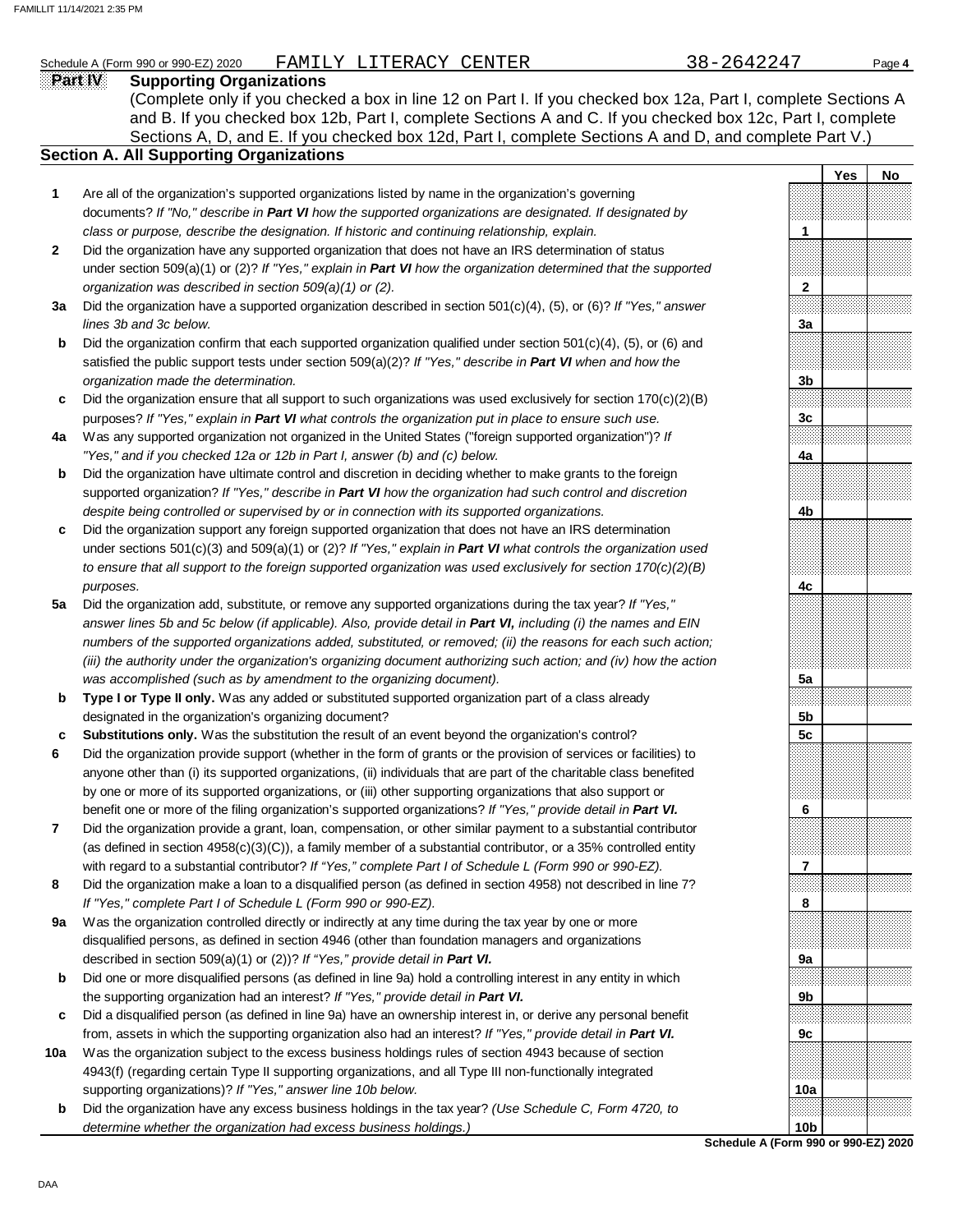|              | 38-2642247<br>FAMILY LITERACY CENTER<br>Schedule A (Form 990 or 990-EZ) 2020                                                      |                 |            | Page 5 |
|--------------|-----------------------------------------------------------------------------------------------------------------------------------|-----------------|------------|--------|
|              | <b>Supporting Organizations (continued)</b><br>Part IV                                                                            |                 |            |        |
|              |                                                                                                                                   |                 | Yes        | No     |
| 11           | Has the organization accepted a gift or contribution from any of the following persons?                                           |                 |            |        |
| а            | A person who directly or indirectly controls, either alone or together with persons described in lines 11b and                    |                 |            |        |
|              | 11c below, the governing body of a supported organization?                                                                        | 11a             |            |        |
| b            | A family member of a person described in line 11a above?                                                                          | 11 <sub>b</sub> |            |        |
| C            | A 35% controlled entity of a person described in line 11a or 11b above? If "Yes" to line 11a, 11b, or 11c, provide                |                 |            |        |
|              | detail in Part VI.                                                                                                                | 11c             |            |        |
|              | <b>Section B. Type I Supporting Organizations</b>                                                                                 |                 |            |        |
|              |                                                                                                                                   |                 | <b>Yes</b> | No     |
| 1            | Did the governing body, members of the governing body, officers acting in their official capacity, or membership of one or        |                 |            |        |
|              | more supported organizations have the power to regularly appoint or elect at least a majority of the organization's officers,     |                 |            |        |
|              | directors, or trustees at all times during the tax year? If "No," describe in <b>Part VI</b> how the supported organization(s)    |                 |            |        |
|              | effectively operated, supervised, or controlled the organization's activities. If the organization had more than one supported    |                 |            |        |
|              | organization, describe how the powers to appoint and/or remove officers, directors, or trustees were allocated among the          |                 |            |        |
|              | supported organizations and what conditions or restrictions, if any, applied to such powers during the tax year.                  | 1               |            |        |
| $\mathbf{2}$ | Did the organization operate for the benefit of any supported organization other than the supported                               |                 |            |        |
|              | organization(s) that operated, supervised, or controlled the supporting organization? If "Yes," explain in Part                   |                 |            |        |
|              | VI how providing such benefit carried out the purposes of the supported organization(s) that operated,                            |                 |            |        |
|              | supervised, or controlled the supporting organization.                                                                            | 2               |            |        |
|              | <b>Section C. Type II Supporting Organizations</b>                                                                                |                 |            |        |
|              |                                                                                                                                   |                 | Yes        | No     |
| 1            | Were a majority of the organization's directors or trustees during the tax year also a majority of the directors                  |                 |            |        |
|              | or trustees of each of the organization's supported organization(s)? If "No," describe in Part VI how control                     |                 |            |        |
|              | or management of the supporting organization was vested in the same persons that controlled or managed                            |                 |            |        |
|              | the supported organization(s).                                                                                                    | 1               |            |        |
|              | <b>Section D. All Type III Supporting Organizations</b>                                                                           |                 |            |        |
|              |                                                                                                                                   |                 | Yes        | No     |
| 1            | Did the organization provide to each of its supported organizations, by the last day of the fifth month of the                    |                 |            |        |
|              | organization's tax year, (i) a written notice describing the type and amount of support provided during the prior tax             |                 |            |        |
|              | year, (ii) a copy of the Form 990 that was most recently filed as of the date of notification, and (iii) copies of the            |                 |            |        |
|              | organization's governing documents in effect on the date of notification, to the extent not previously provided?                  | 1               |            |        |
| $\mathbf{2}$ | Were any of the organization's officers, directors, or trustees either (i) appointed or elected by the supported                  |                 |            |        |
|              | organization(s) or (ii) serving on the governing body of a supported organization? If "No," explain in Part VI how                |                 |            |        |
|              | the organization maintained a close and continuous working relationship with the supported organization(s).                       | 2               |            |        |
| 3            | By reason of the relationship described in line 2, above, did the organization's supported organizations have                     |                 |            |        |
|              | a significant voice in the organization's investment policies and in directing the use of the organization's                      |                 |            |        |
|              | income or assets at all times during the tax year? If "Yes," describe in Part VI the role the organization's                      |                 |            |        |
|              | supported organizations played in this regard.                                                                                    | 3               |            |        |
|              | Section E. Type III Functionally-Integrated Supporting Organizations                                                              |                 |            |        |
| 1            | Check the box next to the method that the organization used to satisfy the Integral Part Test during the year (see instructions). |                 |            |        |
| а            | The organization satisfied the Activities Test. Complete line 2 below.                                                            |                 |            |        |
| b            | The organization is the parent of each of its supported organizations. Complete line 3 below.                                     |                 |            |        |
| c            | The organization supported a governmental entity. Describe in Part VI how you supported a governmental entity (see instructions). |                 |            |        |
| 2            | Activities Test. Answer lines 2a and 2b below.                                                                                    |                 | Yes        | No     |
| а            | Did substantially all of the organization's activities during the tax year directly further the exempt purposes of                |                 |            |        |
|              | the supported organization(s) to which the organization was responsive? If "Yes," then in Part VI identify                        |                 |            |        |
|              | those supported organizations and explain how these activities directly furthered their exempt purposes,                          |                 |            |        |
|              | how the organization was responsive to those supported organizations, and how the organization determined                         |                 |            |        |
|              | that these activities constituted substantially all of its activities.                                                            | 2a              |            |        |
| b            | Did the activities described in line 2a, above, constitute activities that, but for the organization's involvement,               |                 |            |        |
|              | one or more of the organization's supported organization(s) would have been engaged in? If "Yes," explain in                      |                 |            |        |
|              | Part VI the reasons for the organization's position that its supported organization(s) would have engaged in                      |                 |            |        |

- **3** *these activities but for the organization's involvement.* Parent of Supported Organizations. *Answer lines 3a and 3b below.*
- **a** Did the organization have the power to regularly appoint or elect a majority of the officers, directors, or trustees of each of the supported organizations? *If "Yes" or "No," provide details in Part VI.*
- **b** Did the organization exercise a substantial degree of direction over the policies, programs, and activities of each of its supported organizations? *If "Yes," describe in Part VI the role played by the organization in this regard.*

DAA **Schedule A (Form 990 or 990-EZ) 2020 3b**

**2b**

**3a**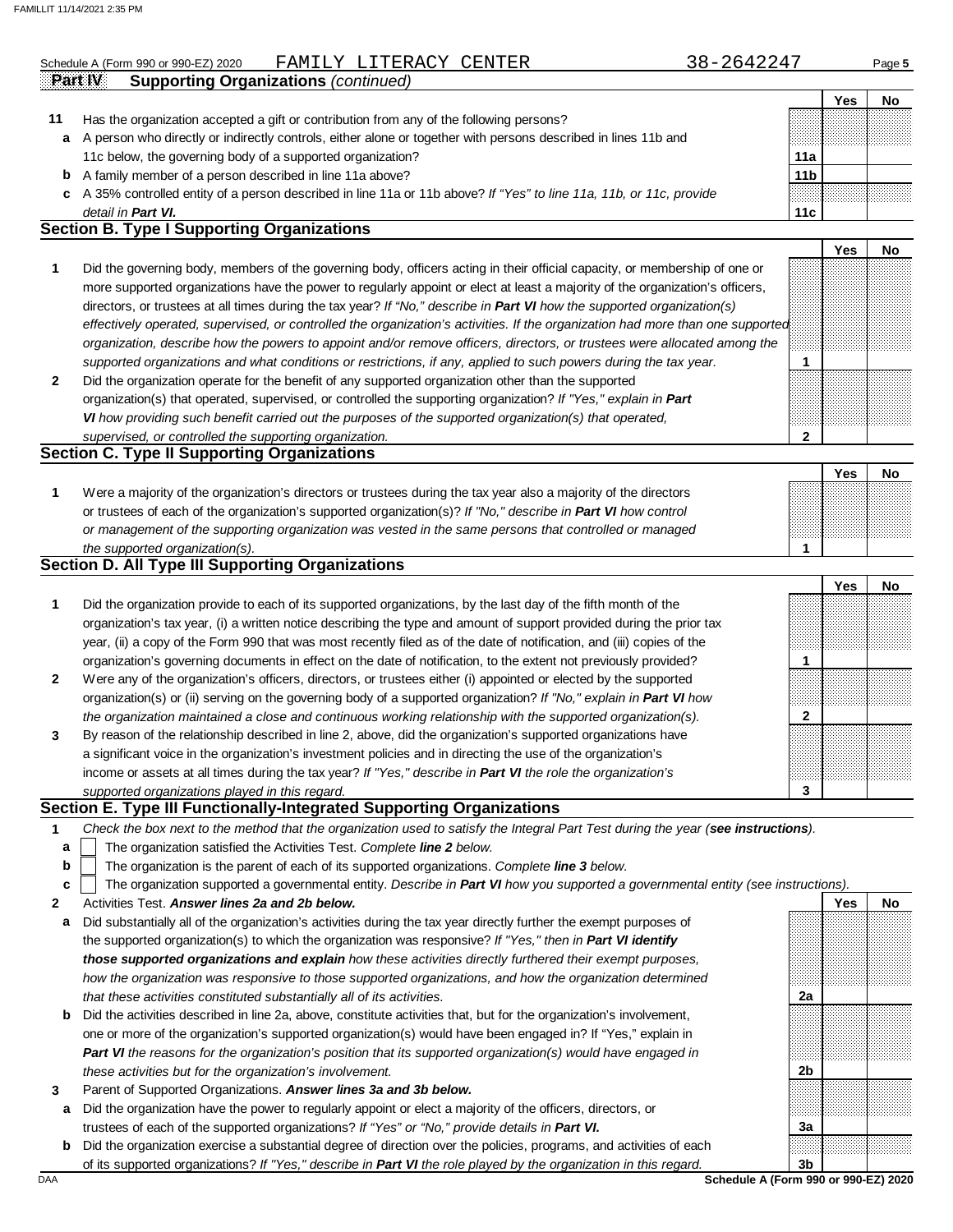|              | FAMILY LITERACY CENTER<br>Schedule A (Form 990 or 990-EZ) 2020                                                                   |                         | 38-2642247     | Page 6                         |
|--------------|----------------------------------------------------------------------------------------------------------------------------------|-------------------------|----------------|--------------------------------|
|              | I Patri W<br>Type III Non-Functionally Integrated 509(a)(3) Supporting Organizations                                             |                         |                |                                |
| 1            | Check here if the organization satisfied the Integral Part Test as a qualifying trust on Nov. 20, 1970 (explain in Part VI). See |                         |                |                                |
|              | instructions. All other Type III non-functionally integrated supporting organizations must complete Sections A through E.        |                         |                |                                |
|              | Section A - Adjusted Net Income                                                                                                  |                         | (A) Prior Year | (B) Current Year<br>(optional) |
| 1            | Net short-term capital gain                                                                                                      | $\mathbf{1}$            |                |                                |
| $\mathbf{2}$ | Recoveries of prior-year distributions                                                                                           | $\mathbf{2}$            |                |                                |
| 3            | Other gross income (see instructions)                                                                                            | 3                       |                |                                |
| 4            | Add lines 1 through 3.                                                                                                           | $\overline{\mathbf{A}}$ |                |                                |
| 5            | Depreciation and depletion                                                                                                       | 5                       |                |                                |
| 6            | Portion of operating expenses paid or incurred for production or collection of                                                   |                         |                |                                |
|              | gross income or for management, conservation, or maintenance of property                                                         |                         |                |                                |
|              | held for production of income (see instructions)                                                                                 | 6                       |                |                                |
| 7            | Other expenses (see instructions)                                                                                                | $\overline{7}$          |                |                                |
| 8            | Adjusted Net Income (subtract lines 5, 6, and 7 from line 4)                                                                     | 8                       |                |                                |
|              | Section B - Minimum Asset Amount                                                                                                 |                         | (A) Prior Year | (B) Current Year<br>(optional) |
|              | 1 Aggregate fair market value of all non-exempt-use assets (see                                                                  |                         |                |                                |
|              | instructions for short tax year or assets held for part of year):                                                                |                         |                |                                |
|              | a Average monthly value of securities                                                                                            | 1a                      |                |                                |
|              | <b>b</b> Average monthly cash balances                                                                                           | 1 <sub>b</sub>          |                |                                |
|              | c Fair market value of other non-exempt-use assets                                                                               | 1 <sub>c</sub>          |                |                                |
|              | d Total (add lines 1a, 1b, and 1c)                                                                                               | 1d                      |                |                                |
|              | e Discount claimed for blockage or other factors                                                                                 |                         |                |                                |
|              | (explain in detail in Part VI):                                                                                                  |                         |                |                                |
| $\mathbf{2}$ | Acquisition indebtedness applicable to non-exempt-use assets                                                                     | $\mathbf{2}$            |                |                                |
| 3            | Subtract line 2 from line 1d.                                                                                                    | 3                       |                |                                |
| 4            | Cash deemed held for exempt use. Enter 0.015 of line 3 (for greater amount,                                                      |                         |                |                                |
|              | see instructions).                                                                                                               | 4                       |                |                                |
| 5            | Net value of non-exempt-use assets (subtract line 4 from line 3)                                                                 | 5                       |                |                                |
| 6            | Multiply line 5 by 0.035.                                                                                                        | 6                       |                |                                |
| 7            | Recoveries of prior-year distributions                                                                                           | $\overline{7}$          |                |                                |
| 8            | Minimum Asset Amount (add line 7 to line 6)                                                                                      | 8                       |                |                                |
|              | Section C - Distributable Amount                                                                                                 |                         |                | <b>Current Year</b>            |
| $\mathbf 1$  | Adjusted net income for prior year (from Section A, line 8, column A)                                                            | $\mathbf 1$             |                |                                |
| $\mathbf{2}$ | Enter 0.85 of line 1.                                                                                                            | $\bf 2$                 |                |                                |
| 3            | Minimum asset amount for prior year (from Section B, line 8, column A)                                                           | 3                       |                |                                |
| 4            | Enter greater of line 2 or line 3.                                                                                               | 4                       |                |                                |
| 5            | Income tax imposed in prior year                                                                                                 | 5                       |                |                                |
| 6            | <b>Distributable Amount.</b> Subtract line 5 from line 4, unless subject to                                                      |                         |                |                                |
|              | emergency temporary reduction (see instructions).                                                                                | 6                       |                |                                |
|              |                                                                                                                                  |                         |                |                                |

**7** Check here if the current year is the organization's first as a non-functionally integrated Type III supporting organization (see instructions).

**Schedule A (Form 990 or 990-EZ) 2020**

DAA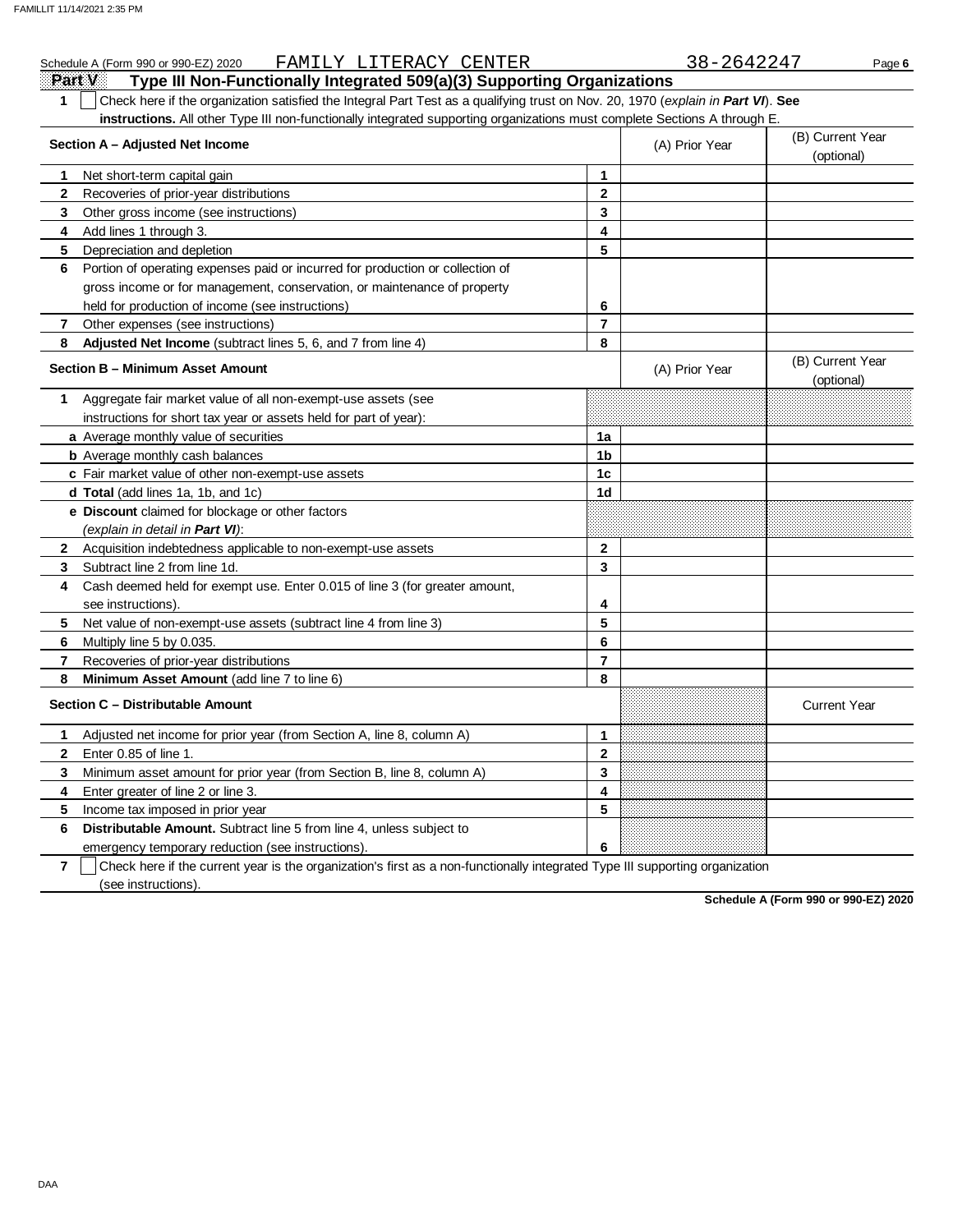|              | FAMILY LITERACY CENTER<br>Schedule A (Form 990 or 990-EZ) 2020                                             |                                    | 38-2642247                                    | Page 7                                           |
|--------------|------------------------------------------------------------------------------------------------------------|------------------------------------|-----------------------------------------------|--------------------------------------------------|
| Part V       | Type III Non-Functionally Integrated 509(a)(3) Supporting Organizations (continued)                        |                                    |                                               |                                                  |
|              | <b>Section D - Distributions</b>                                                                           |                                    |                                               | <b>Current Year</b>                              |
| 1            | Amounts paid to supported organizations to accomplish exempt purposes                                      |                                    |                                               |                                                  |
| 2            | Amounts paid to perform activity that directly furthers exempt purposes of supported                       |                                    |                                               |                                                  |
|              | organizations, in excess of income from activity                                                           |                                    |                                               |                                                  |
| 3            | Administrative expenses paid to accomplish exempt purposes of supported organizations                      |                                    |                                               |                                                  |
| 4            | Amounts paid to acquire exempt-use assets                                                                  |                                    |                                               |                                                  |
| 5            | Qualified set-aside amounts (prior IRS approval required-provide details in Part VI)                       |                                    |                                               |                                                  |
| 6            | Other distributions (describe in Part VI). See instructions.                                               |                                    |                                               |                                                  |
| 7            | Total annual distributions. Add lines 1 through 6.                                                         |                                    |                                               |                                                  |
| 8            | Distributions to attentive supported organizations to which the organization is responsive                 |                                    |                                               |                                                  |
|              | (provide details in Part VI). See instructions.                                                            |                                    |                                               |                                                  |
| 9            | Distributable amount for 2020 from Section C, line 6                                                       |                                    |                                               |                                                  |
| 10           | Line 8 amount divided by line 9 amount                                                                     |                                    |                                               |                                                  |
|              | <b>Section E - Distribution Allocations (see instructions)</b>                                             | (i)<br><b>Excess Distributions</b> | (ii)<br><b>Underdistributions</b><br>Pre-2020 | (iii)<br><b>Distributable</b><br>Amount for 2020 |
| 1            | Distributable amount for 2020 from Section C, line 6                                                       |                                    |                                               |                                                  |
| $\mathbf{2}$ | Underdistributions, if any, for years prior to 2020<br>(reasonable cause required-explain in Part VI). See |                                    |                                               |                                                  |
|              | instructions.                                                                                              |                                    |                                               |                                                  |
| 3            | Excess distributions carryover, if any, to 2020                                                            |                                    |                                               |                                                  |
|              |                                                                                                            |                                    |                                               |                                                  |
|              |                                                                                                            |                                    |                                               |                                                  |
|              |                                                                                                            |                                    |                                               |                                                  |
|              |                                                                                                            |                                    |                                               |                                                  |
|              |                                                                                                            |                                    |                                               |                                                  |
|              | f Total of lines 3a through 3e                                                                             |                                    |                                               |                                                  |
|              | g Applied to underdistributions of prior years                                                             |                                    |                                               |                                                  |
|              | h Applied to 2020 distributable amount                                                                     |                                    |                                               |                                                  |
| i.           | Carryover from 2015 not applied (see instructions)                                                         |                                    |                                               |                                                  |
|              | Remainder. Subtract lines 3g, 3h, and 3i from line 3f.                                                     |                                    |                                               |                                                  |
| 4            | Distributions for 2020 from                                                                                |                                    |                                               |                                                  |
|              | \$<br>Section D. line 7:                                                                                   |                                    |                                               |                                                  |
|              | a Applied to underdistributions of prior years                                                             |                                    |                                               |                                                  |
|              | <b>b</b> Applied to 2020 distributable amount                                                              |                                    |                                               |                                                  |
|              | c Remainder. Subtract lines 4a and 4b from line 4.                                                         |                                    |                                               |                                                  |
| 5            | Remaining underdistributions for years prior to 2020, if                                                   |                                    |                                               |                                                  |
|              | any. Subtract lines 3g and 4a from line 2. For result                                                      |                                    |                                               |                                                  |
|              | greater than zero, explain in Part VI. See instructions.                                                   |                                    |                                               |                                                  |
| 6            | Remaining underdistributions for 2020 Subtract lines 3h                                                    |                                    |                                               |                                                  |
|              | and 4b from line 1. For result greater than zero, explain in                                               |                                    |                                               |                                                  |
|              | Part VI. See instructions.                                                                                 |                                    |                                               |                                                  |
| 7            | Excess distributions carryover to 2021. Add lines 3j                                                       |                                    |                                               |                                                  |
|              | and 4c.                                                                                                    |                                    |                                               |                                                  |
| 8            | Breakdown of line 7:                                                                                       |                                    |                                               |                                                  |
|              |                                                                                                            |                                    |                                               |                                                  |
|              |                                                                                                            |                                    |                                               |                                                  |
|              |                                                                                                            |                                    |                                               |                                                  |
|              |                                                                                                            |                                    |                                               |                                                  |
|              |                                                                                                            |                                    |                                               |                                                  |
|              |                                                                                                            |                                    |                                               |                                                  |

**Schedule A (Form 990 or 990-EZ) 2020**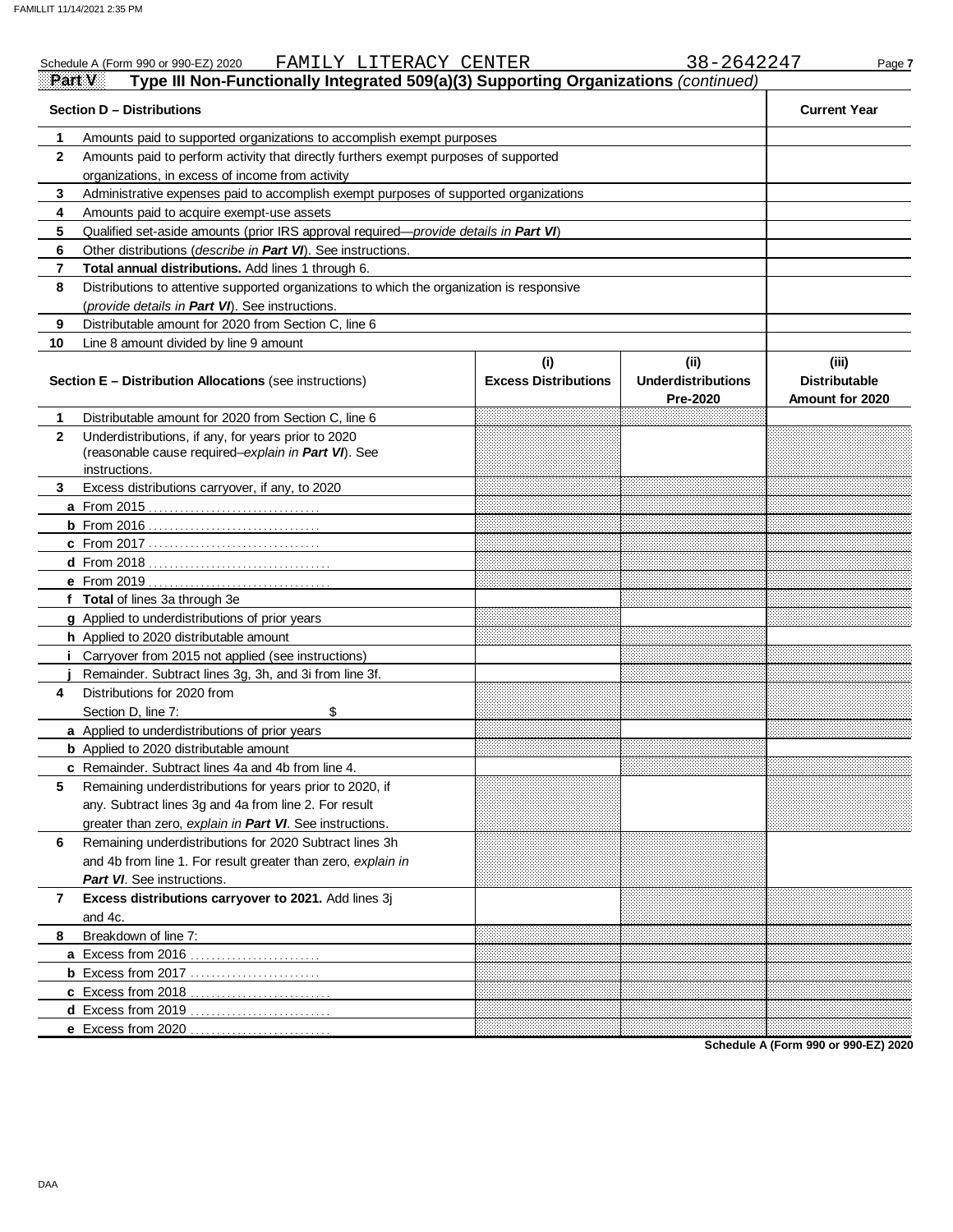|         | Schedule A (Form 990 or 990-EZ) 2020 | FAMILY LITERACY CENTER |                                                                                                | 38-2642247                                                                                                                                                                                                                                                                                                                                                                                                                                                                                | Page 8 |
|---------|--------------------------------------|------------------------|------------------------------------------------------------------------------------------------|-------------------------------------------------------------------------------------------------------------------------------------------------------------------------------------------------------------------------------------------------------------------------------------------------------------------------------------------------------------------------------------------------------------------------------------------------------------------------------------------|--------|
| Part VI |                                      |                        |                                                                                                | Supplemental Information. Provide the explanations required by Part II, line 10; Part II, line 17a or 17b; Part<br>III, line 12; Part IV, Section A, lines 1, 2, 3b, 3c, 4b, 4c, 5a, 6, 9a, 9b, 9c, 11a, 11b, and 11c; Part IV, Section<br>B, lines 1 and 2; Part IV, Section C, line 1; Part IV, Section D, lines 2 and 3; Part IV, Section E, lines 1c, 2a, 2b,<br>3a, and 3b; Part V, line 1; Part V, Section B, line 1e; Part V, Section D, lines 5, 6, and 8; and Part V, Section E, |        |
|         |                                      |                        | lines 2, 5, and 6. Also complete this part for any additional information. (See instructions.) |                                                                                                                                                                                                                                                                                                                                                                                                                                                                                           |        |
|         |                                      |                        |                                                                                                |                                                                                                                                                                                                                                                                                                                                                                                                                                                                                           |        |
|         |                                      |                        |                                                                                                |                                                                                                                                                                                                                                                                                                                                                                                                                                                                                           |        |
|         |                                      |                        |                                                                                                |                                                                                                                                                                                                                                                                                                                                                                                                                                                                                           |        |
|         |                                      |                        |                                                                                                |                                                                                                                                                                                                                                                                                                                                                                                                                                                                                           |        |
|         |                                      |                        |                                                                                                |                                                                                                                                                                                                                                                                                                                                                                                                                                                                                           |        |
|         |                                      |                        |                                                                                                |                                                                                                                                                                                                                                                                                                                                                                                                                                                                                           |        |
|         |                                      |                        |                                                                                                |                                                                                                                                                                                                                                                                                                                                                                                                                                                                                           |        |
|         |                                      |                        |                                                                                                |                                                                                                                                                                                                                                                                                                                                                                                                                                                                                           |        |
|         |                                      |                        |                                                                                                |                                                                                                                                                                                                                                                                                                                                                                                                                                                                                           |        |
|         |                                      |                        |                                                                                                |                                                                                                                                                                                                                                                                                                                                                                                                                                                                                           |        |
|         |                                      |                        |                                                                                                |                                                                                                                                                                                                                                                                                                                                                                                                                                                                                           |        |
|         |                                      |                        |                                                                                                |                                                                                                                                                                                                                                                                                                                                                                                                                                                                                           |        |
|         |                                      |                        |                                                                                                |                                                                                                                                                                                                                                                                                                                                                                                                                                                                                           |        |
|         |                                      |                        |                                                                                                |                                                                                                                                                                                                                                                                                                                                                                                                                                                                                           |        |
|         |                                      |                        |                                                                                                |                                                                                                                                                                                                                                                                                                                                                                                                                                                                                           |        |
|         |                                      |                        |                                                                                                |                                                                                                                                                                                                                                                                                                                                                                                                                                                                                           |        |
|         |                                      |                        |                                                                                                |                                                                                                                                                                                                                                                                                                                                                                                                                                                                                           |        |
|         |                                      |                        |                                                                                                |                                                                                                                                                                                                                                                                                                                                                                                                                                                                                           |        |
|         |                                      |                        |                                                                                                |                                                                                                                                                                                                                                                                                                                                                                                                                                                                                           |        |
|         |                                      |                        |                                                                                                |                                                                                                                                                                                                                                                                                                                                                                                                                                                                                           |        |
|         |                                      |                        |                                                                                                |                                                                                                                                                                                                                                                                                                                                                                                                                                                                                           |        |
|         |                                      |                        |                                                                                                |                                                                                                                                                                                                                                                                                                                                                                                                                                                                                           |        |
|         |                                      |                        |                                                                                                |                                                                                                                                                                                                                                                                                                                                                                                                                                                                                           |        |
|         |                                      |                        |                                                                                                |                                                                                                                                                                                                                                                                                                                                                                                                                                                                                           |        |
|         |                                      |                        |                                                                                                |                                                                                                                                                                                                                                                                                                                                                                                                                                                                                           |        |
|         |                                      |                        |                                                                                                |                                                                                                                                                                                                                                                                                                                                                                                                                                                                                           |        |
|         |                                      |                        |                                                                                                |                                                                                                                                                                                                                                                                                                                                                                                                                                                                                           |        |
|         |                                      |                        |                                                                                                |                                                                                                                                                                                                                                                                                                                                                                                                                                                                                           |        |
|         |                                      |                        |                                                                                                |                                                                                                                                                                                                                                                                                                                                                                                                                                                                                           |        |
|         |                                      |                        |                                                                                                |                                                                                                                                                                                                                                                                                                                                                                                                                                                                                           |        |
|         |                                      |                        |                                                                                                |                                                                                                                                                                                                                                                                                                                                                                                                                                                                                           |        |
|         |                                      |                        |                                                                                                |                                                                                                                                                                                                                                                                                                                                                                                                                                                                                           |        |
|         |                                      |                        |                                                                                                |                                                                                                                                                                                                                                                                                                                                                                                                                                                                                           |        |
|         |                                      |                        |                                                                                                |                                                                                                                                                                                                                                                                                                                                                                                                                                                                                           |        |
|         |                                      |                        |                                                                                                |                                                                                                                                                                                                                                                                                                                                                                                                                                                                                           |        |
|         |                                      |                        |                                                                                                |                                                                                                                                                                                                                                                                                                                                                                                                                                                                                           |        |
|         |                                      |                        |                                                                                                |                                                                                                                                                                                                                                                                                                                                                                                                                                                                                           |        |
|         |                                      |                        |                                                                                                |                                                                                                                                                                                                                                                                                                                                                                                                                                                                                           |        |
|         |                                      |                        |                                                                                                |                                                                                                                                                                                                                                                                                                                                                                                                                                                                                           |        |
|         |                                      |                        |                                                                                                |                                                                                                                                                                                                                                                                                                                                                                                                                                                                                           |        |
|         |                                      |                        |                                                                                                |                                                                                                                                                                                                                                                                                                                                                                                                                                                                                           |        |
|         |                                      |                        |                                                                                                |                                                                                                                                                                                                                                                                                                                                                                                                                                                                                           |        |
|         |                                      |                        |                                                                                                |                                                                                                                                                                                                                                                                                                                                                                                                                                                                                           |        |
|         |                                      |                        |                                                                                                |                                                                                                                                                                                                                                                                                                                                                                                                                                                                                           |        |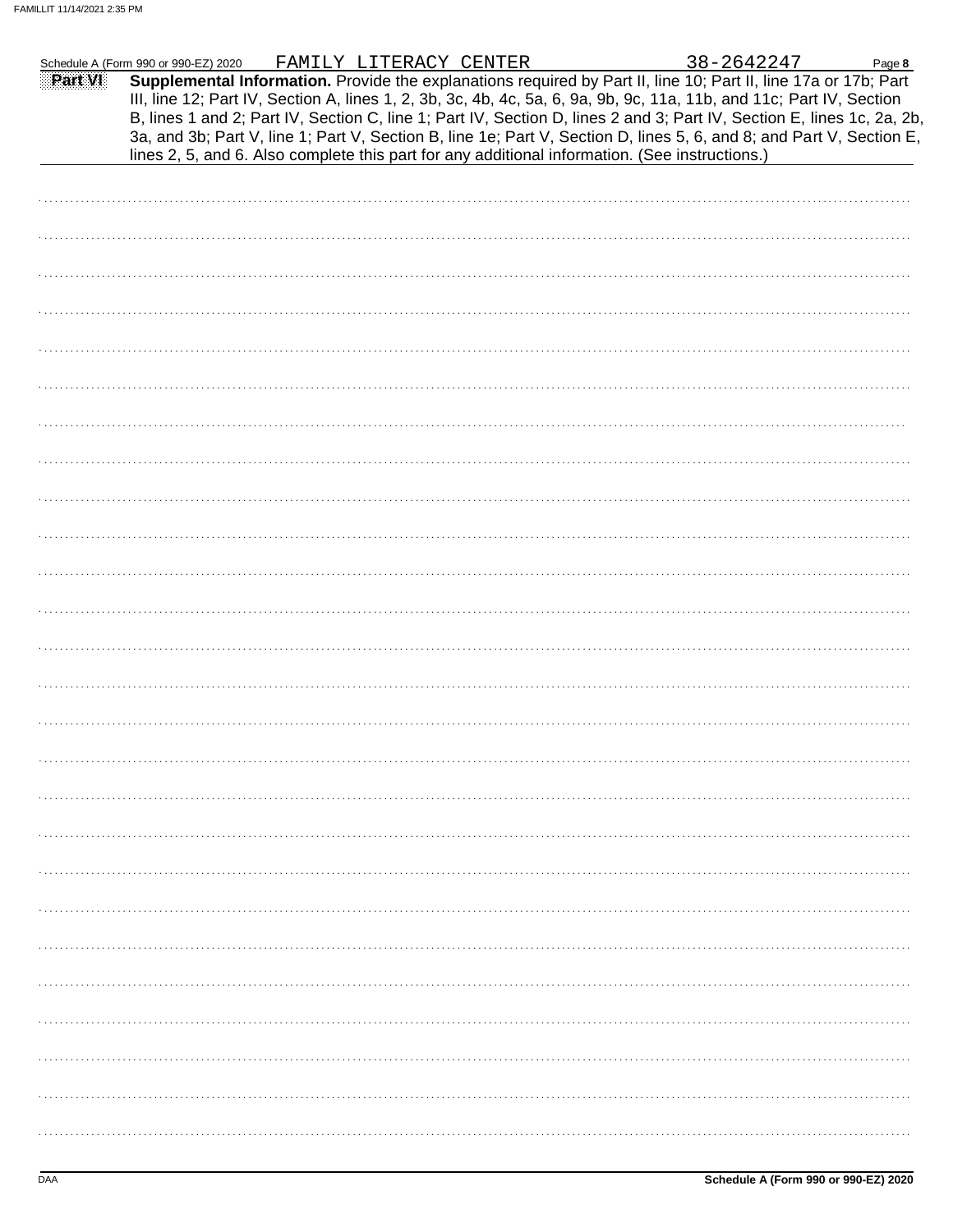| <b>Schedule B</b><br><b>Schedule of Contributors</b><br>(Form 990, 990-EZ,<br>or 990-PF)<br>Attach to Form 990, Form 990-EZ, or Form 990-PF.<br>Department of the Treasury<br>Go to www.irs.gov/Form990 for the latest information.<br>Internal Revenue Service |                                             |            |  |
|-----------------------------------------------------------------------------------------------------------------------------------------------------------------------------------------------------------------------------------------------------------------|---------------------------------------------|------------|--|
| <b>Employer identification number</b><br>Name of the organization                                                                                                                                                                                               |                                             |            |  |
| FAMILY LITERACY<br>Organization type (check one):                                                                                                                                                                                                               | CENTER                                      | 38-2642247 |  |
| Filers of:                                                                                                                                                                                                                                                      | Section:                                    |            |  |
| Form 990 or 990-EZ                                                                                                                                                                                                                                              | ΙX<br>501(c)<br>(enter number) organization |            |  |

4947(a)(1) nonexempt charitable trust **not** treated as a private foundation

4947(a)(1) nonexempt charitable trust treated as a private foundation

| Check if your organization is covered by the General Rule or a Special Rule.                                                                 |
|----------------------------------------------------------------------------------------------------------------------------------------------|
| Note: Only a section 501(c)(7), (8), or (10) organization can check boxes for both the General Rule and a Special Rule. See<br>instructions. |
|                                                                                                                                              |

527 political organization

501(c)(3) taxable private foundation

Form 990-PF 1501(c)(3) exempt private foundation

### **General Rule**

For an organization filing Form 990, 990-EZ, or 990-PF that received, during the year, contributions totaling \$5,000 or more (in money or property) from any one contributor. Complete Parts I and II. See instructions for determining a contributor's total contributions.

### **Special Rules**

| $X$ For an organization described in section 501(c)(3) filing Form 990 or 990-EZ that met the 33 <sup>1</sup> /3% support test of the |
|---------------------------------------------------------------------------------------------------------------------------------------|
| regulations under sections $509(a)(1)$ and $170(b)(1)(A)(vi)$ , that checked Schedule A (Form 990 or 990-EZ), Part II, line           |
| 13, 16a, or 16b, and that received from any one contributor, during the year, total contributions of the greater of (1)               |
| \$5,000; or (2) 2% of the amount on (i) Form 990, Part VIII, line 1h; or (ii) Form 990-EZ, line 1. Complete Parts I and II.           |

literary, or educational purposes, or for the prevention of cruelty to children or animals. Complete Parts I (entering For an organization described in section 501(c)(7), (8), or (10) filing Form 990 or 990-EZ that received from any one contributor, during the year, total contributions of more than \$1,000 *exclusively* for religious, charitable, scientific, "N/A" in column (b) instead of the contributor name and address), II, and III.

For an organization described in section  $501(c)(7)$ ,  $(8)$ , or  $(10)$  filing Form 990 or 990-EZ that received from any one contributor, during the year, contributions *exclusively* for religious, charitable, etc., purposes, but no such contributions totaled more than \$1,000. If this box is checked, enter here the total contributions that were received during the year for an *exclusively* religious, charitable, etc., purpose. Don't complete any of the parts unless the **General Rule** applies to this organization because it received *nonexclusively* religious, charitable, etc., contributions totaling \$5,000 or more during the year . . . . . . . . . . . . . . . . . . . . . . . . . . . . . . . . . . . . . . . . . . . . . . . . . . . . . . . . . . . . . . . . . . . . . . . . . . . . . . . . \$ . . . . . . . . . . . . . . . . . . . . . . . . . . . .

990-EZ, or 990-PF), but it **must** answer "No" on Part IV, line 2, of its Form 990; or check the box on line H of its Form 990-EZ or on its Form 990-PF, Part I, line 2, to certify that it doesn't meet the filing requirements of Schedule B (Form 990, 990-EZ, or 990-PF). **Caution:** An organization that isn't covered by the General Rule and/or the Special Rules doesn't file Schedule B (Form 990,

**For Paperwork Reduction Act Notice, see the instructions for Form 990, 990-EZ, or 990-PF.**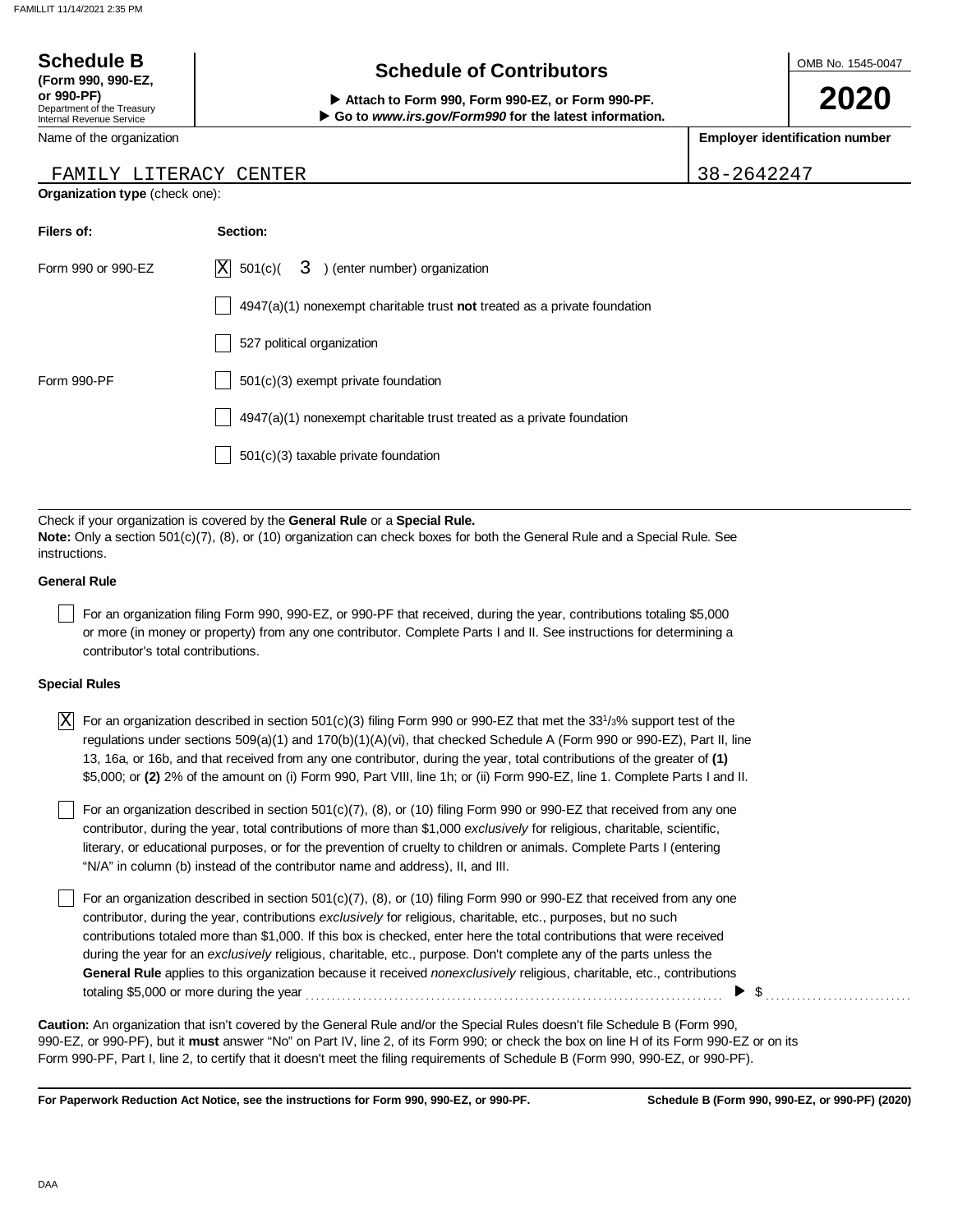| Name of organization | Schedule B (Form 990, 990-EZ, or 990-PF) (2020)<br>FAMILY LITERACY CENTER                      |                                   | PAGE 1 OF 1<br>Page 2<br><b>Employer identification number</b><br>38-2642247                 |
|----------------------|------------------------------------------------------------------------------------------------|-----------------------------------|----------------------------------------------------------------------------------------------|
| Part I               | Contributors (see instructions). Use duplicate copies of Part I if additional space is needed. |                                   |                                                                                              |
| (a)<br>No.           | (b)<br>Name, address, and ZIP + 4                                                              | (c)<br><b>Total contributions</b> | (d)<br>Type of contribution                                                                  |
| $\cdot$ .1.          |                                                                                                | .30,000<br>$\mathsf{\$}$          | Χ<br>Person<br>Payroll<br><b>Noncash</b><br>(Complete Part II for<br>noncash contributions.) |
| (a)<br>No.           | (b)<br>Name, address, and ZIP + 4                                                              | (c)<br><b>Total contributions</b> | (d)<br>Type of contribution                                                                  |
|                      |                                                                                                | \$                                | Person<br>Payroll<br><b>Noncash</b><br>(Complete Part II for<br>noncash contributions.)      |
| (a)<br>No.           | (b)<br>Name, address, and ZIP + 4                                                              | (c)<br><b>Total contributions</b> | (d)<br>Type of contribution                                                                  |
|                      |                                                                                                | \$                                | Person<br>Payroll<br><b>Noncash</b><br>(Complete Part II for<br>noncash contributions.)      |
| (a)<br>No.           | (b)<br>Name, address, and ZIP + 4                                                              | (c)<br><b>Total contributions</b> | (d)<br>Type of contribution                                                                  |
|                      |                                                                                                | \$                                | Person<br>Payroll<br>Noncash<br>(Complete Part II for<br>noncash contributions.)             |
| (a)<br>No.           | (b)<br>Name, address, and ZIP + 4                                                              | (c)<br><b>Total contributions</b> | (d)<br>Type of contribution                                                                  |
| . <b>.</b> .         |                                                                                                | \$                                | Person<br>Payroll<br>Noncash<br>(Complete Part II for<br>noncash contributions.)             |
| (a)<br>No.           | (b)<br>Name, address, and ZIP + 4                                                              | (c)<br><b>Total contributions</b> | (d)<br>Type of contribution                                                                  |
| .                    |                                                                                                | \$                                | Person<br>Payroll<br>Noncash<br>(Complete Part II for<br>noncash contributions.)             |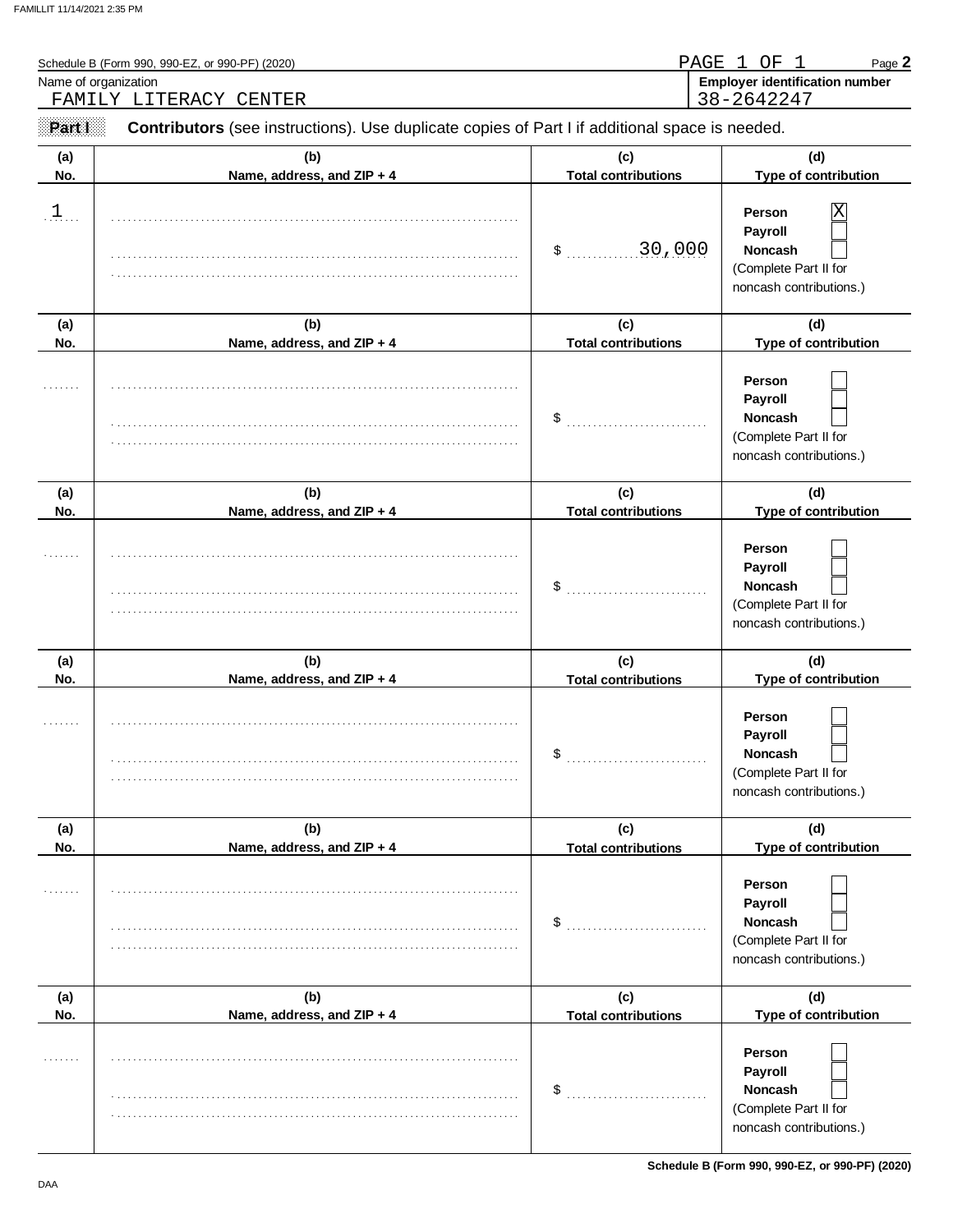**(Form 990)**

# **SCHEDULE D Supplemental Financial Statements Part IV, line 6, 7, 8, 9, 10, 11a, 11b, 11c, 11d, 11e, 11f, 12a, or 12b. Complete if the organization answered "Yes" on Form 990,**

 **Attach to Form 990.** 

| OMB No. 1545-0047 |
|-------------------|
| <b>2020</b>       |
|                   |

**Employer identification number**

 **Go to** *[www.irs.gov/Form990](http://www.irs.gov/Form990)* **for instructions and the latest information.**

Internal Revenue Service **Name of the organization**

Department of the Treasury

|              | FAMILY LITERACY CENTER                                                                                                                                                                                                                                   |                                                    | 38-2642247                      |
|--------------|----------------------------------------------------------------------------------------------------------------------------------------------------------------------------------------------------------------------------------------------------------|----------------------------------------------------|---------------------------------|
|              | Organizations Maintaining Donor Advised Funds or Other Similar Funds or Accounts.<br>Part I                                                                                                                                                              |                                                    |                                 |
|              | Complete if the organization answered "Yes" on Form 990, Part IV, line 6.                                                                                                                                                                                |                                                    |                                 |
|              |                                                                                                                                                                                                                                                          | (a) Donor advised funds                            | (b) Funds and other accounts    |
| 1.           |                                                                                                                                                                                                                                                          |                                                    |                                 |
| 2            |                                                                                                                                                                                                                                                          |                                                    |                                 |
| 3            |                                                                                                                                                                                                                                                          |                                                    |                                 |
| 4            | Aggregate value at end of year                                                                                                                                                                                                                           |                                                    |                                 |
| 5.           | Did the organization inform all donors and donor advisors in writing that the assets held in donor advised                                                                                                                                               |                                                    |                                 |
|              | funds are the organization's property, subject to the organization's exclusive legal control?                                                                                                                                                            |                                                    | Yes<br><b>No</b>                |
| 6            | Did the organization inform all grantees, donors, and donor advisors in writing that grant funds can be used                                                                                                                                             |                                                    |                                 |
|              | only for charitable purposes and not for the benefit of the donor or donor advisor, or for any other purpose                                                                                                                                             |                                                    |                                 |
|              |                                                                                                                                                                                                                                                          |                                                    | Yes<br><b>No</b>                |
|              | Part II<br><b>Conservation Easements.</b>                                                                                                                                                                                                                |                                                    |                                 |
|              | Complete if the organization answered "Yes" on Form 990, Part IV, line 7.                                                                                                                                                                                |                                                    |                                 |
| 1            | Purpose(s) of conservation easements held by the organization (check all that apply).                                                                                                                                                                    |                                                    |                                 |
|              | Preservation of land for public use (for example, recreation or education)                                                                                                                                                                               | Preservation of a historically important land area |                                 |
|              | Protection of natural habitat                                                                                                                                                                                                                            | Preservation of a certified historic structure     |                                 |
|              | Preservation of open space                                                                                                                                                                                                                               |                                                    |                                 |
| $\mathbf{2}$ | Complete lines 2a through 2d if the organization held a qualified conservation contribution in the form of a conservation                                                                                                                                |                                                    |                                 |
|              | easement on the last day of the tax year.                                                                                                                                                                                                                |                                                    | Held at the End of the Tax Year |
| a            |                                                                                                                                                                                                                                                          |                                                    | 2a                              |
| b            | Total acreage restricted by conservation easements                                                                                                                                                                                                       |                                                    | 2b                              |
| с            | Number of conservation easements on a certified historic structure included in (a)                                                                                                                                                                       |                                                    | 2c                              |
| d            | Number of conservation easements included in (c) acquired after 7/25/06, and not on a                                                                                                                                                                    |                                                    |                                 |
|              | historic structure listed in the National Register                                                                                                                                                                                                       |                                                    | 2d                              |
|              | Number of conservation easements modified, transferred, released, extinguished, or terminated by the organization during the                                                                                                                             |                                                    |                                 |
|              | tax year $\blacktriangleright$                                                                                                                                                                                                                           |                                                    |                                 |
|              | Number of states where property subject to conservation easement is located ▶                                                                                                                                                                            |                                                    |                                 |
| 5            | Does the organization have a written policy regarding the periodic monitoring, inspection, handling of                                                                                                                                                   |                                                    |                                 |
|              | violations, and enforcement of the conservation easements it holds?                                                                                                                                                                                      |                                                    | <b>Yes</b><br>No                |
| 6            | Staff and volunteer hours devoted to monitoring, inspecting, handling of violations, and enforcing conservation easements during the year                                                                                                                |                                                    |                                 |
|              |                                                                                                                                                                                                                                                          |                                                    |                                 |
| 7            | Amount of expenses incurred in monitoring, inspecting, handling of violations, and enforcing conservation easements during the year                                                                                                                      |                                                    |                                 |
|              | ▶ \$                                                                                                                                                                                                                                                     |                                                    |                                 |
|              | Does each conservation easement reported on line $2(d)$ above satisfy the requirements of section $170(h)(4)(B)(i)$                                                                                                                                      |                                                    | Yes<br>No                       |
|              | and section $170(h)(4)(B)(ii)?$                                                                                                                                                                                                                          |                                                    |                                 |
|              | In Part XIII, describe how the organization reports conservation easements in its revenue and expense statement and<br>balance sheet, and include, if applicable, the text of the footnote to the organization's financial statements that describes the |                                                    |                                 |
|              | organization's accounting for conservation easements.                                                                                                                                                                                                    |                                                    |                                 |
|              | Organizations Maintaining Collections of Art, Historical Treasures, or Other Similar Assets.<br>Part III                                                                                                                                                 |                                                    |                                 |
|              | Complete if the organization answered "Yes" on Form 990, Part IV, line 8.                                                                                                                                                                                |                                                    |                                 |
|              | 1a If the organization elected, as permitted under FASB ASC 958, not to report in its revenue statement and balance sheet works                                                                                                                          |                                                    |                                 |
|              | of art, historical treasures, or other similar assets held for public exhibition, education, or research in furtherance of public                                                                                                                        |                                                    |                                 |
|              | service, provide in Part XIII the text of the footnote to its financial statements that describes these items.                                                                                                                                           |                                                    |                                 |
|              | b If the organization elected, as permitted under FASB ASC 958, to report in its revenue statement and balance sheet works of                                                                                                                            |                                                    |                                 |
|              | art, historical treasures, or other similar assets held for public exhibition, education, or research in furtherance of public service,                                                                                                                  |                                                    |                                 |
|              | provide the following amounts relating to these items:                                                                                                                                                                                                   |                                                    |                                 |
|              | (i) Revenue included on Form 990, Part VIII, line 1 $\ldots$ $\ldots$ $\ldots$ $\ldots$ $\ldots$ $\ldots$ $\ldots$ $\ldots$ $\ldots$ $\ldots$                                                                                                            |                                                    |                                 |
|              | (ii) Assets included in Form 990, Part X                                                                                                                                                                                                                 |                                                    | $\frac{1}{2}$                   |
| $\mathbf{2}$ | If the organization received or held works of art, historical treasures, or other similar assets for financial gain, provide the                                                                                                                         |                                                    |                                 |
|              | following amounts required to be reported under FASB ASC 958 relating to these items:                                                                                                                                                                    |                                                    |                                 |
| a            |                                                                                                                                                                                                                                                          |                                                    |                                 |
|              |                                                                                                                                                                                                                                                          |                                                    |                                 |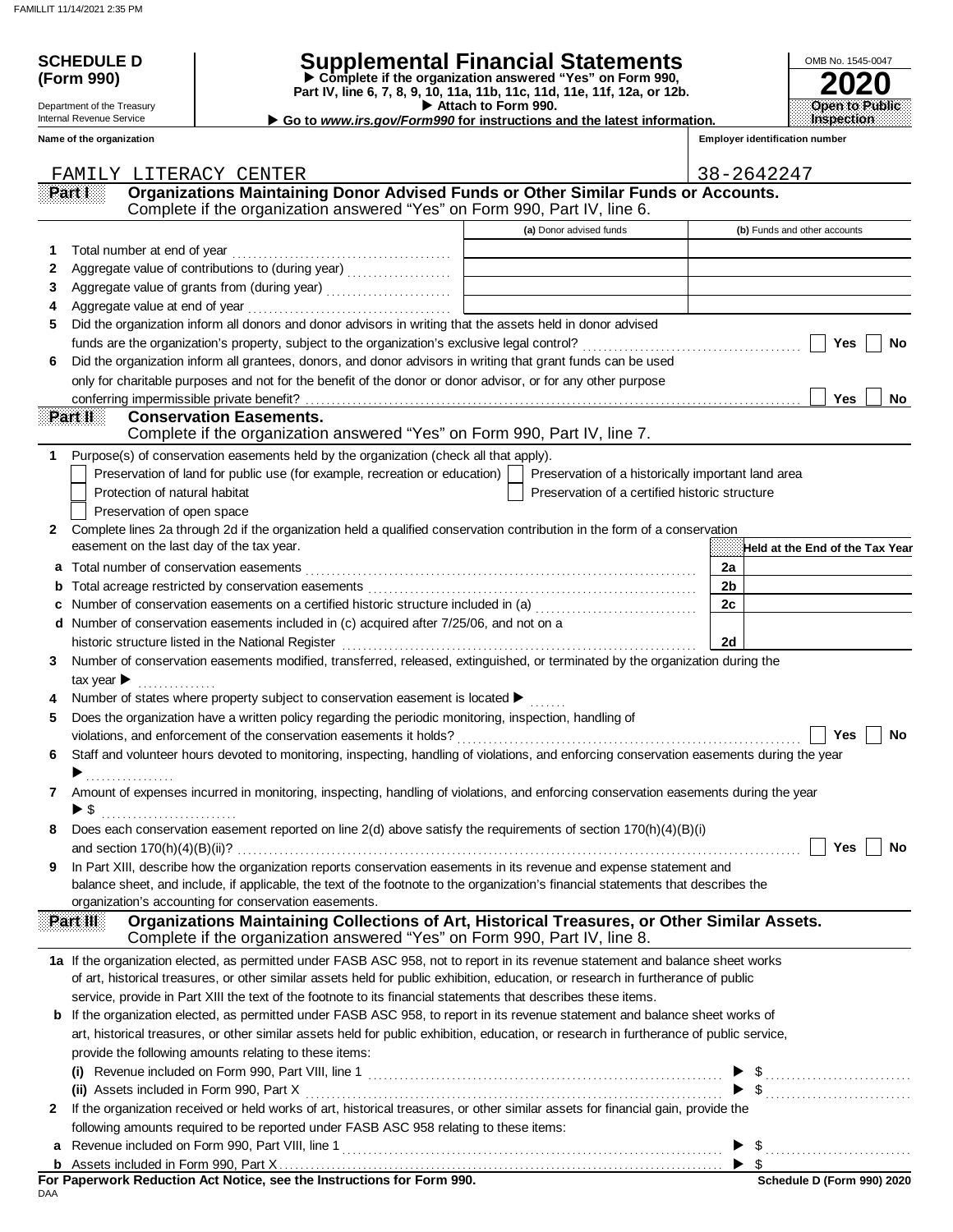|   | Schedule D (Form 990) 2020 FAMILY LITERACY CENTER                                                                                                                                                                              |                         |                          |                    | 38-2642247           | Page 2              |
|---|--------------------------------------------------------------------------------------------------------------------------------------------------------------------------------------------------------------------------------|-------------------------|--------------------------|--------------------|----------------------|---------------------|
|   | Organizations Maintaining Collections of Art, Historical Treasures, or Other Similar Assets (continued)<br><b>Partilli</b>                                                                                                     |                         |                          |                    |                      |                     |
| 3 | Using the organization's acquisition, accession, and other records, check any of the following that make significant use of its<br>collection items (check all that apply):                                                    |                         |                          |                    |                      |                     |
| a | Public exhibition                                                                                                                                                                                                              | d                       | Loan or exchange program |                    |                      |                     |
| b | Scholarly research                                                                                                                                                                                                             | е                       |                          |                    |                      |                     |
| c | Preservation for future generations                                                                                                                                                                                            |                         |                          |                    |                      |                     |
|   | Provide a description of the organization's collections and explain how they further the organization's exempt purpose in Part<br>XIII.                                                                                        |                         |                          |                    |                      |                     |
| 5 |                                                                                                                                                                                                                                |                         |                          |                    |                      |                     |
|   | During the year, did the organization solicit or receive donations of art, historical treasures, or other similar<br>assets to be sold to raise funds rather than to be maintained as part of the organization's collection?   |                         |                          |                    |                      | Yes<br>No           |
|   | <b>Escrow and Custodial Arrangements.</b><br>Partiva                                                                                                                                                                           |                         |                          |                    |                      |                     |
|   | Complete if the organization answered "Yes" on Form 990, Part IV, line 9, or reported an amount on Form                                                                                                                        |                         |                          |                    |                      |                     |
|   | 990, Part X, line 21.                                                                                                                                                                                                          |                         |                          |                    |                      |                     |
|   | 1a Is the organization an agent, trustee, custodian or other intermediary for contributions or other assets not                                                                                                                |                         |                          |                    |                      |                     |
|   | included on Form 990, Part X?                                                                                                                                                                                                  |                         |                          |                    |                      | <b>Yes</b><br>No    |
|   | <b>b</b> If "Yes," explain the arrangement in Part XIII and complete the following table:                                                                                                                                      |                         |                          |                    |                      | Amount              |
|   |                                                                                                                                                                                                                                |                         |                          |                    |                      |                     |
|   | c Beginning balance                                                                                                                                                                                                            |                         |                          |                    | 1c<br>1 <sub>d</sub> |                     |
|   | d Additions during the year contact the control of the set of the set of the set of the set of the set of the set of the set of the set of the set of the set of the set of the set of the set of the set of the set of the se |                         |                          |                    | 1e                   |                     |
|   | e Distributions during the year manufactured contains and the year manufactured with the year manufactured with the set of the set of the set of the set of the set of the set of the set of the set of the set of the set of  |                         |                          |                    | 1f                   |                     |
|   | 2a Did the organization include an amount on Form 990, Part X, line 21, for escrow or custodial account liability?                                                                                                             |                         |                          |                    |                      | <b>Yes</b><br>No    |
|   |                                                                                                                                                                                                                                |                         |                          |                    |                      |                     |
|   | Part V<br><b>Endowment Funds.</b>                                                                                                                                                                                              |                         |                          |                    |                      |                     |
|   | Complete if the organization answered "Yes" on Form 990, Part IV, line 10.                                                                                                                                                     |                         |                          |                    |                      |                     |
|   |                                                                                                                                                                                                                                | (a) Current year        | (b) Prior year           | (c) Two years back | (d) Three years back | (e) Four years back |
|   | 1a Beginning of year balance                                                                                                                                                                                                   | 60,393                  | 55,945                   | 42,084             |                      | 49,728<br>47,799    |
|   |                                                                                                                                                                                                                                | 3,725                   | 8,085                    | 11,770             |                      | 2,603<br>1,400      |
|   | c Net investment earnings, gains, and                                                                                                                                                                                          |                         |                          |                    |                      |                     |
|   |                                                                                                                                                                                                                                | 1,788                   | 1,955                    | 3,152              |                      | 1,724<br>1,467      |
|   | d Grants or scholarships                                                                                                                                                                                                       |                         | $-4,496$                 |                    |                      | $-11,000$           |
|   | e Other expenditures for facilities and                                                                                                                                                                                        |                         |                          |                    |                      |                     |
|   |                                                                                                                                                                                                                                |                         |                          |                    |                      |                     |
|   |                                                                                                                                                                                                                                | $-1,153$                | $-1,096$                 | $-1,061$           |                      | $-971$<br>$-938$    |
|   | End of year balance                                                                                                                                                                                                            | 64,753                  | 60,393                   | 55,945             |                      | 42,084<br>49,728    |
|   | Provide the estimated percentage of the current year end balance (line 1g, column (a)) held as:                                                                                                                                |                         |                          |                    |                      |                     |
|   | <b>a</b> Board designated or quasi-endowment $\blacktriangleright$                                                                                                                                                             |                         |                          |                    |                      |                     |
|   | <b>b</b> Permanent endowment $\triangleright$ 95.13%                                                                                                                                                                           |                         |                          |                    |                      |                     |
|   | c Term endowment $\blacktriangleright$ 4.87%                                                                                                                                                                                   |                         |                          |                    |                      |                     |
|   | The percentages on lines 2a, 2b, and 2c should equal 100%.                                                                                                                                                                     |                         |                          |                    |                      |                     |
|   | 3a Are there endowment funds not in the possession of the organization that are held and administered for the                                                                                                                  |                         |                          |                    |                      |                     |
|   | organization by:                                                                                                                                                                                                               |                         |                          |                    |                      | <b>Yes</b><br>No    |
|   | (i) Unrelated organizations (1) contain the control of the control of the control of the control of the control of the control of the control of the control of the control of the control of the control of the control of th |                         |                          |                    |                      | X<br>3a(i)          |
|   | (ii) Related organizations                                                                                                                                                                                                     |                         |                          |                    |                      | X<br>3a(ii)         |
|   |                                                                                                                                                                                                                                |                         |                          |                    |                      | 3b                  |
|   | Describe in Part XIII the intended uses of the organization's endowment funds.                                                                                                                                                 |                         |                          |                    |                      |                     |
|   | Land, Buildings, and Equipment.<br>Part VI                                                                                                                                                                                     |                         |                          |                    |                      |                     |
|   | Complete if the organization answered "Yes" on Form 990, Part IV, line 11a. See Form 990, Part X, line 10.<br>Description of property                                                                                          | (a) Cost or other basis | (b) Cost or other basis  |                    | (c) Accumulated      | (d) Book value      |
|   |                                                                                                                                                                                                                                | (investment)            | (other)                  |                    | depreciation         |                     |
|   |                                                                                                                                                                                                                                |                         |                          |                    |                      | 10,000              |
|   |                                                                                                                                                                                                                                |                         |                          | 10,000<br>110,409  | 27,366               | 83,043              |
|   |                                                                                                                                                                                                                                |                         |                          |                    |                      |                     |
|   | c Leasehold improvements                                                                                                                                                                                                       |                         |                          | 23,131             | 21,858               | 1,273               |
|   |                                                                                                                                                                                                                                |                         |                          |                    |                      |                     |
|   | Total. Add lines 1a through 1e. (Column (d) must equal Form 990, Part X, column (B), line 10c.)                                                                                                                                |                         |                          |                    |                      | 94,316              |
|   |                                                                                                                                                                                                                                |                         |                          |                    |                      |                     |

**Schedule D (Form 990) 2020**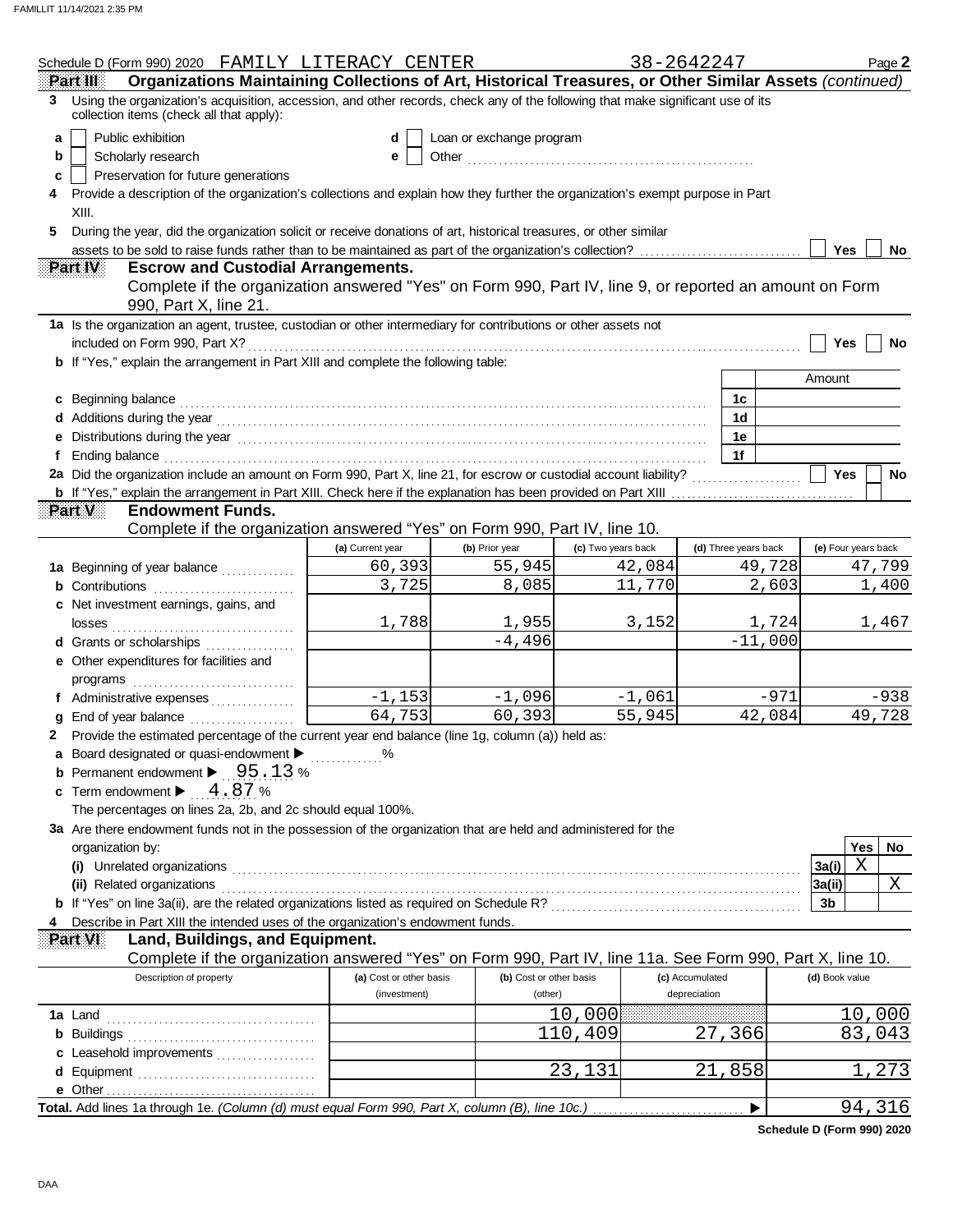| Schedule D (Form 990) 2020 FAMILY LITERACY CENTER<br>Part VII         | <b>Investments - Other Securities.</b>                                                                               |                | 38-2642247 | Page 3                           |
|-----------------------------------------------------------------------|----------------------------------------------------------------------------------------------------------------------|----------------|------------|----------------------------------|
|                                                                       | Complete if the organization answered "Yes" on Form 990, Part IV, line 11b. See Form 990, Part X, line 12.           |                |            |                                  |
|                                                                       | (a) Description of security or category                                                                              | (b) Book value |            | (c) Method of valuation:         |
|                                                                       | (including name of security)                                                                                         |                |            | Cost or end-of-year market value |
| (1) Financial derivatives                                             |                                                                                                                      |                |            |                                  |
|                                                                       | (2) Closely held equity interests                                                                                    |                |            |                                  |
| $(3)$ Other                                                           |                                                                                                                      |                |            |                                  |
| (A)                                                                   |                                                                                                                      |                |            |                                  |
| $\ldots$ (B)                                                          |                                                                                                                      |                |            |                                  |
| (C)                                                                   |                                                                                                                      |                |            |                                  |
| (D)                                                                   |                                                                                                                      |                |            |                                  |
| (E)                                                                   |                                                                                                                      |                |            |                                  |
| (F)                                                                   |                                                                                                                      |                |            |                                  |
| (G)                                                                   |                                                                                                                      |                |            |                                  |
| (H)                                                                   |                                                                                                                      |                |            |                                  |
|                                                                       | Total. (Column (b) must equal Form 990, Part X, col. (B) line 12.)                                                   |                |            |                                  |
| Part VIII                                                             | <b>Investments - Program Related.</b>                                                                                |                |            |                                  |
|                                                                       | Complete if the organization answered "Yes" on Form 990, Part IV, line 11c. See Form 990, Part X, line 13.           |                |            |                                  |
|                                                                       | (a) Description of investment                                                                                        | (b) Book value |            | (c) Method of valuation:         |
|                                                                       |                                                                                                                      |                |            | Cost or end-of-year market value |
| (1)                                                                   |                                                                                                                      |                |            |                                  |
| (2)                                                                   |                                                                                                                      |                |            |                                  |
| (3)                                                                   |                                                                                                                      |                |            |                                  |
| (4)                                                                   |                                                                                                                      |                |            |                                  |
| (5)                                                                   |                                                                                                                      |                |            |                                  |
| (6)                                                                   |                                                                                                                      |                |            |                                  |
|                                                                       |                                                                                                                      |                |            |                                  |
|                                                                       |                                                                                                                      |                |            |                                  |
|                                                                       |                                                                                                                      |                |            |                                  |
|                                                                       |                                                                                                                      |                |            |                                  |
| (7)<br>(8)<br>(9)                                                     | Total. (Column (b) must equal Form 990, Part X, col. (B) line 13.)                                                   |                |            |                                  |
| Part IX                                                               | <b>Other Assets.</b>                                                                                                 |                |            |                                  |
|                                                                       | Complete if the organization answered "Yes" on Form 990, Part IV, line 11d. See Form 990, Part X, line 15.           |                |            |                                  |
|                                                                       | (a) Description                                                                                                      |                |            | (b) Book value                   |
|                                                                       |                                                                                                                      |                |            |                                  |
|                                                                       |                                                                                                                      |                |            |                                  |
|                                                                       |                                                                                                                      |                |            |                                  |
|                                                                       |                                                                                                                      |                |            |                                  |
|                                                                       |                                                                                                                      |                |            |                                  |
|                                                                       |                                                                                                                      |                |            |                                  |
|                                                                       |                                                                                                                      |                |            |                                  |
|                                                                       |                                                                                                                      |                |            |                                  |
|                                                                       |                                                                                                                      |                |            |                                  |
|                                                                       | Total. (Column (b) must equal Form 990, Part X, col. (B) line 15.)<br><b>Other Liabilities.</b>                      |                |            |                                  |
| (1)<br>(2)<br>(3)<br>(4)<br>(5)<br>(6)<br>(7)<br>(8)<br>(9)<br>Part X |                                                                                                                      |                |            |                                  |
|                                                                       | Complete if the organization answered "Yes" on Form 990, Part IV, line 11e or 11f. See Form 990, Part X,<br>line 25. |                |            |                                  |
|                                                                       | (a) Description of liability                                                                                         |                |            | (b) Book value                   |
|                                                                       | Federal income taxes                                                                                                 |                |            |                                  |
|                                                                       |                                                                                                                      |                |            |                                  |
|                                                                       |                                                                                                                      |                |            |                                  |
|                                                                       |                                                                                                                      |                |            |                                  |
|                                                                       |                                                                                                                      |                |            |                                  |
|                                                                       |                                                                                                                      |                |            |                                  |
|                                                                       |                                                                                                                      |                |            |                                  |
| 1.<br>(1)<br>(2)<br>(3)<br>(4)<br>(5)<br>(6)<br>(7)<br>(8)            |                                                                                                                      |                |            |                                  |

**Total.** *(Column (b) must equal Form 990, Part X, col. (B) line 25.)* . .

Liability for uncertain tax positions. In Part XIII, provide the text of the footnote to the organization's financial statements that reports the **2.** organization's liability for uncertain tax positions under FASB ASC 740. Check here if the text of the footnote has been provided in Part XIII

٦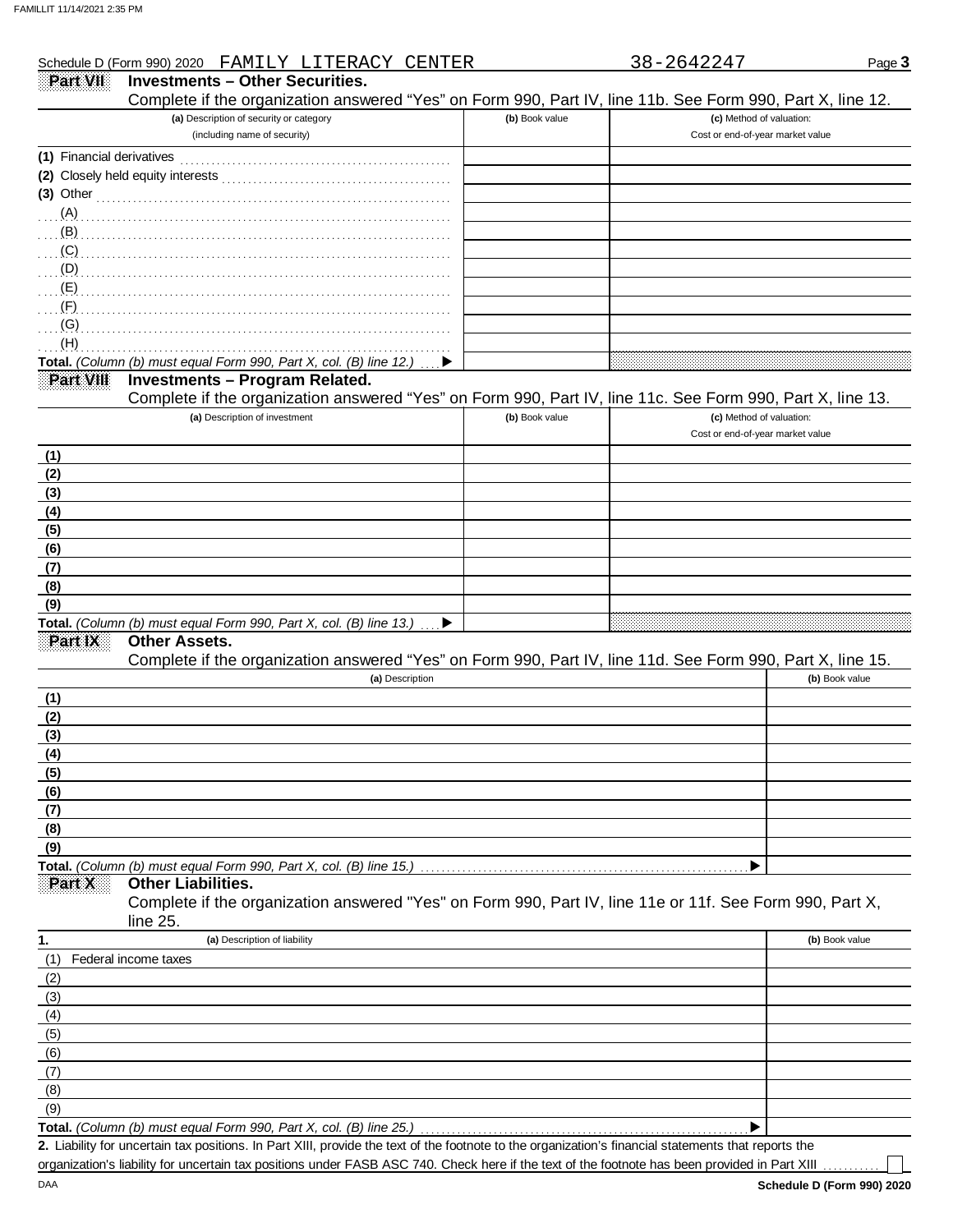|                                                                                                                                                                                                                                                                |                | 38-2642247 | Page 4 |
|----------------------------------------------------------------------------------------------------------------------------------------------------------------------------------------------------------------------------------------------------------------|----------------|------------|--------|
| Reconciliation of Revenue per Audited Financial Statements With Revenue per Return.<br>Part XI                                                                                                                                                                 |                |            |        |
| Complete if the organization answered "Yes" on Form 990, Part IV, line 12a.                                                                                                                                                                                    |                |            |        |
| Total revenue, gains, and other support per audited financial statements<br>1.                                                                                                                                                                                 |                | 1          |        |
| Amounts included on line 1 but not on Form 990, Part VIII, line 12:<br>2                                                                                                                                                                                       |                |            |        |
| Net unrealized gains (losses) on investments [[11, 11] [11] Met unrealized gains (losses) on investments [[11, 11] $\ldots$ [[11] $\ldots$ [[11] $\ldots$ [[11] $\ldots$ [[11] $\ldots$ [[11] $\ldots$ [[11] $\ldots$ [[11] $\ldots$ [[11] $\ldots$ [[11]<br>a | 2a             |            |        |
| b                                                                                                                                                                                                                                                              | 2 <sub>b</sub> |            |        |
| c                                                                                                                                                                                                                                                              | 2c             |            |        |
| d                                                                                                                                                                                                                                                              | 2d             |            |        |
| Add lines 2a through 2d [11] Additional District Property and The Property Additional Property and Property and Property and Property and Property and Property and Property and Property and Property and Property and Proper<br>е                            |                | 2e         |        |
| 3                                                                                                                                                                                                                                                              |                | 3          |        |
| Amounts included on Form 990, Part VIII, line 12, but not on line 1:<br>4                                                                                                                                                                                      |                |            |        |
| Investment expenses not included on Form 990, Part VIII, line 7b<br>а                                                                                                                                                                                          | 4a             |            |        |
| b                                                                                                                                                                                                                                                              | 4b             |            |        |
| c Add lines 4a and 4b                                                                                                                                                                                                                                          |                | 4c         |        |
| 5.                                                                                                                                                                                                                                                             |                | 5          |        |
| Part XII: Reconciliation of Expenses per Audited Financial Statements With Expenses per Return.                                                                                                                                                                |                |            |        |
| Complete if the organization answered "Yes" on Form 990, Part IV, line 12a.                                                                                                                                                                                    |                |            |        |
| Total expenses and losses per audited financial statements<br>1.                                                                                                                                                                                               |                | 1          |        |
| Amounts included on line 1 but not on Form 990, Part IX, line 25:<br>2                                                                                                                                                                                         |                |            |        |
| a                                                                                                                                                                                                                                                              | 2a             |            |        |
| b                                                                                                                                                                                                                                                              | 2 <sub>b</sub> |            |        |
| Other losses <b>contracts Other losses contracts contracts contracts contracts contracts contracts contracts contracts contracts contracts contracts contracts contracts contracts contracts c</b><br>c                                                        | 2c             |            |        |
| d                                                                                                                                                                                                                                                              | 2d             |            |        |
| Add lines 2a through 2d [11] March 2014 [12] March 2014 [12] March 2014 [12] March 2014 [12] March 2014 [12] March 2014 [12] March 2014 [12] March 2014 [12] March 2014 [12] March 2014 [12] March 2014 [12] March 2014 [12] M<br>е                            |                | 2e         |        |
| 3                                                                                                                                                                                                                                                              |                | 3          |        |
| Amounts included on Form 990, Part IX, line 25, but not on line 1:<br>4                                                                                                                                                                                        |                |            |        |
| a                                                                                                                                                                                                                                                              | 4a             |            |        |
|                                                                                                                                                                                                                                                                | 4 <sub>b</sub> |            |        |
|                                                                                                                                                                                                                                                                |                |            |        |
|                                                                                                                                                                                                                                                                |                | 4c         |        |
| c Add lines 4a and 4b                                                                                                                                                                                                                                          |                | 5          |        |
|                                                                                                                                                                                                                                                                |                |            |        |
| Part XIII: Supplemental Information.                                                                                                                                                                                                                           |                |            |        |
| Provide the descriptions required for Part II, lines 3, 5, and 9; Part III, lines 1a and 4; Part IV, lines 1b and 2b; Part V, line 4; Part X, line                                                                                                             |                |            |        |
|                                                                                                                                                                                                                                                                |                |            |        |
| 2; Part XI, lines 2d and 4b; and Part XII, lines 2d and 4b. Also complete this part to provide any additional information.                                                                                                                                     |                |            |        |
|                                                                                                                                                                                                                                                                |                |            |        |
|                                                                                                                                                                                                                                                                |                |            |        |
|                                                                                                                                                                                                                                                                |                |            |        |
|                                                                                                                                                                                                                                                                |                |            |        |
|                                                                                                                                                                                                                                                                |                |            |        |
|                                                                                                                                                                                                                                                                |                |            |        |
|                                                                                                                                                                                                                                                                |                |            |        |
|                                                                                                                                                                                                                                                                |                |            |        |
|                                                                                                                                                                                                                                                                |                |            |        |
|                                                                                                                                                                                                                                                                |                |            |        |
|                                                                                                                                                                                                                                                                |                |            |        |
|                                                                                                                                                                                                                                                                |                |            |        |
|                                                                                                                                                                                                                                                                |                |            |        |
|                                                                                                                                                                                                                                                                |                |            |        |
|                                                                                                                                                                                                                                                                |                |            |        |
|                                                                                                                                                                                                                                                                |                |            |        |
|                                                                                                                                                                                                                                                                |                |            |        |
|                                                                                                                                                                                                                                                                |                |            |        |
|                                                                                                                                                                                                                                                                |                |            |        |
|                                                                                                                                                                                                                                                                |                |            |        |
|                                                                                                                                                                                                                                                                |                |            |        |
|                                                                                                                                                                                                                                                                |                |            |        |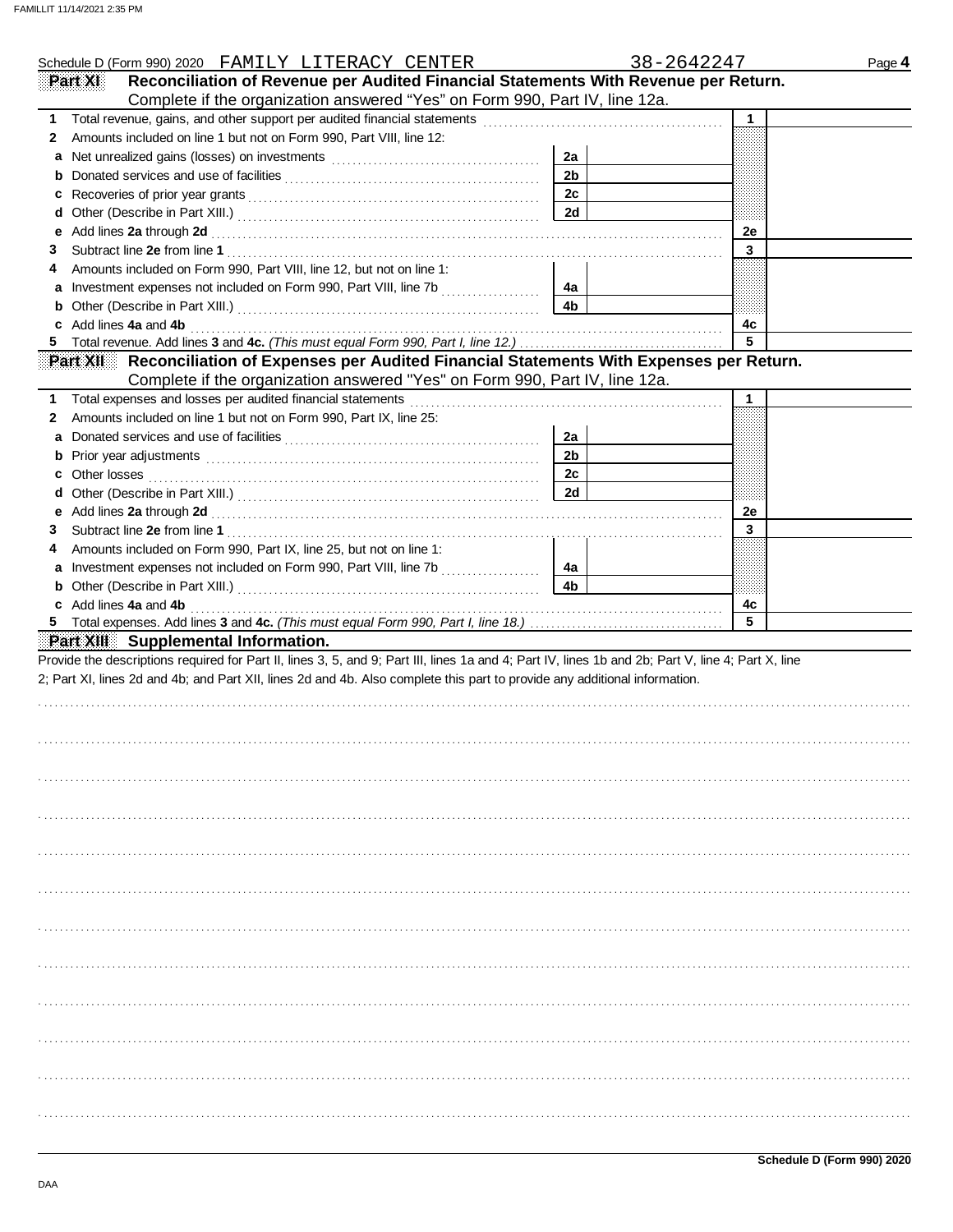| Schedule D (Form 990) 2020 FAMILY LITERACY CENTER<br><b>Part XIII</b> Supplemental Information (continued) | 38-2642247 | Page 5 |
|------------------------------------------------------------------------------------------------------------|------------|--------|
|                                                                                                            |            |        |
|                                                                                                            |            |        |
|                                                                                                            |            |        |
| .                                                                                                          |            |        |
|                                                                                                            |            |        |
| .                                                                                                          |            |        |
|                                                                                                            |            |        |
|                                                                                                            |            |        |
| .                                                                                                          |            |        |
|                                                                                                            |            |        |
|                                                                                                            |            |        |
|                                                                                                            |            |        |
| .                                                                                                          |            |        |
|                                                                                                            |            |        |
|                                                                                                            |            |        |
|                                                                                                            |            |        |
|                                                                                                            |            |        |
|                                                                                                            |            |        |
|                                                                                                            |            |        |
|                                                                                                            |            |        |
|                                                                                                            |            |        |
| .                                                                                                          |            |        |
|                                                                                                            |            |        |
|                                                                                                            |            |        |
|                                                                                                            |            |        |
| .                                                                                                          |            |        |
|                                                                                                            |            |        |
|                                                                                                            |            |        |
|                                                                                                            |            |        |
|                                                                                                            |            |        |
|                                                                                                            |            |        |
|                                                                                                            |            |        |
|                                                                                                            |            |        |
|                                                                                                            |            |        |
|                                                                                                            |            |        |
|                                                                                                            |            |        |
|                                                                                                            |            |        |
|                                                                                                            |            |        |
|                                                                                                            |            |        |
|                                                                                                            |            |        |
|                                                                                                            |            |        |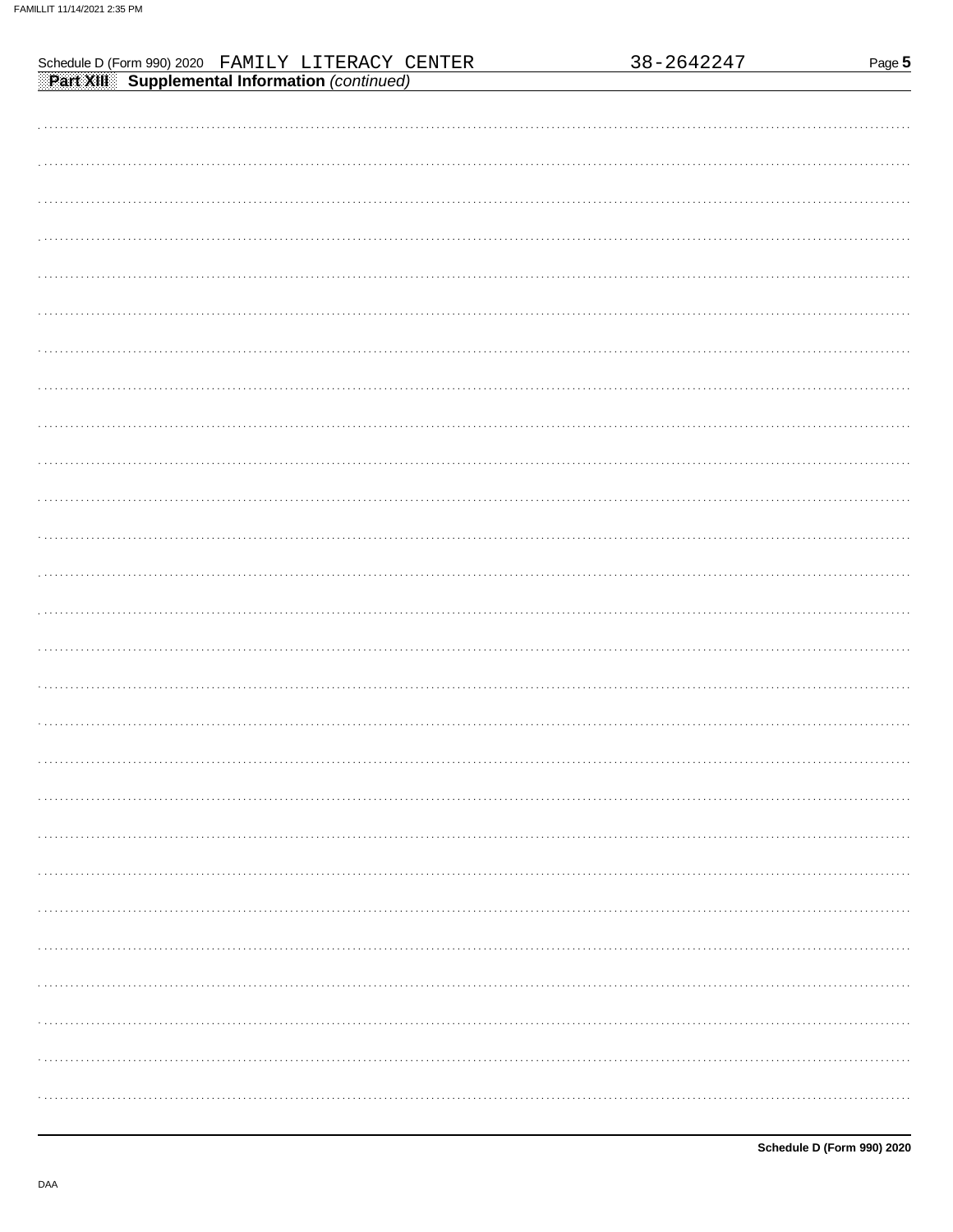| <b>SCHEDULE G</b>                                                                                                                                                                           | <b>Supplemental Information Regarding Fundraising or Gaming Activities</b>                                                                                                                                                               |                                    |  |                              |                                                                        |                                          | OMB No. 1545-0047                   |
|---------------------------------------------------------------------------------------------------------------------------------------------------------------------------------------------|------------------------------------------------------------------------------------------------------------------------------------------------------------------------------------------------------------------------------------------|------------------------------------|--|------------------------------|------------------------------------------------------------------------|------------------------------------------|-------------------------------------|
| Complete if the organization answered "Yes" on Form 990, Part IV, line 17, 18, or 19, or if the<br>(Form 990 or 990-EZ)<br>organization entered more than \$15,000 on Form 990-EZ, line 6a. |                                                                                                                                                                                                                                          |                                    |  |                              |                                                                        |                                          |                                     |
| Department of the Treasury<br>Internal Revenue Service                                                                                                                                      |                                                                                                                                                                                                                                          | Attach to Form 990 or Form 990-EZ. |  |                              | Go to www.irs.gov/Form990 for instructions and the latest information. |                                          | Open to Public<br><b>Inspection</b> |
| Name of the organization                                                                                                                                                                    |                                                                                                                                                                                                                                          |                                    |  |                              |                                                                        | <b>Employer identification number</b>    |                                     |
|                                                                                                                                                                                             | FAMILY LITERACY CENTER                                                                                                                                                                                                                   |                                    |  |                              |                                                                        | 38-2642247                               |                                     |
| Part I                                                                                                                                                                                      | Fundraising Activities. Complete if the organization answered "Yes" on Form 990, Part IV, line 17.<br>Form 990-EZ filers are not required to complete this part.                                                                         |                                    |  |                              |                                                                        |                                          |                                     |
| 1                                                                                                                                                                                           | Indicate whether the organization raised funds through any of the following activities. Check all that apply.                                                                                                                            |                                    |  |                              |                                                                        |                                          |                                     |
| Mail solicitations<br>a                                                                                                                                                                     |                                                                                                                                                                                                                                          | e.                                 |  |                              | Solicitation of non-government grants                                  |                                          |                                     |
| Internet and email solicitations<br>b                                                                                                                                                       |                                                                                                                                                                                                                                          |                                    |  |                              | Solicitation of government grants                                      |                                          |                                     |
| Phone solicitations<br>c                                                                                                                                                                    |                                                                                                                                                                                                                                          | Special fundraising events<br>g    |  |                              |                                                                        |                                          |                                     |
| In-person solicitations<br>d                                                                                                                                                                |                                                                                                                                                                                                                                          |                                    |  |                              |                                                                        |                                          |                                     |
|                                                                                                                                                                                             | 2a Did the organization have a written or oral agreement with any individual (including officers, directors, trustees,<br>or key employees listed in Form 990, Part VII) or entity in connection with professional fundraising services? |                                    |  |                              |                                                                        |                                          | Yes<br>No                           |
|                                                                                                                                                                                             | b If "Yes," list the 10 highest paid individuals or entities (fundraisers) pursuant to agreements under which the fundraiser is to be<br>compensated at least \$5,000 by the organization.                                               |                                    |  |                              |                                                                        |                                          |                                     |
|                                                                                                                                                                                             |                                                                                                                                                                                                                                          |                                    |  | (iii) Did fund-              |                                                                        | (v) Amount paid to                       | (vi) Amount paid to                 |
|                                                                                                                                                                                             | (i) Name and address of individual<br>or entity (fundraiser)                                                                                                                                                                             | (ii) Activity                      |  | raiser have<br>custody or    | (iv) Gross receipts<br>from activity                                   | (or retained by)<br>fundraiser listed in | (or retained by)<br>organization    |
|                                                                                                                                                                                             |                                                                                                                                                                                                                                          |                                    |  | control of<br>contributions? |                                                                        | col. (i)                                 |                                     |
|                                                                                                                                                                                             |                                                                                                                                                                                                                                          |                                    |  | Yes No                       |                                                                        |                                          |                                     |
| 1                                                                                                                                                                                           |                                                                                                                                                                                                                                          |                                    |  |                              |                                                                        |                                          |                                     |
| $\mathbf{2}$                                                                                                                                                                                |                                                                                                                                                                                                                                          |                                    |  |                              |                                                                        |                                          |                                     |
|                                                                                                                                                                                             |                                                                                                                                                                                                                                          |                                    |  |                              |                                                                        |                                          |                                     |
| 3                                                                                                                                                                                           |                                                                                                                                                                                                                                          |                                    |  |                              |                                                                        |                                          |                                     |
|                                                                                                                                                                                             |                                                                                                                                                                                                                                          |                                    |  |                              |                                                                        |                                          |                                     |
|                                                                                                                                                                                             |                                                                                                                                                                                                                                          |                                    |  |                              |                                                                        |                                          |                                     |
| 4                                                                                                                                                                                           |                                                                                                                                                                                                                                          |                                    |  |                              |                                                                        |                                          |                                     |
|                                                                                                                                                                                             |                                                                                                                                                                                                                                          |                                    |  |                              |                                                                        |                                          |                                     |
| 5                                                                                                                                                                                           |                                                                                                                                                                                                                                          |                                    |  |                              |                                                                        |                                          |                                     |
|                                                                                                                                                                                             |                                                                                                                                                                                                                                          |                                    |  |                              |                                                                        |                                          |                                     |
| 6                                                                                                                                                                                           |                                                                                                                                                                                                                                          |                                    |  |                              |                                                                        |                                          |                                     |
|                                                                                                                                                                                             |                                                                                                                                                                                                                                          |                                    |  |                              |                                                                        |                                          |                                     |
|                                                                                                                                                                                             |                                                                                                                                                                                                                                          |                                    |  |                              |                                                                        |                                          |                                     |
| 7                                                                                                                                                                                           |                                                                                                                                                                                                                                          |                                    |  |                              |                                                                        |                                          |                                     |
|                                                                                                                                                                                             |                                                                                                                                                                                                                                          |                                    |  |                              |                                                                        |                                          |                                     |
| 8                                                                                                                                                                                           |                                                                                                                                                                                                                                          |                                    |  |                              |                                                                        |                                          |                                     |
|                                                                                                                                                                                             |                                                                                                                                                                                                                                          |                                    |  |                              |                                                                        |                                          |                                     |
|                                                                                                                                                                                             |                                                                                                                                                                                                                                          |                                    |  |                              |                                                                        |                                          |                                     |
| 9                                                                                                                                                                                           |                                                                                                                                                                                                                                          |                                    |  |                              |                                                                        |                                          |                                     |
|                                                                                                                                                                                             |                                                                                                                                                                                                                                          |                                    |  |                              |                                                                        |                                          |                                     |
| 10                                                                                                                                                                                          |                                                                                                                                                                                                                                          |                                    |  |                              |                                                                        |                                          |                                     |
|                                                                                                                                                                                             |                                                                                                                                                                                                                                          |                                    |  |                              |                                                                        |                                          |                                     |
| Total                                                                                                                                                                                       |                                                                                                                                                                                                                                          |                                    |  |                              |                                                                        |                                          |                                     |
| 3<br>registration or licensing.                                                                                                                                                             | List all states in which the organization is registered or licensed to solicit contributions or has been notified it is exempt from                                                                                                      |                                    |  |                              |                                                                        |                                          |                                     |
|                                                                                                                                                                                             |                                                                                                                                                                                                                                          |                                    |  |                              |                                                                        |                                          |                                     |
|                                                                                                                                                                                             |                                                                                                                                                                                                                                          |                                    |  |                              |                                                                        |                                          |                                     |
|                                                                                                                                                                                             |                                                                                                                                                                                                                                          |                                    |  |                              |                                                                        |                                          |                                     |
|                                                                                                                                                                                             |                                                                                                                                                                                                                                          |                                    |  |                              |                                                                        |                                          |                                     |
|                                                                                                                                                                                             |                                                                                                                                                                                                                                          |                                    |  |                              |                                                                        |                                          |                                     |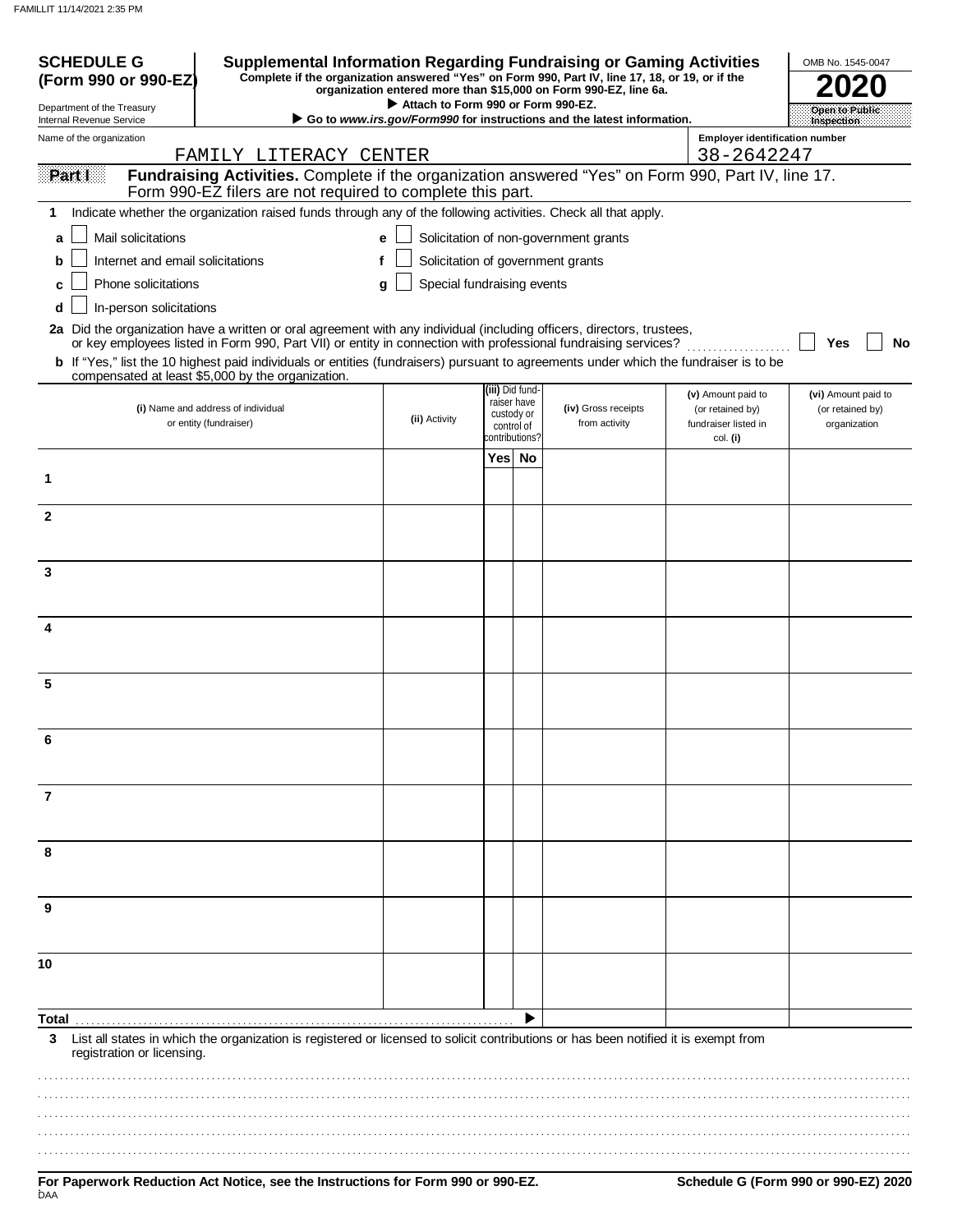| $-$ 990 or 990. F.Z. $-$<br>2020<br>Schedule (<br>⊶ (Form 990 er 1 | H'∆M | $\pi$ $\pi$<br>- 0.5<br>----- | את דואת<br>JILK | ノム「<br>.<br>-443 | Page. |
|--------------------------------------------------------------------|------|-------------------------------|-----------------|------------------|-------|
|                                                                    |      |                               |                 |                  |       |

| Part II | <b>Fundraising Events.</b> Complete if the organization answered "Yes" on Form 990, Part IV, line 18, or reported more |  |  |
|---------|------------------------------------------------------------------------------------------------------------------------|--|--|
|         | than \$15,000 of fundraising event contributions and gross income on Form 990-EZ, lines 1 and 6b. List events with     |  |  |
|         | gross receipts greater than \$5,000.                                                                                   |  |  |
|         |                                                                                                                        |  |  |

|                 |   |                              | (a) Event $#1$                                                           | $(b)$ Event #2                                                                                            | (c) Other events              |                                                     |
|-----------------|---|------------------------------|--------------------------------------------------------------------------|-----------------------------------------------------------------------------------------------------------|-------------------------------|-----------------------------------------------------|
|                 |   |                              |                                                                          |                                                                                                           |                               | (d) Total events                                    |
|                 |   |                              | KISS A PIG<br>(event type)                                               | <b>RAFFLE</b><br>(event type)                                                                             | <b>NONE</b><br>(total number) | (add col. (a) through<br>col. (c)                   |
|                 |   |                              |                                                                          |                                                                                                           |                               |                                                     |
| Revenue         |   | 1 Gross receipts             | 17,660                                                                   | 9,365                                                                                                     |                               | 27,025                                              |
|                 |   |                              |                                                                          |                                                                                                           |                               |                                                     |
|                 |   | 2 Less: Contributions        |                                                                          |                                                                                                           |                               |                                                     |
|                 |   | 3 Gross income (line 1 minus | 17,660                                                                   | 9,365                                                                                                     |                               | 27,025                                              |
|                 |   |                              |                                                                          |                                                                                                           |                               |                                                     |
|                 |   | 4 Cash prizes                |                                                                          | 2,550                                                                                                     |                               | 2,550                                               |
|                 |   |                              |                                                                          |                                                                                                           |                               |                                                     |
|                 |   | 5 Noncash prizes             |                                                                          |                                                                                                           |                               |                                                     |
|                 |   | 6 Rent/facility costs        |                                                                          |                                                                                                           |                               |                                                     |
| Direct Expenses |   |                              |                                                                          |                                                                                                           |                               |                                                     |
|                 |   | 7 Food and beverages         |                                                                          |                                                                                                           |                               |                                                     |
|                 |   | 8 Entertainment              |                                                                          |                                                                                                           |                               |                                                     |
|                 |   |                              |                                                                          |                                                                                                           |                               |                                                     |
|                 | 9 | Other direct expenses        | 19                                                                       | 197                                                                                                       |                               | 216                                                 |
|                 |   |                              |                                                                          |                                                                                                           |                               |                                                     |
|                 |   |                              |                                                                          |                                                                                                           |                               | $\frac{2,766}{24,259}$                              |
|                 |   | Part III                     |                                                                          | Gaming. Complete if the organization answered "Yes" on Form 990, Part IV, line 19, or reported more than  |                               |                                                     |
|                 |   |                              | \$15,000 on Form 990-EZ, line 6a.                                        |                                                                                                           |                               |                                                     |
|                 |   |                              | (a) Bingo                                                                | (b) Pull tabs/instant<br>bingo/progressive bingo                                                          | (c) Other gaming              | (d) Total gaming (add<br>col. (a) through col. (c)) |
| Revenue         |   |                              |                                                                          |                                                                                                           |                               |                                                     |
|                 | 1 | Gross revenue                |                                                                          |                                                                                                           |                               |                                                     |
|                 |   |                              |                                                                          |                                                                                                           |                               |                                                     |
|                 |   | 2 Cash prizes                |                                                                          |                                                                                                           |                               |                                                     |
|                 |   | 3 Noncash prizes             |                                                                          |                                                                                                           |                               |                                                     |
| Direct Expenses |   |                              |                                                                          |                                                                                                           |                               |                                                     |
|                 |   | 4 Rent/facility costs        |                                                                          |                                                                                                           |                               |                                                     |
|                 |   | 5 Other direct expenses      |                                                                          |                                                                                                           |                               |                                                     |
|                 |   |                              | %<br>Yes                                                                 | $\%$<br>Yes                                                                                               | <b>Yes</b><br>%               |                                                     |
|                 |   | 6 Volunteer labor            | No                                                                       | No                                                                                                        | No                            |                                                     |
|                 |   |                              |                                                                          |                                                                                                           |                               |                                                     |
|                 |   |                              |                                                                          |                                                                                                           |                               |                                                     |
|                 |   |                              |                                                                          |                                                                                                           |                               |                                                     |
|                 |   |                              |                                                                          |                                                                                                           |                               |                                                     |
| 9               |   |                              | Enter the state(s) in which the organization conducts gaming activities: |                                                                                                           |                               | Yes<br>No                                           |
|                 |   | <b>b</b> If "No," explain:   |                                                                          |                                                                                                           |                               |                                                     |
|                 |   |                              |                                                                          |                                                                                                           |                               |                                                     |
|                 |   |                              |                                                                          |                                                                                                           |                               |                                                     |
|                 |   | <b>b</b> If "Yes," explain:  |                                                                          | 10a Were any of the organization's gaming licenses revoked, suspended, or terminated during the tax year? |                               | Yes<br>No                                           |
|                 |   |                              |                                                                          |                                                                                                           |                               |                                                     |
|                 |   |                              |                                                                          |                                                                                                           |                               |                                                     |
|                 |   |                              |                                                                          |                                                                                                           |                               | Schedule G (Form 990 or 990-EZ) 2020                |
| DAA             |   |                              |                                                                          |                                                                                                           |                               |                                                     |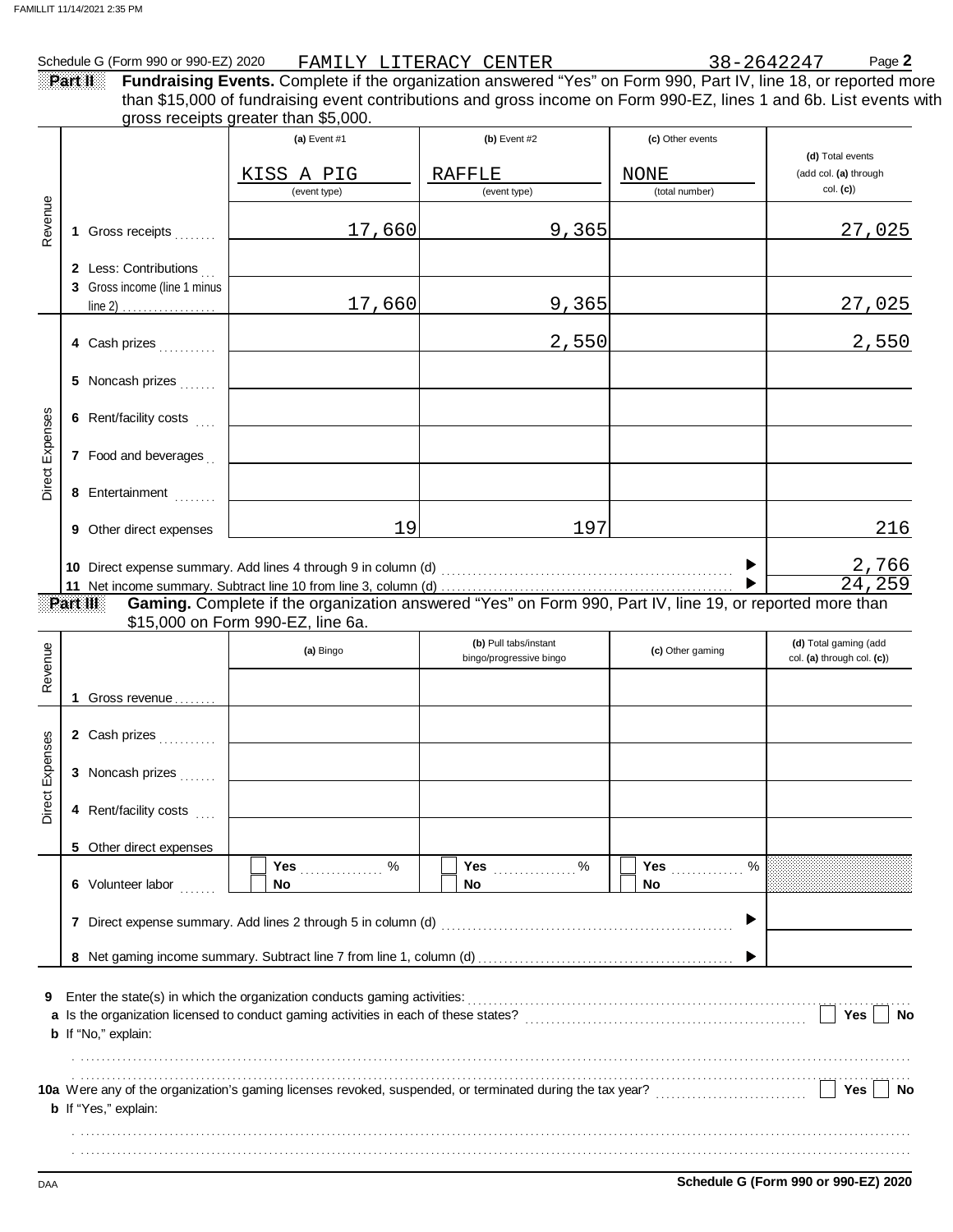|    | Schedule G (Form 990 or 990-EZ) 2020<br>FAMILY LITERACY CENTER                                                                                                                                                                       | 38-2642247      |            | Page 3 |           |
|----|--------------------------------------------------------------------------------------------------------------------------------------------------------------------------------------------------------------------------------------|-----------------|------------|--------|-----------|
| 11 |                                                                                                                                                                                                                                      |                 | Yes        |        | No        |
| 12 | Is the organization a grantor, beneficiary or trustee of a trust, or a member of a partnership or other entity                                                                                                                       |                 |            |        |           |
|    |                                                                                                                                                                                                                                      |                 | Yes        |        | <b>No</b> |
| 13 | Indicate the percentage of gaming activity conducted in:                                                                                                                                                                             |                 |            |        |           |
| a  | The organization's facility [13a]                                                                                                                                                                                                    |                 |            |        | %         |
| b  | An outside facility <b>contract and the contract of a contract of a contract of a contract of a contract of a contract of a contract of a contract of a contract of a contract of a contract of a contract of a contract of a co</b> | 13 <sub>b</sub> |            |        | $\%$      |
| 14 | Enter the name and address of the person who prepares the organization's gaming/special events books and                                                                                                                             |                 |            |        |           |
|    | records:                                                                                                                                                                                                                             |                 |            |        |           |
|    |                                                                                                                                                                                                                                      |                 |            |        |           |
|    |                                                                                                                                                                                                                                      |                 |            |        |           |
|    |                                                                                                                                                                                                                                      |                 |            |        |           |
|    |                                                                                                                                                                                                                                      |                 |            |        |           |
|    |                                                                                                                                                                                                                                      |                 |            |        |           |
|    | 15a Does the organization have a contract with a third party from whom the organization receives gaming                                                                                                                              |                 |            |        |           |
|    | revenue?                                                                                                                                                                                                                             |                 |            |        | No        |
|    |                                                                                                                                                                                                                                      |                 |            |        |           |
|    |                                                                                                                                                                                                                                      |                 |            |        |           |
| c  | If "Yes," enter name and address of the third party:                                                                                                                                                                                 |                 |            |        |           |
|    |                                                                                                                                                                                                                                      |                 |            |        |           |
|    |                                                                                                                                                                                                                                      |                 |            |        |           |
|    |                                                                                                                                                                                                                                      |                 |            |        |           |
|    |                                                                                                                                                                                                                                      |                 |            |        |           |
|    |                                                                                                                                                                                                                                      |                 |            |        |           |
| 16 | Gaming manager information:                                                                                                                                                                                                          |                 |            |        |           |
|    |                                                                                                                                                                                                                                      |                 |            |        |           |
|    |                                                                                                                                                                                                                                      |                 |            |        |           |
|    |                                                                                                                                                                                                                                      |                 |            |        |           |
|    |                                                                                                                                                                                                                                      |                 |            |        |           |
|    |                                                                                                                                                                                                                                      |                 |            |        |           |
|    |                                                                                                                                                                                                                                      |                 |            |        |           |
|    |                                                                                                                                                                                                                                      |                 |            |        |           |
|    | Director/officer<br>Employee<br>    Independent contractor                                                                                                                                                                           |                 |            |        |           |
|    |                                                                                                                                                                                                                                      |                 |            |        |           |
| 17 | Mandatory distributions:                                                                                                                                                                                                             |                 |            |        |           |
| a  | Is the organization required under state law to make charitable distributions from the gaming proceeds to                                                                                                                            |                 |            |        |           |
|    |                                                                                                                                                                                                                                      |                 | <b>Yes</b> |        | <b>No</b> |
|    | Enter the amount of distributions required under state law to be distributed to other exempt organizations or                                                                                                                        |                 |            |        |           |
|    | spent in the organization's own exempt activities during the tax year $\blacktriangleright$ \$                                                                                                                                       |                 |            |        |           |
|    | Supplemental Information. Provide the explanations required by Part I, line 2b, columns (iii) and (v); and<br>Part IV                                                                                                                |                 |            |        |           |
|    | Part III, lines 9, 9b, 10b, 15b, 15c, 16, and 17b, as applicable. Also provide any additional information.                                                                                                                           |                 |            |        |           |
|    | See instructions.                                                                                                                                                                                                                    |                 |            |        |           |
|    |                                                                                                                                                                                                                                      |                 |            |        |           |
|    |                                                                                                                                                                                                                                      |                 |            |        |           |
|    |                                                                                                                                                                                                                                      |                 |            |        |           |
|    |                                                                                                                                                                                                                                      |                 |            |        |           |
|    |                                                                                                                                                                                                                                      |                 |            |        |           |
|    |                                                                                                                                                                                                                                      |                 |            |        |           |
|    |                                                                                                                                                                                                                                      |                 |            |        |           |
|    |                                                                                                                                                                                                                                      |                 |            |        |           |
|    |                                                                                                                                                                                                                                      |                 |            |        |           |
|    |                                                                                                                                                                                                                                      |                 |            |        |           |
|    |                                                                                                                                                                                                                                      |                 |            |        |           |
|    |                                                                                                                                                                                                                                      |                 |            |        |           |
|    |                                                                                                                                                                                                                                      |                 |            |        |           |
|    |                                                                                                                                                                                                                                      |                 |            |        |           |

Schedule G (Form 990 or 990-EZ) 2020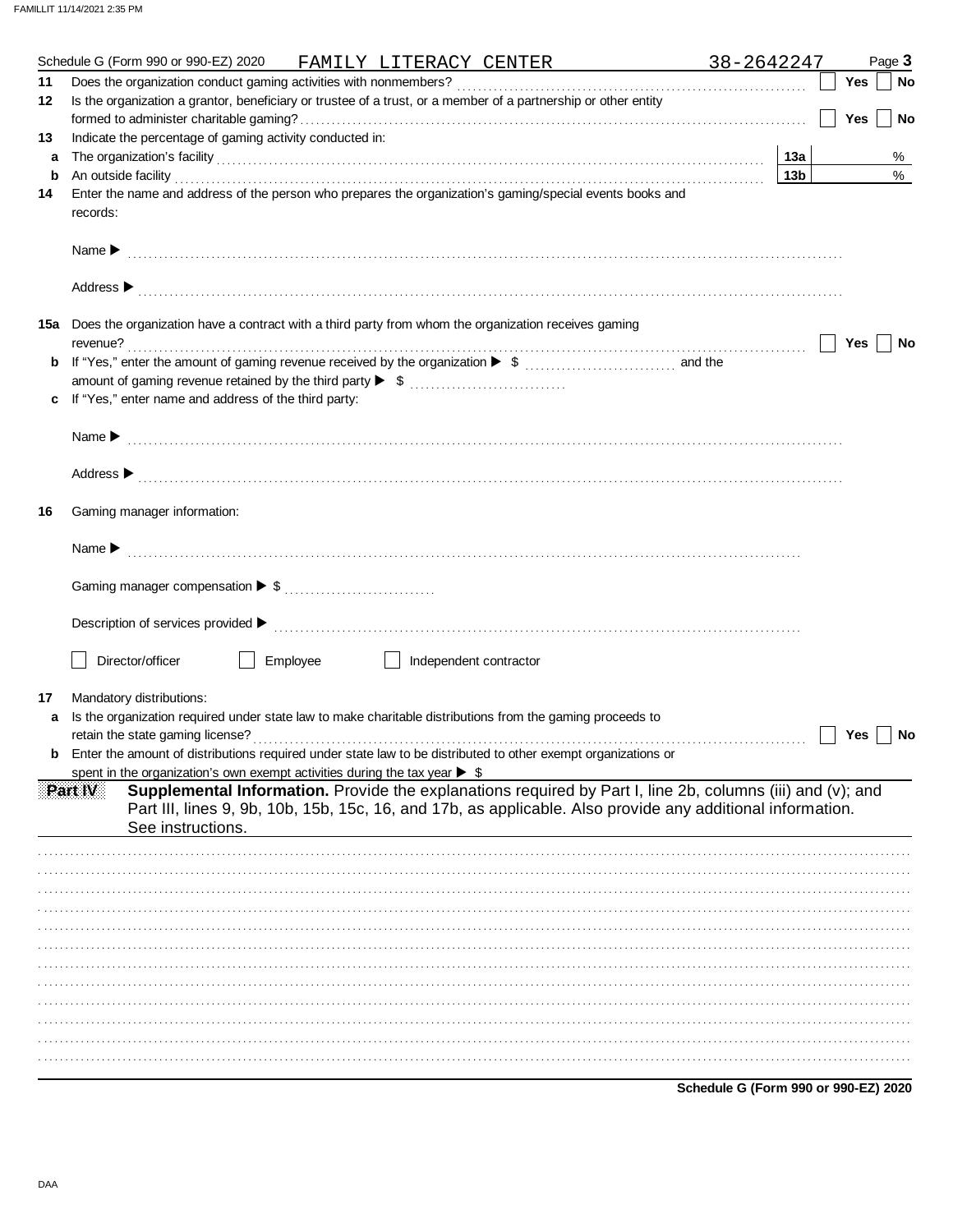| <b>SCHEDULE O</b><br>(Form 990 or 990-EZ)<br>Department of the Treasury<br>Internal Revenue Service | Supplemental Information to Form 990 or 990-EZ<br>Complete to provide information for responses to specific questions on<br>Form 990 or 990-EZ or to provide any additional information.<br>Attach to Form 990 or 990-EZ.<br>Go to www.irs.gov/Form990 for the latest information. | OMB No. 1545-0047<br><b>2020</b><br><b>Open to Public</b><br>Inspection |  |
|-----------------------------------------------------------------------------------------------------|------------------------------------------------------------------------------------------------------------------------------------------------------------------------------------------------------------------------------------------------------------------------------------|-------------------------------------------------------------------------|--|
| Name of the organization                                                                            | FAMILY LITERACY<br>CENTER                                                                                                                                                                                                                                                          | <b>Employer identification number</b><br>38-2642247                     |  |
| FORM 990, PART                                                                                      | CLASSES OF MEMBERS<br>LINE<br>6<br>VI                                                                                                                                                                                                                                              | OR STOCKHOLDERS                                                         |  |
| THE MEMBERSHIP                                                                                      | COMPRISED<br>ΙS<br>ΟF<br>THE<br>VOLUNTEERS<br><b>WHO</b>                                                                                                                                                                                                                           | GIVE<br>THEIR TIME AND                                                  |  |
| EFFORTS TO                                                                                          | CAUSES<br>THE<br>ORGANIZATION AND<br>FURTHER<br>THE<br>OF                                                                                                                                                                                                                          | THE<br>DONORS WHO                                                       |  |
| CONTRIBUTE<br>TO                                                                                    | ORGANIZATION.<br>MEMBERSHIP SHALL BE SUBJECT<br>THE                                                                                                                                                                                                                                | TO APPROVAL BY                                                          |  |
| THE BOARD OF DIRECTORS                                                                              |                                                                                                                                                                                                                                                                                    |                                                                         |  |
| FORM 990, PART VI,                                                                                  | 7A - ELECTION OF<br>MEMBERS AND<br>LINE                                                                                                                                                                                                                                            | THEIR RIGHTS                                                            |  |
| THE DIRECTORS                                                                                       | THE<br>SHALL BE ELECTED<br>AT<br>ANNUAL MEETING                                                                                                                                                                                                                                    | OF<br>THE<br>ORGANIZATION                                               |  |
| MEMBERSHIP THAT                                                                                     | IS HELD EACH CALENDAR YEAR DURING THE                                                                                                                                                                                                                                              | FOURTH QUARTER.                                                         |  |
|                                                                                                     |                                                                                                                                                                                                                                                                                    |                                                                         |  |
| FORM 990,<br>PART                                                                                   | LINE 11B - ORGANIZATION'S PROCESS TO<br>VI,                                                                                                                                                                                                                                        | REVIEW FORM 990                                                         |  |
| A COPY<br>THE<br>OF.                                                                                | FORM 990<br>IS PROVIDED TO ALL BOARD MEMBERS                                                                                                                                                                                                                                       | PRIOR<br>TO SUBMITTING                                                  |  |
| THE FORM FOR FILING                                                                                 |                                                                                                                                                                                                                                                                                    |                                                                         |  |
|                                                                                                     |                                                                                                                                                                                                                                                                                    |                                                                         |  |
|                                                                                                     | FORM 990, PART VI, LINE 12C - ENFORCEMENT OF CONFLICTS POLICY                                                                                                                                                                                                                      |                                                                         |  |
|                                                                                                     | THE BOARD MEMBERS ARE ASKED ANNUALLY IF THERE IS A CONFLICT OF INTEREST.                                                                                                                                                                                                           |                                                                         |  |
|                                                                                                     |                                                                                                                                                                                                                                                                                    |                                                                         |  |
|                                                                                                     | FORM 990, PART VI, LINE 15A - COMPENSATION PROCESS FOR TOP OFFICIAL                                                                                                                                                                                                                |                                                                         |  |
|                                                                                                     | THE HUMAN RESOURCES COMMITTEE RECOMMENDS TO THE FINANCE COMMITTEE, WHO THEN                                                                                                                                                                                                        |                                                                         |  |
|                                                                                                     | RECOMMENDS THE AMOUNT OF COMPENSATION TO THE BOARD OF DIRECTORS FOR                                                                                                                                                                                                                |                                                                         |  |
| FINAL APPROVAL.                                                                                     |                                                                                                                                                                                                                                                                                    |                                                                         |  |
|                                                                                                     |                                                                                                                                                                                                                                                                                    |                                                                         |  |
|                                                                                                     | FORM 990, PART VI, LINE 19 - GOVERNING DOCUMENTS DISCLOSURE EXPLANATION                                                                                                                                                                                                            |                                                                         |  |
|                                                                                                     | DOCUMENTS ARE AVAILABLE UPON REQUEST.                                                                                                                                                                                                                                              |                                                                         |  |
|                                                                                                     |                                                                                                                                                                                                                                                                                    |                                                                         |  |
|                                                                                                     |                                                                                                                                                                                                                                                                                    |                                                                         |  |